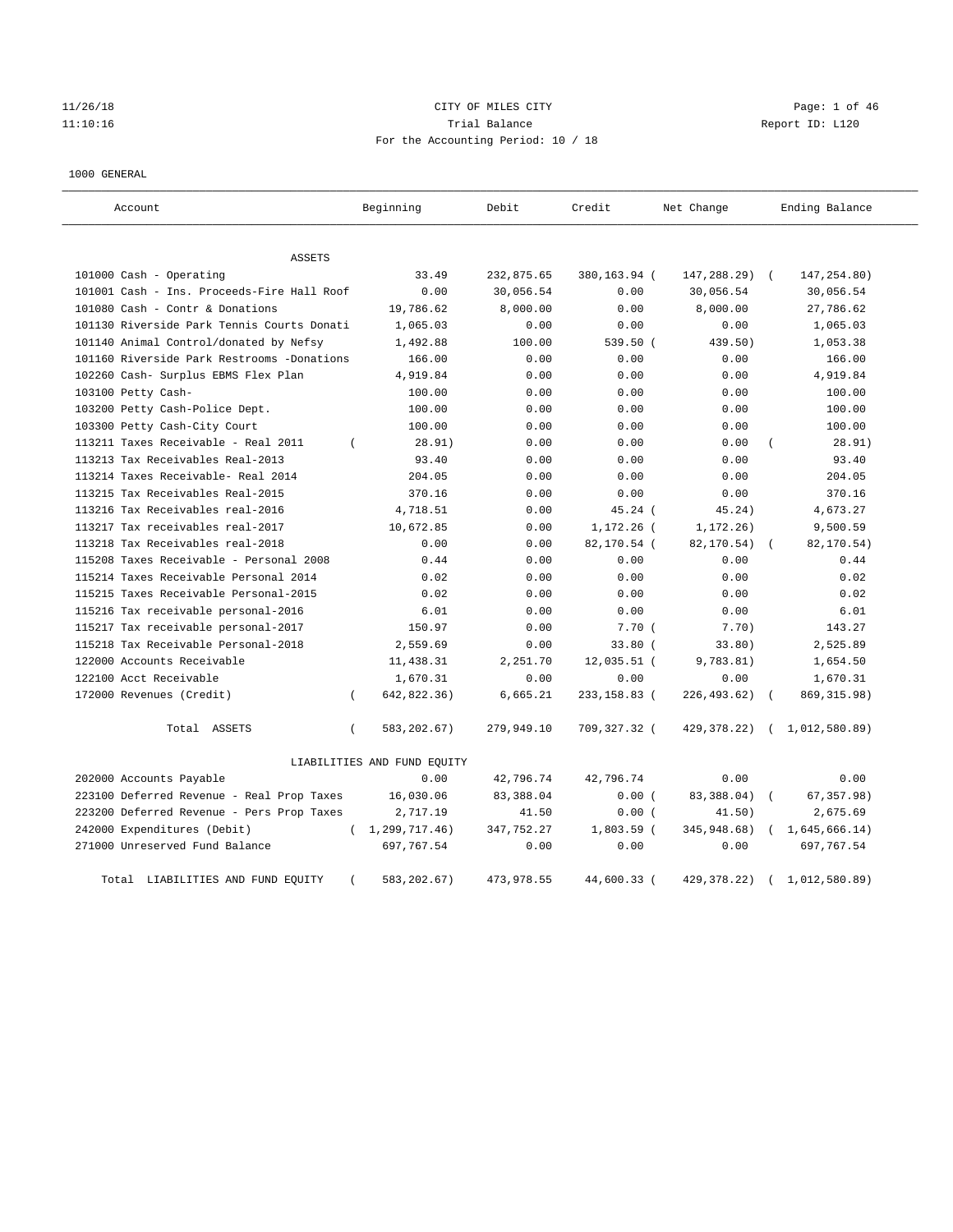# 11/26/18 Page: 2 of 46 11:10:16 Trial Balance Report ID: L120 For the Accounting Period: 10 / 18

## 2220 LIBRARY

| Account                                    | Beginning                   | Debit       | Credit      | Net Change   | Ending Balance |
|--------------------------------------------|-----------------------------|-------------|-------------|--------------|----------------|
|                                            |                             |             |             |              |                |
| ASSETS                                     |                             |             |             |              |                |
| 101000 Cash - Operating                    | 27,781.40                   | 25, 278. 26 | 28,295.67 ( | 3,017.41)    | 24,763.99      |
| 101021 Cash-One Time Endowments            | 3,500.00                    | 0.00        | 0.00        | 0.00         | 3,500.00       |
| 101032 Cash- Library Board of Trustees Mul | 77,228.75                   | 0.00        | 0.00        | 0.00         | 77,228.75      |
| 103000 Petty Cash                          | 75.00                       | 0.00        | 0.00        | 0.00         | 75.00          |
| 172000 Revenues (Credit)                   | 77, 147.85)                 | 0.00        | 25,278.26 ( | 25,278.26) ( | 102, 426.11)   |
| Total ASSETS                               | 31,437.30                   | 25, 278. 26 | 53,573.93 ( | 28, 295.67)  | 3, 141.63      |
|                                            | LIABILITIES AND FUND EQUITY |             |             |              |                |
| 202000 Accounts Payable                    | 0.00                        | 2,134.06    | 2,134.06    | 0.00         | 0.00           |
| 242000 Expenditures (Debit)                | 87,948.81)                  | 28, 295.67  | 0.00(       | 28,295.67) ( | 116,244.48)    |
| 271000 Unreserved Fund Balance             | 119,386.11                  | 0.00        | 0.00        | 0.00         | 119,386.11     |
| Total LIABILITIES AND FUND EQUITY          | 31,437.30                   | 30,429.73   | 2,134.06 (  | 28, 295.67)  | 3, 141.63      |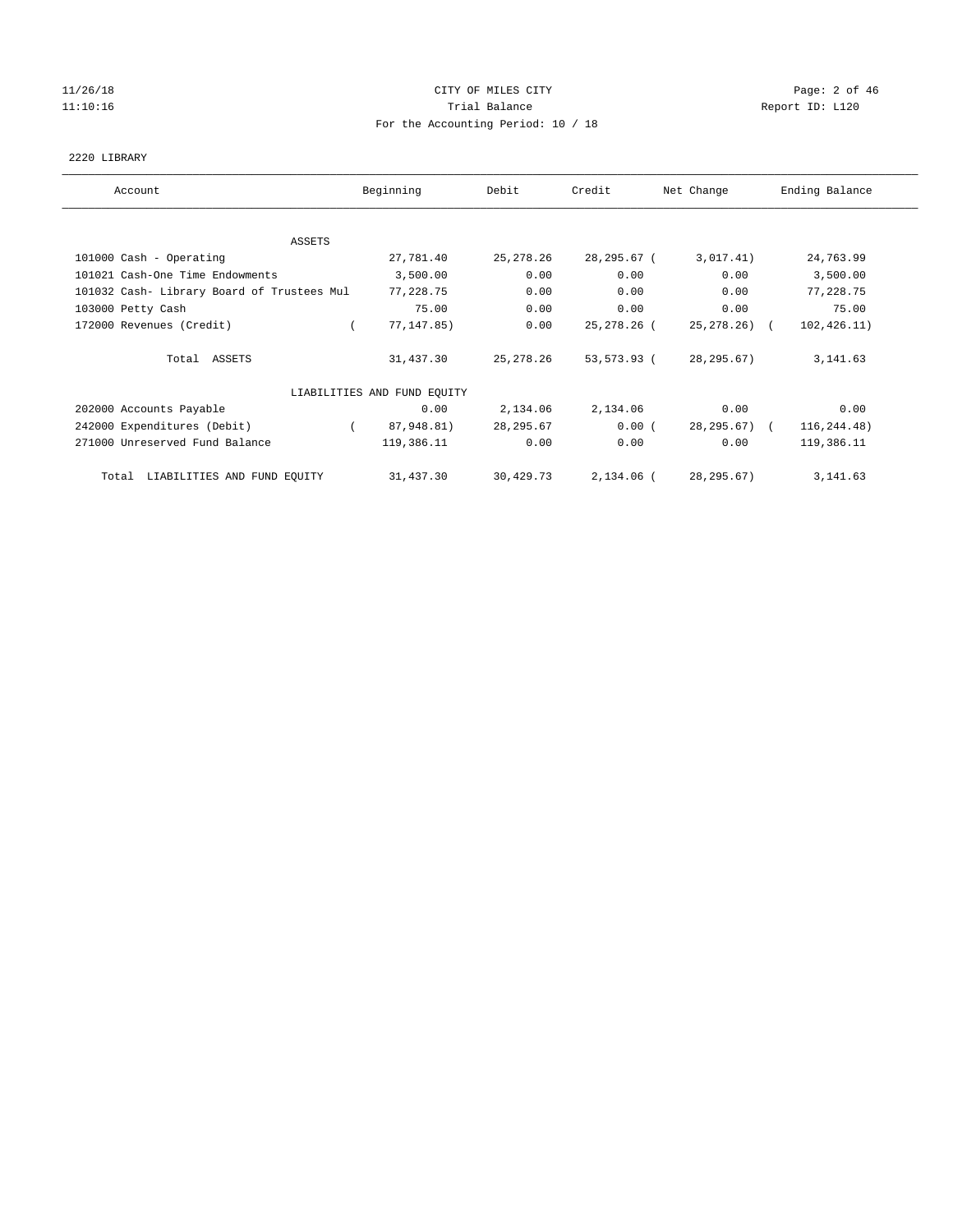# 11/26/18 Page: 3 of 46 11:10:16 Trial Balance Report ID: L120 For the Accounting Period: 10 / 18

## 2260 EMERGENCY DISASTER

| Account                                   | Beginning | Debit  | Credit     | Net Change | Ending Balance |  |  |  |  |
|-------------------------------------------|-----------|--------|------------|------------|----------------|--|--|--|--|
|                                           |           |        |            |            |                |  |  |  |  |
| ASSETS                                    |           |        |            |            |                |  |  |  |  |
| 101000 Cash - Operating                   | 10.19     | 864.34 | 0.00       | 864.34     | 874.53         |  |  |  |  |
| 113211 Taxes Receivable - Real 2011       | 3.46      | 0.00   | 0.00       | 0.00       | 3.46           |  |  |  |  |
| 113218 Tax Receivables real-2018          | 0.00      | 0.00   | 863.30 (   | 863.30) (  | 863.30)        |  |  |  |  |
| 172000 Revenues (Credit)                  | 10.19)    | 0.00   | 864.34 (   | 864.34) (  | 874.53)        |  |  |  |  |
| Total ASSETS                              | 3.46      | 864.34 | 1,727.64 ( | 863.30) (  | 859.84)        |  |  |  |  |
| LIABILITIES AND FUND EQUITY               |           |        |            |            |                |  |  |  |  |
| 223100 Deferred Revenue - Real Prop Taxes | 3.46      | 863.30 | 0.00(      | $863.30$ ( | 859.84)        |  |  |  |  |
| Total<br>LIABILITIES AND FUND EQUITY      | 3.46      | 863.30 | 0.00(      | 863.30     | 859.84)        |  |  |  |  |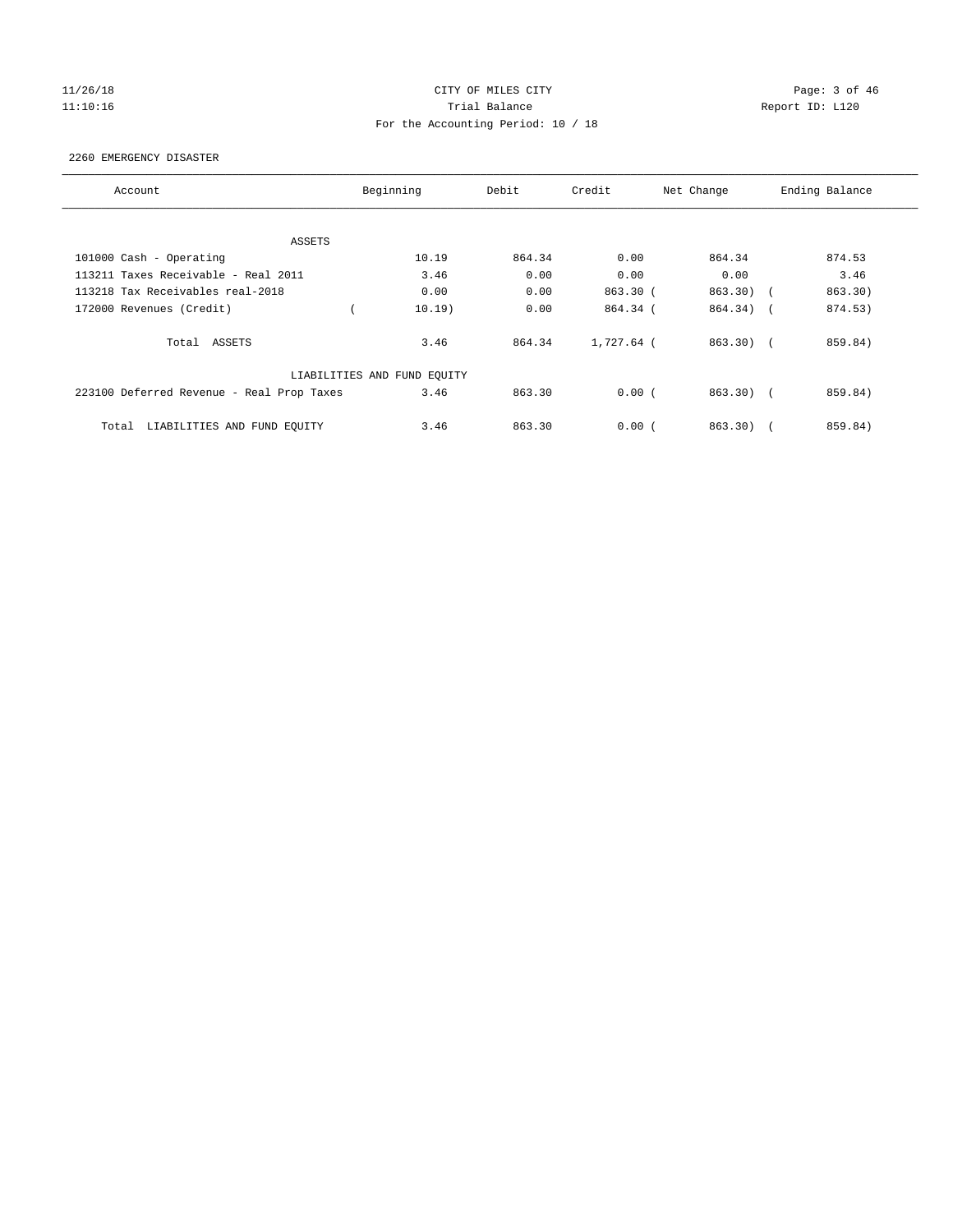| 11/26/18 |  |
|----------|--|
| 11:10:16 |  |

## CITY OF MILES CITY CITY CITY Page: 4 of 46 Partial Balance and Communications of the Report ID: L120 For the Accounting Period: 10 / 18

## 2270 Health

| Account                              | Beginning                   | Debit | Credit | Net Change | Ending Balance |
|--------------------------------------|-----------------------------|-------|--------|------------|----------------|
|                                      |                             |       |        |            |                |
| ASSETS                               |                             |       |        |            |                |
| 101000 Cash - Operating              | 10,070.63                   | 0.00  | 0.00   | 0.00       | 10,070.63      |
| ASSETS<br>Total                      | 10,070.63                   | 0.00  | 0.00   | 0.00       | 10,070.63      |
|                                      | LIABILITIES AND FUND EQUITY |       |        |            |                |
| 271000 Unreserved Fund Balance       | 10,070.63                   | 0.00  | 0.00   | 0.00       | 10,070.63      |
| LIABILITIES AND FUND EQUITY<br>Total | 10,070.63                   | 0.00  | 0.00   | 0.00       | 10,070.63      |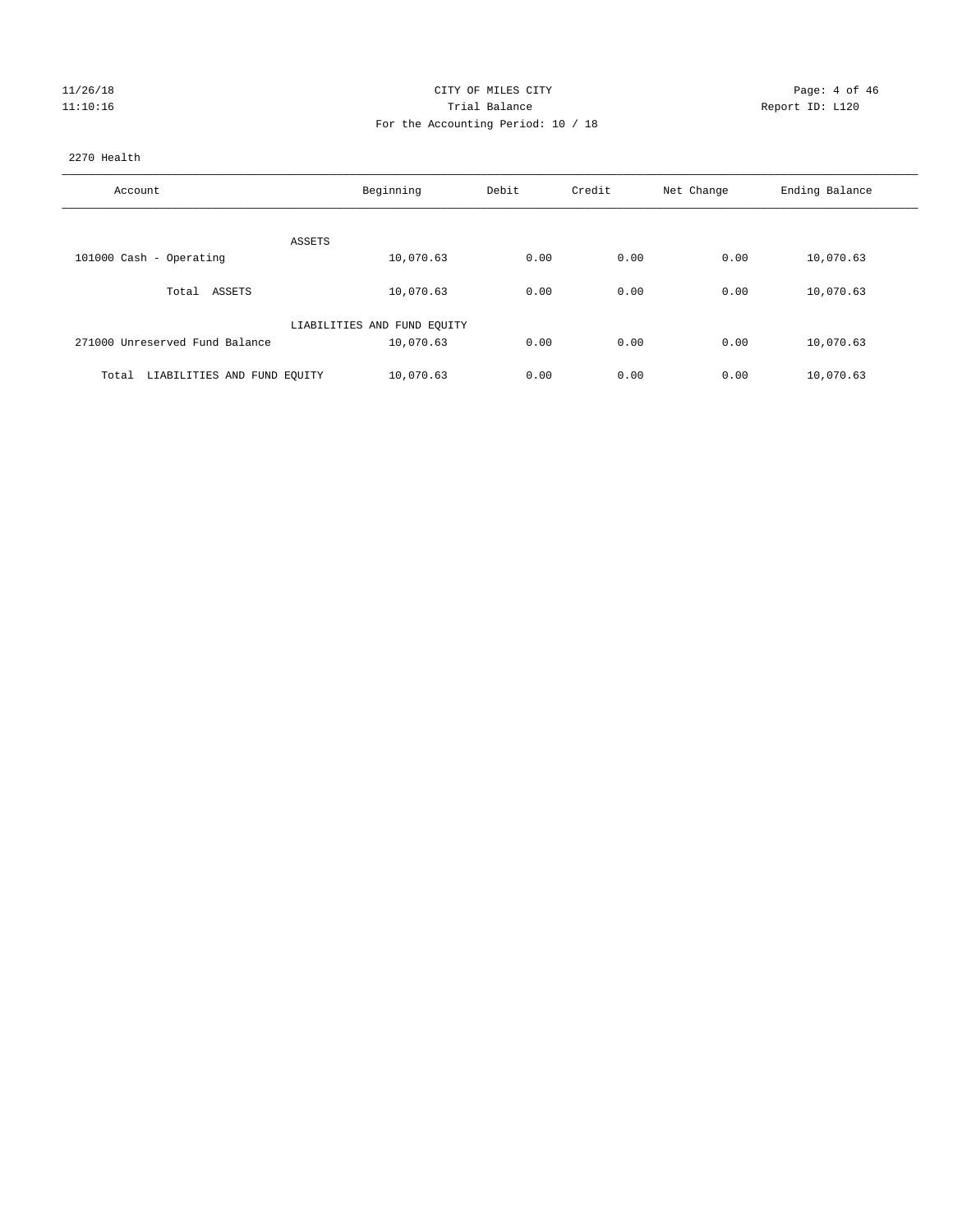## 11/26/18 Page: 5 of 46 11:10:16 Trial Balance Report ID: L120 For the Accounting Period: 10 / 18

#### 2310 TIFD-Downtown

| Account                                   | Beginning |                             | Debit    | Credit       | Net Change   | Ending Balance |  |
|-------------------------------------------|-----------|-----------------------------|----------|--------------|--------------|----------------|--|
| ASSETS                                    |           |                             |          |              |              |                |  |
| 101000 Cash - Operating                   |           | 12,774.48                   | 2,365.83 | $5,883.96$ ( | 3,518.13)    | 9,256.35       |  |
| 113170 Deferred revenue                   |           | 592.81                      | 0.00     | 0.00         | 0.00         | 592.81         |  |
| 115180 Deferred revenue-audit             |           | 121.85                      | 0.00     | 0.00         | 0.00         | 121.85         |  |
| 172000 Revenues (Credit)                  |           | 470.73)                     | 0.00     | $2,365.83$ ( | $2,365.83$ ( | 2,836.56)      |  |
| Total ASSETS                              |           | 13,018.41                   | 2,365.83 | 8,249.79 (   | 5,883.96     | 7,134.45       |  |
|                                           |           | LIABILITIES AND FUND EQUITY |          |              |              |                |  |
| 202000 Accounts Payable                   |           | 0.00                        | 190.67   | 190.67       | 0.00         | 0.00           |  |
| 223100 Deferred Revenue - Real Prop Taxes |           | 592.81                      | 0.00     | 0.00         | 0.00         | 592.81         |  |
| 223200 Deferred Revenue - Pers Prop Taxes |           | 121.85                      | 0.00     | 0.00         | 0.00         | 121.85         |  |
| 242000 Expenditures (Debit)               |           | $4,998.55$ )                | 5,883.96 | 0.00(        | $5,883.96$ ( | 10,882.51)     |  |
| 271000 Unreserved Fund Balance            |           | 17,302.30                   | 0.00     | 0.00         | 0.00         | 17,302.30      |  |
| LIABILITIES AND FUND EQUITY<br>Total      |           | 13,018.41                   | 6,074.63 | 190.67 (     | 5,883.96     | 7,134.45       |  |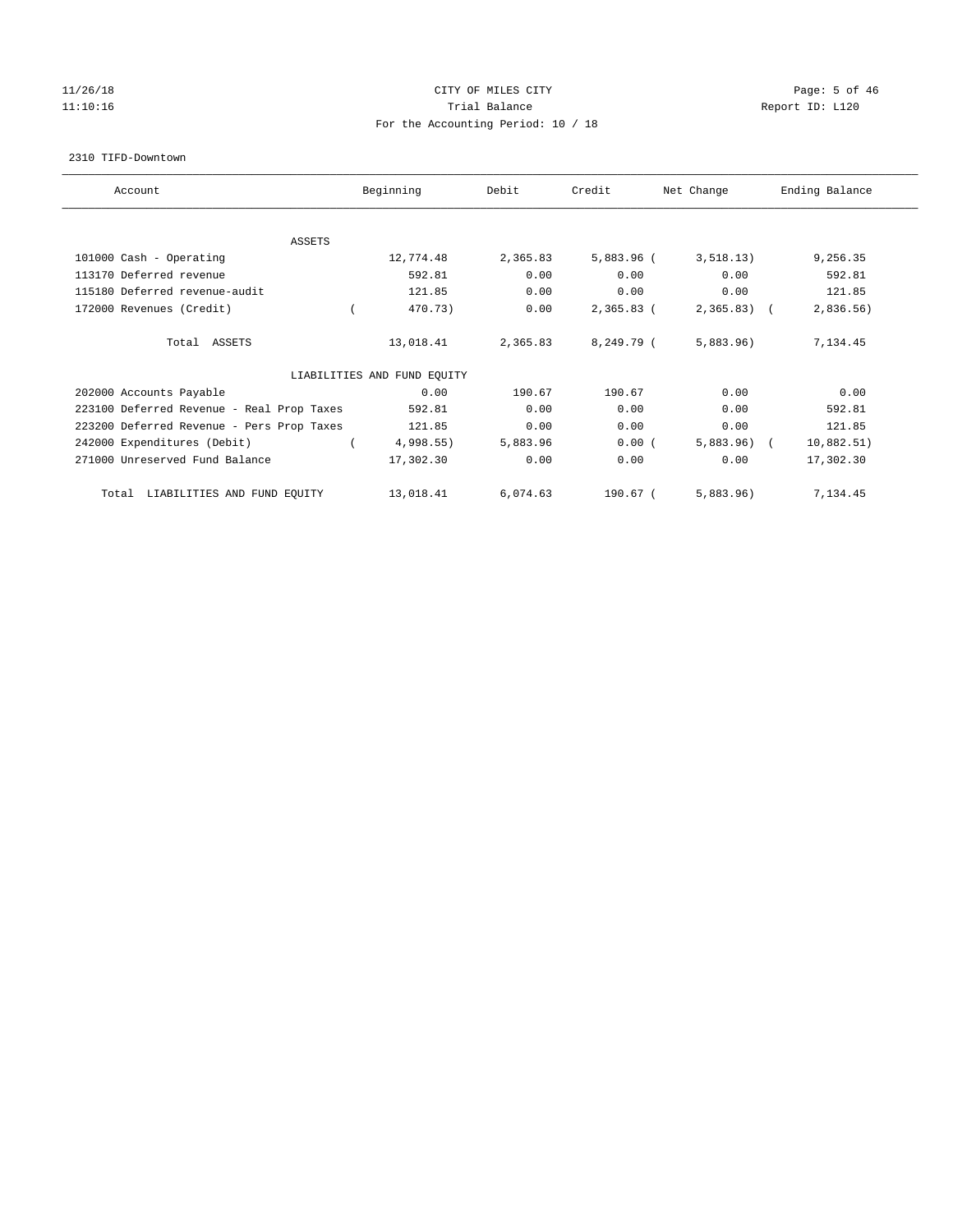# 11/26/18 Page: 6 of 46 11:10:16 Trial Balance Report ID: L120 For the Accounting Period: 10 / 18

## 2350 Local Government/Study Commission

| Account                                   | Beginning                   | Debit | Credit | Net Change | Ending Balance |
|-------------------------------------------|-----------------------------|-------|--------|------------|----------------|
|                                           |                             |       |        |            |                |
| <b>ASSETS</b>                             |                             |       |        |            |                |
| 113214 Taxes Receivable- Real 2014        | 0.97                        | 0.00  | 0.00   | 0.00       | 0.97           |
| 113215 Tax Receivables Real-2015          | 2.09                        | 0.00  | 0.00   | 0.00       | 2.09           |
| 115215 Taxes Receivable Personal-2015     | 0.01)                       | 0.00  | 0.00   | 0.00       | 0.01)          |
| 115216 Tax receivable personal-2016       | 0.02                        | 0.00  | 0.00   | 0.00       | 0.02           |
| Total ASSETS                              | 3.07                        | 0.00  | 0.00   | 0.00       | 3.07           |
|                                           | LIABILITIES AND FUND EQUITY |       |        |            |                |
| 223100 Deferred Revenue - Real Prop Taxes | 3.06                        | 0.00  | 0.00   | 0.00       | 3.06           |
| 223200 Deferred Revenue - Pers Prop Taxes | 0.01                        | 0.00  | 0.00   | 0.00       | 0.01           |
| LIABILITIES AND FUND EQUITY<br>Total      | 3.07                        | 0.00  | 0.00   | 0.00       | 3.07           |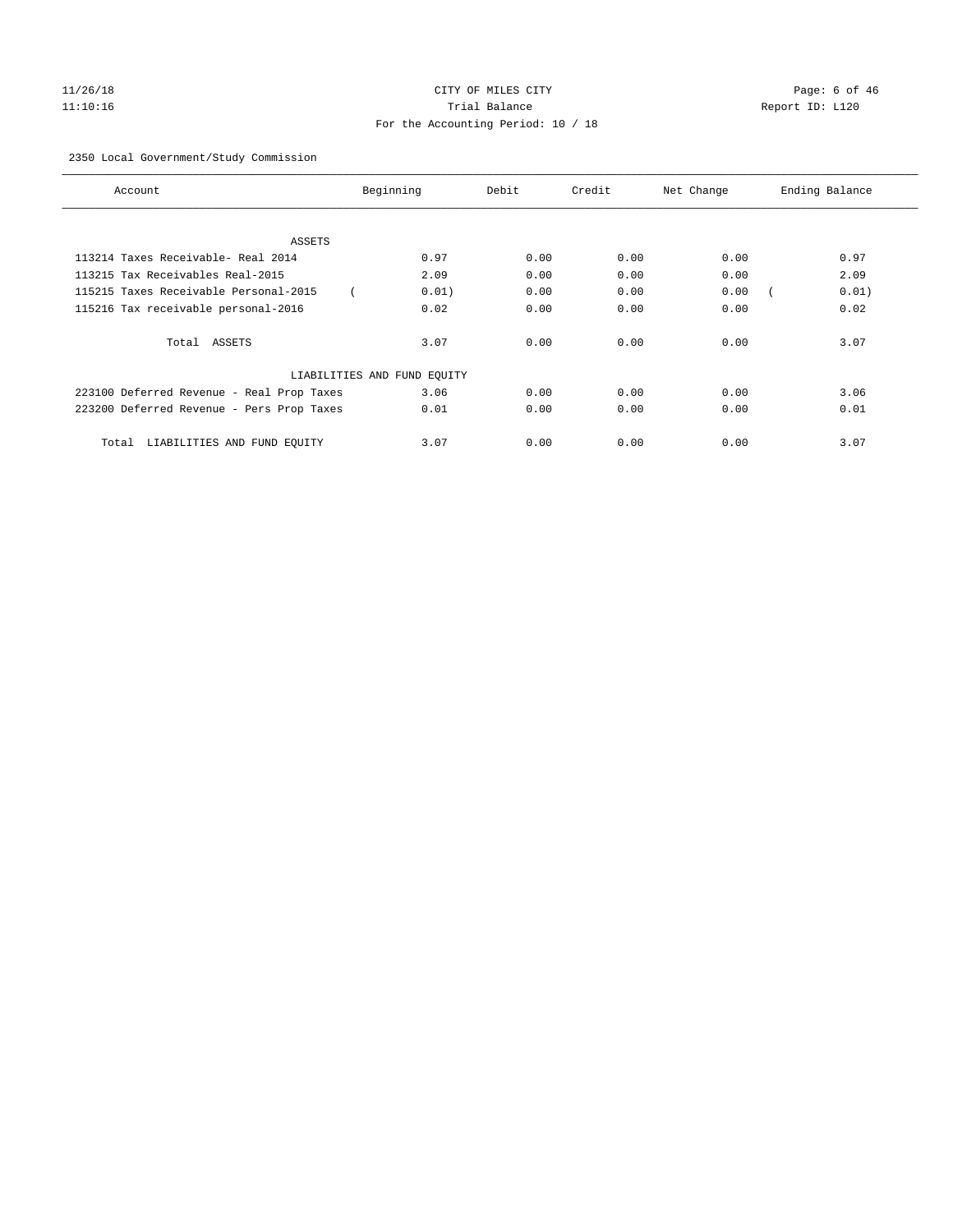# 11/26/18 Page: 7 of 46 11:10:16 Trial Balance Report ID: L120 For the Accounting Period: 10 / 18

2372 Permissive Medical Levy

| Account                                   | Beginning                   | Debit     | Credit        | Net Change     | Ending Balance |
|-------------------------------------------|-----------------------------|-----------|---------------|----------------|----------------|
| <b>ASSETS</b>                             |                             |           |               |                |                |
| 101000 Cash - Operating                   | 0.00                        | 10,501.65 | 0.00          | 10,501.65      | 10,501.65      |
| 113211 Taxes Receivable - Real 2011       | 5.80)                       | 0.00      | 0.00          | 0.00           | 5.80)          |
| 113213 Tax Receivables Real-2013          | 9.28                        | 0.00      | 0.00          | 0.00           | 9.28           |
| 113214 Taxes Receivable- Real 2014        | 22.40                       | 0.00      | 0.00          | 0.00           | 22.40          |
| 113215 Tax Receivables Real-2015          | 40.67                       | 0.00      | 0.00          | 0.00           | 40.67          |
| 113216 Tax Receivables real-2016          | 536.18                      | 0.00      | 5.14(         | 5.14)          | 531.04         |
| 113217 Tax receivables real-2017          | 1,250.34                    | 0.00      | $137.33$ (    | 137.33)        | 1,113.01       |
| 113218 Tax Receivables real-2018          | 0.00                        | 0.00      | $10,350.66$ ( | 10, 350.66)    | 10, 350.66)    |
| 115214 Taxes Receivable Personal 2014     | 0.01)                       | 0.00      | 0.00          | 0.00           | 0.01)          |
| 115215 Taxes Receivable Personal-2015     | 0.01)                       | 0.00      | 0.00          | 0.00           | 0.01)          |
| 115216 Tax receivable personal-2016       | 0.64                        | 0.00      | 0.00          | 0.00           | 0.64           |
| 115217 Tax receivable personal-2017       | 17.13                       | 0.00      | $0.88$ (      | 0.88           | 16.25          |
| 115218 Tax Receivable Personal-2018       | 299.87                      | 0.00      | $3.96$ (      | 3.96)          | 295.91         |
| 172000 Revenues (Credit)                  | 2,328.66)                   | 0.00      | $10,501.65$ ( | $10,501.65$ (  | 12,830.31)     |
| Total ASSETS                              | 157.97)                     | 10,501.65 | 20,999.62 (   | $10,497.97)$ ( | 10,655.94)     |
|                                           | LIABILITIES AND FUND EQUITY |           |               |                |                |
| 223100 Deferred Revenue - Real Prop Taxes | 1,853.04                    | 10,493.13 | 0.00(         | $10,493.13)$ ( | 8,640.09)      |
| 223200 Deferred Revenue - Pers Prop Taxes | 315.02                      | 4.84      | 0.00(         | 4.84)          | 310.18         |
| 242000 Expenditures (Debit)               | 2,328.66                    | 0.00      | 0.00          | 0.00           | 2,328.66       |
| 271000 Unreserved Fund Balance            | 2.63                        | 0.00      | 0.00          | 0.00           | 2.63           |
| Total LIABILITIES AND FUND EQUITY         | 157.97)                     | 10,497.97 | 0.00(         | $10,497.97)$ ( | 10,655.94)     |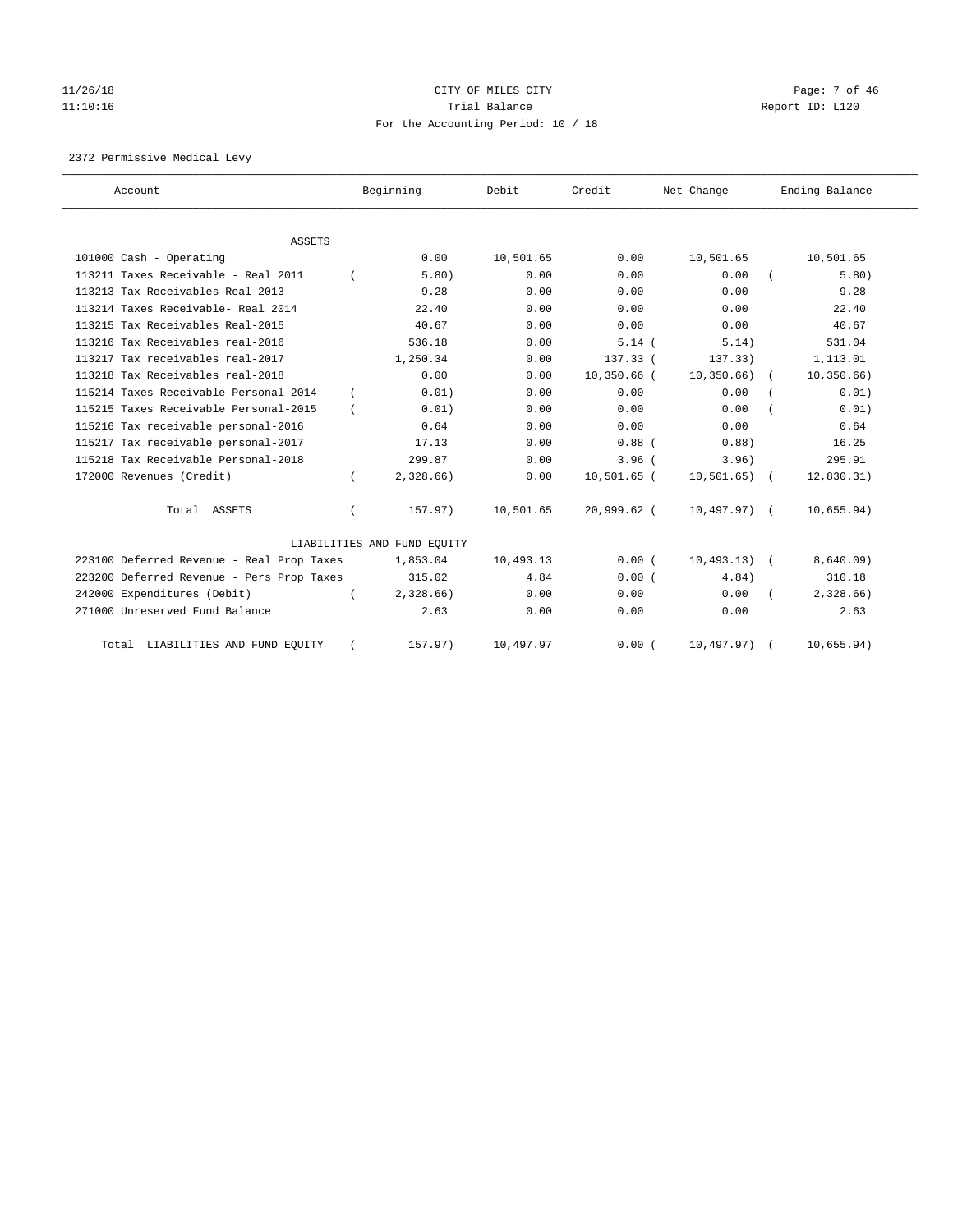## 11/26/18 CITY OF MILES CITY Page: 8 of 46 11:10:16 Trial Balance Report ID: L120 For the Accounting Period: 10 / 18

## 2394 BUILDING CODE ENFORCEMENT

| Account                              |        | Beginning<br>Debit          |           | Credit      | Net Change       | Ending Balance |
|--------------------------------------|--------|-----------------------------|-----------|-------------|------------------|----------------|
|                                      |        |                             |           |             |                  |                |
|                                      | ASSETS |                             |           |             |                  |                |
| 101000 Cash - Operating              |        | 105,926.90                  | 13,182.05 | 14,967.92 ( | 1,785.87)        | 104,141.03     |
| 172000 Revenues (Credit)             |        | 43, 212, 32)                | 0.00      | 13,182.05 ( | $13, 182, 05)$ ( | 56,394.37)     |
| Total ASSETS                         |        | 62,714.58                   | 13,182.05 | 28,149.97 ( | 14,967.92)       | 47,746.66      |
|                                      |        | LIABILITIES AND FUND EQUITY |           |             |                  |                |
| 202000 Accounts Payable              |        | 0.00                        | 12,069.51 | 12,069.51   | 0.00             | 0.00           |
| 242000 Expenditures (Debit)          |        | 40,337.94)                  | 14,967.92 | 0.00(       | 14,967.92) (     | 55, 305.86)    |
| 271000 Unreserved Fund Balance       |        | 103,052.52                  | 0.00      | 0.00        | 0.00             | 103,052.52     |
| LIABILITIES AND FUND EQUITY<br>Total |        | 62,714.58                   | 27,037.43 | 12,069.51 ( | 14,967.92)       | 47,746.66      |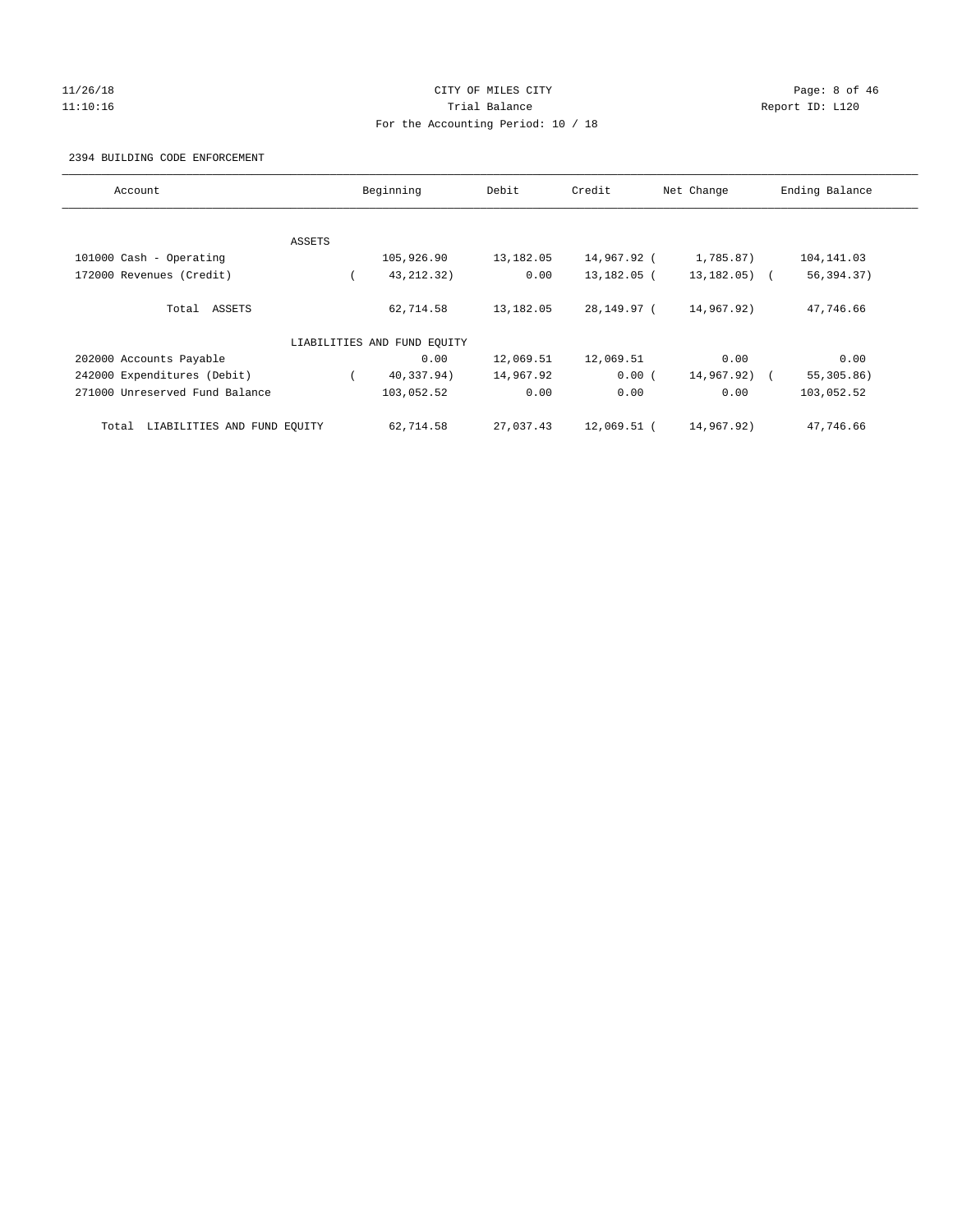# 11/26/18 Page: 9 of 46 11:10:16 Trial Balance Report ID: L120 For the Accounting Period: 10 / 18

2400 LTG M D#165-(Gen City)

| Account                                     | Beginning                   | Debit     | Credit      | Net Change     | Ending Balance |
|---------------------------------------------|-----------------------------|-----------|-------------|----------------|----------------|
|                                             |                             |           |             |                |                |
| <b>ASSETS</b>                               |                             |           |             |                |                |
| 101000 Cash - Operating                     | 2,658.62                    | 12,766.19 | 15,963.52 ( | $3,197.33)$ (  | 538.71)        |
| 118130 Special Assessments Receivable 2013( | 26.44)                      | 0.00      | 0.00        | 0.00           | 26.44)         |
| 118140 Special Assessments Receivables-201  | 39.03                       | 0.00      | 0.00        | 0.00           | 39.03          |
| 118150 Special Assessments Receivables-201  | 77.78                       | 0.00      | 0.00        | 0.00           | 77.78          |
| 118160 Special Assessments Receivables-201  | 476.18                      | 0.00      | 0.00        | 0.00           | 476.18         |
| 118170 Special Assessments Receivables-201  | 2,315.74                    | 0.00      | $327.14$ (  | 327.14)        | 1,988.60       |
| 118180 Special Assessments Received-2018    | 214,302.07                  | 0.00      | 12,412.46 ( | 12,412.46)     | 201,889.61     |
| 172000 Revenues (Credit)<br>$\left($        | 4,660.29)                   | 0.00      | 12,766.19 ( | 12,766.19) (   | 17,426.48)     |
| Total ASSETS                                | 215, 182.69                 | 12,766.19 | 41,469.31 ( | 28,703.12)     | 186, 479.57    |
|                                             | LIABILITIES AND FUND EQUITY |           |             |                |                |
| 202000 Accounts Payable                     | 0.00                        | 15,963.52 | 15,963.52   | 0.00           | 0.00           |
| 223000 Deferred Revenue/Uncollected Taxes   | 217,185.72                  | 12,739.60 | 0.00(       | 12,739.60)     | 204, 446.12    |
| 242000 Expenditures (Debit)                 | 48,384.95)                  | 15,963.52 | 0.00(       | $15,963.52)$ ( | 64, 348.47)    |
| 271000 Unreserved Fund Balance              | 46,381.92                   | 0.00      | 0.00        | 0.00           | 46,381.92      |
| Total LIABILITIES AND FUND EQUITY           | 215, 182.69                 | 44,666.64 | 15,963.52 ( | 28,703.12)     | 186, 479.57    |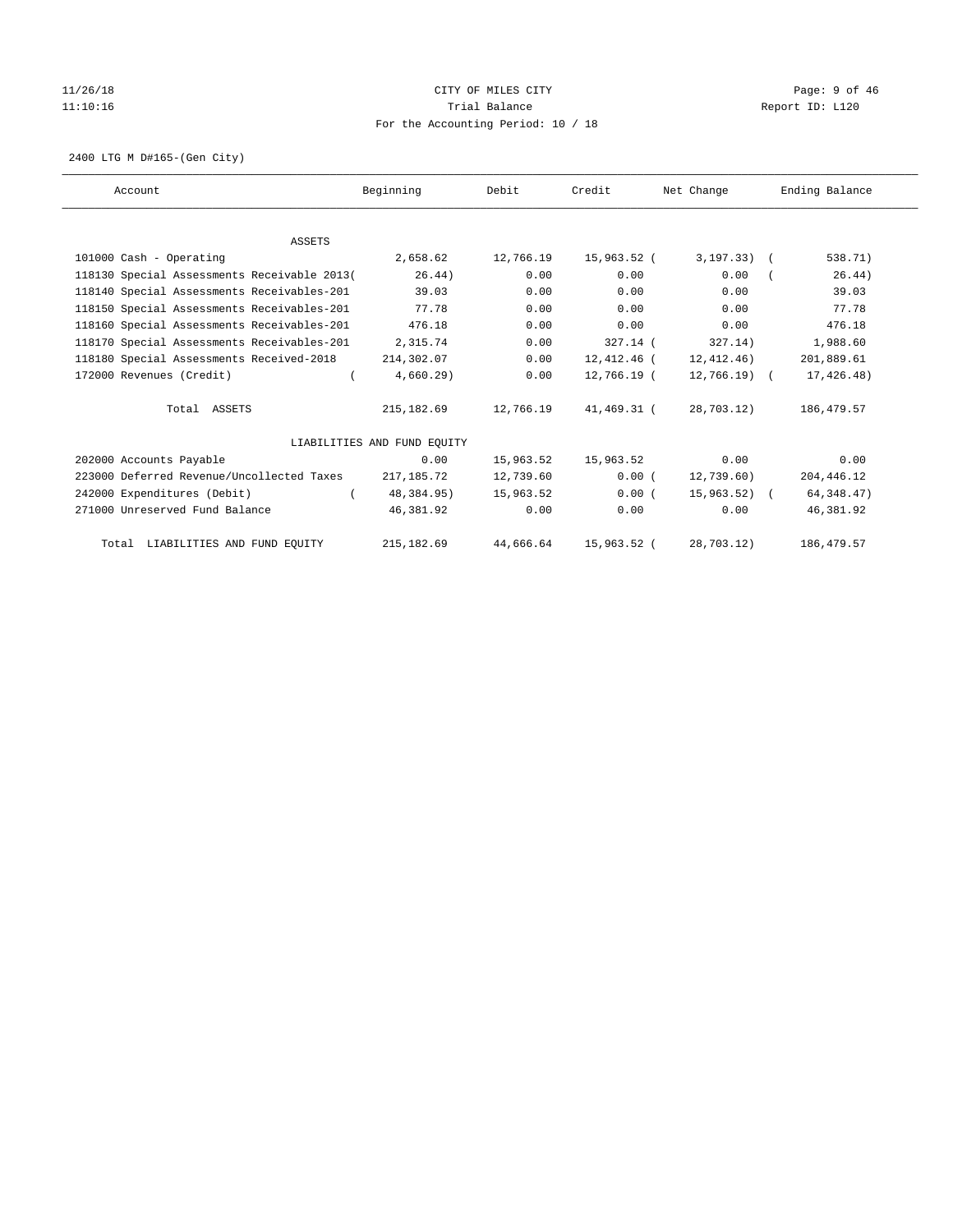# 11/26/18 Page: 10 of 46 11:10:16 Channel Report ID: L120 For the Accounting Period: 10 / 18

### 2420 LTG M D#167-(MilesAddn Etc)

| Account                                    | Beginning                   | Debit    | Credit       | Net Change   | Ending Balance |
|--------------------------------------------|-----------------------------|----------|--------------|--------------|----------------|
|                                            |                             |          |              |              |                |
| ASSETS                                     | 2,804.05                    | 2,506.00 | 1,989.45     | 516.55       | 3,320.60       |
| 101000 Cash - Operating                    |                             |          |              |              |                |
| 118160 Special Assessments Receivables-201 | 75.00                       | 0.00     | 0.00         | 0.00         | 75.00          |
| 118170 Special Assessments Receivables-201 | 154.22                      | 0.00     | 0.00         | 0.00         | 154.22         |
| 118180 Special Assessments Received-2018   | 31,875.37                   | 0.00     | $2,506.00$ ( | 2,506.00)    | 29,369.37      |
| 172000 Revenues (Credit)                   | 298.58)                     | 0.00     | $2,506.00$ ( | $2,506.00$ ( | 2,804.58)      |
| Total ASSETS                               | 34,610.06                   | 2,506.00 | 7,001.45 (   | 4,495.45)    | 30,114.61      |
|                                            | LIABILITIES AND FUND EQUITY |          |              |              |                |
| 202000 Accounts Payable                    | 0.00                        | 1,989.45 | 1,989.45     | 0.00         | 0.00           |
| 223000 Deferred Revenue/Uncollected Taxes  | 32,104.59                   | 2,506.00 | 0.00(        | 2,506.00     | 29,598.59      |
| 242000 Expenditures (Debit)                | 6,868.27)                   | 1,989.45 | 0.00(        | $1,989.45$ ( | 8,857.72)      |
| 271000 Unreserved Fund Balance             | 9,373.74                    | 0.00     | 0.00         | 0.00         | 9,373.74       |
| Total LIABILITIES AND FUND EQUITY          | 34,610.06                   | 6,484.90 | 1,989.45 (   | 4,495.45)    | 30,114.61      |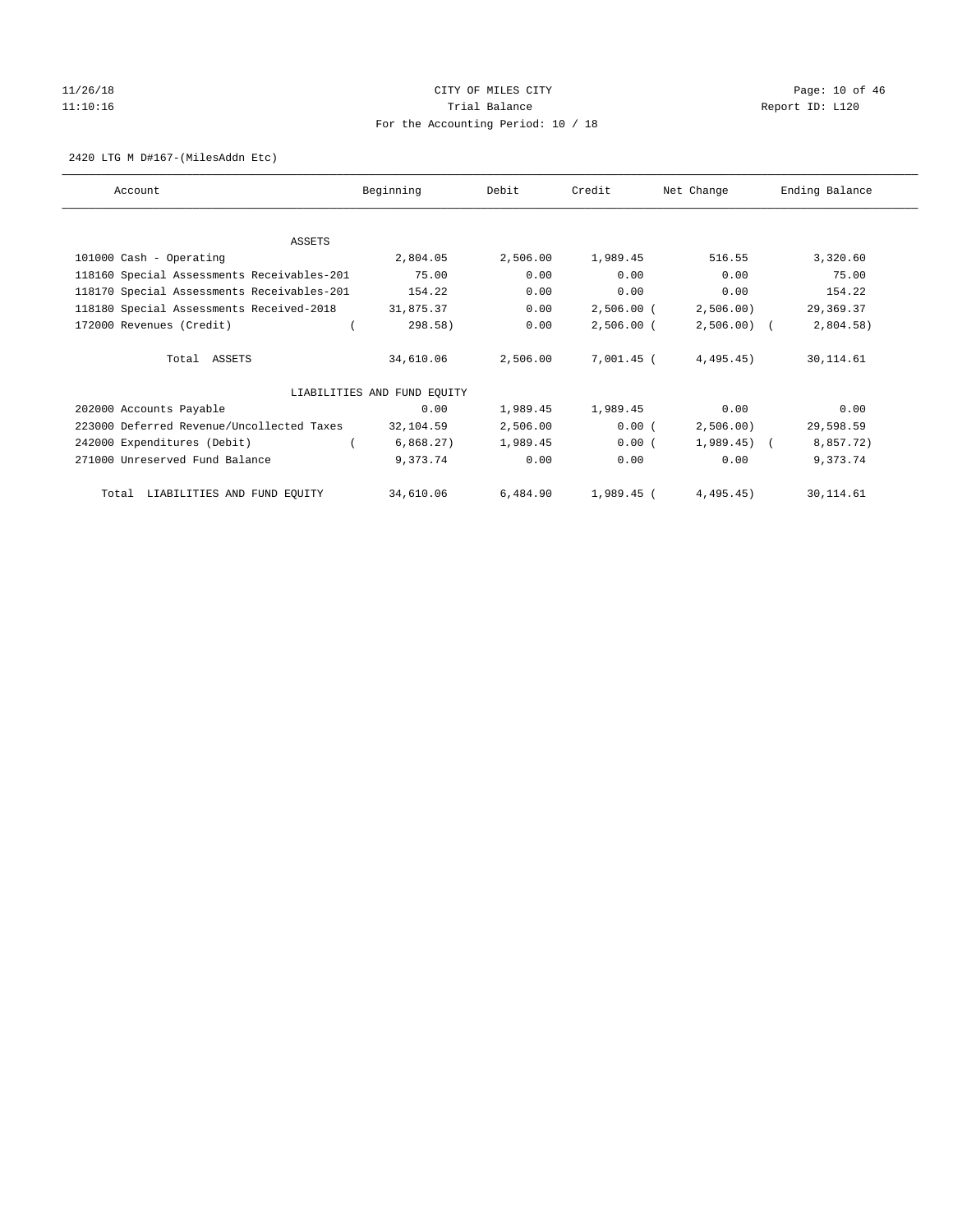# 11/26/18 Page: 11 of 46 11:10:16 Channel Report ID: L120 For the Accounting Period: 10 / 18

2430 LTG M D#171-(Balsam Est)

| Account                                   | Beginning                   | Debit  | Credit     | Net Change   | Ending Balance |
|-------------------------------------------|-----------------------------|--------|------------|--------------|----------------|
|                                           |                             |        |            |              |                |
| ASSETS                                    |                             |        |            |              |                |
| 101000 Cash - Operating                   | 1,253.72                    | 209.82 | 148.77     | 61.05        | 1,314.77       |
| 118180 Special Assessments Received-2018  | 5,037.03                    | 0.00   | $209.82$ ( | 209.82)      | 4,827.21       |
| 172000 Revenues (Credit)                  | 8.08)                       | 0.00   | $209.82$ ( | $209.82$ ) ( | 217.90)        |
| Total ASSETS                              | 6,282.67                    | 209.82 | $568.41$ ( | 358.59)      | 5,924.08       |
|                                           | LIABILITIES AND FUND EQUITY |        |            |              |                |
| 202000 Accounts Payable                   | 0.00                        | 148.77 | 148.77     | 0.00         | 0.00           |
| 223000 Deferred Revenue/Uncollected Taxes | 5,037.03                    | 209.82 | 0.00(      | 209.82)      | 4,827.21       |
| 242000 Expenditures (Debit)               | 1,417.42)                   | 148.77 | 0.00(      | 148.77) (    | 1,566.19)      |
| 271000 Unreserved Fund Balance            | 2,663.06                    | 0.00   | 0.00       | 0.00         | 2,663.06       |
| LIABILITIES AND FUND EQUITY<br>Total      | 6,282.67                    | 507.36 | 148.77 (   | 358.59)      | 5,924.08       |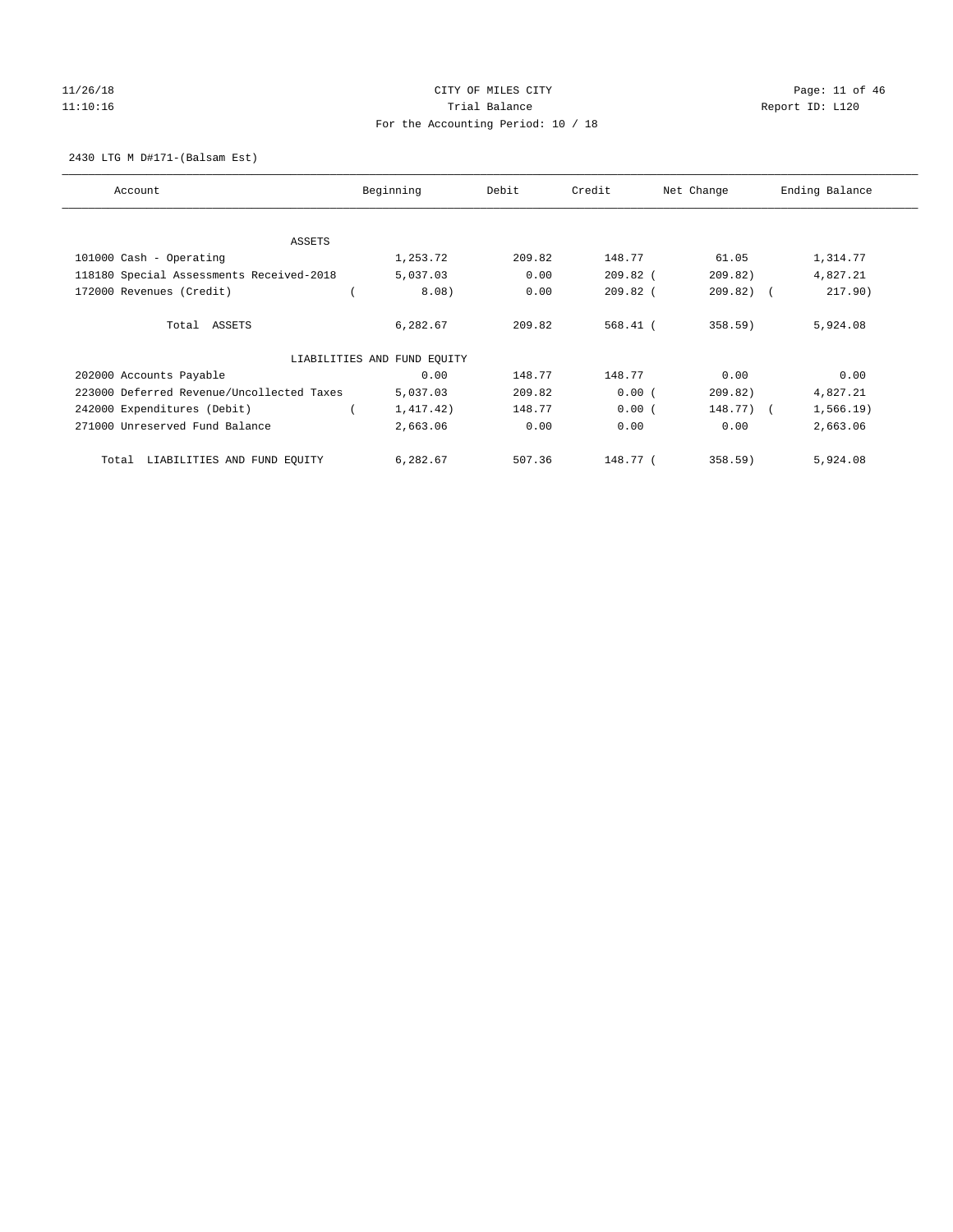# 11/26/18 Page: 12 of 46 11:10:16 Channel Report ID: L120 For the Accounting Period: 10 / 18

2440 LTG M D#172-(Main Str)

| Account                                   | Beginning                   | Debit    | Credit       | Net Change   | Ending Balance |
|-------------------------------------------|-----------------------------|----------|--------------|--------------|----------------|
|                                           |                             |          |              |              |                |
| ASSETS                                    |                             |          |              |              |                |
| 101000 Cash - Operating                   | 4, 137. 12)                 | 2,550.48 | 1,698.40     | 852.08       | 3, 285.04)     |
| 118180 Special Assessments Received-2018  | 22,372.20                   | 0.00     | $2,550.48$ ( | 2,550.48)    | 19,821.72      |
| 172000 Revenues (Credit)                  | 390.98)                     | 0.00     | $2,550.48$ ( | $2,550.48$ ( | 2,941.46)      |
| Total ASSETS                              | 17,844.10                   | 2,550.48 | 6,799.36 (   | 4,248.88)    | 13,595.22      |
|                                           | LIABILITIES AND FUND EOUITY |          |              |              |                |
| 202000 Accounts Payable                   | 0.00                        | 1,698.40 | 1,698.40     | 0.00         | 0.00           |
| 223000 Deferred Revenue/Uncollected Taxes | 22,372.20                   | 2,550.48 | 0.00(        | 2,550.48)    | 19,821.72      |
| 242000 Expenditures (Debit)               | 10, 331.41)                 | 1,698.40 | 0.00(        | $1,698.40$ ( | 12,029.81)     |
| 271000 Unreserved Fund Balance            | 5,803.31                    | 0.00     | 0.00         | 0.00         | 5,803.31       |
| LIABILITIES AND FUND EQUITY<br>Total      | 17,844.10                   | 5,947.28 | $1,698.40$ ( | 4,248.88)    | 13,595.22      |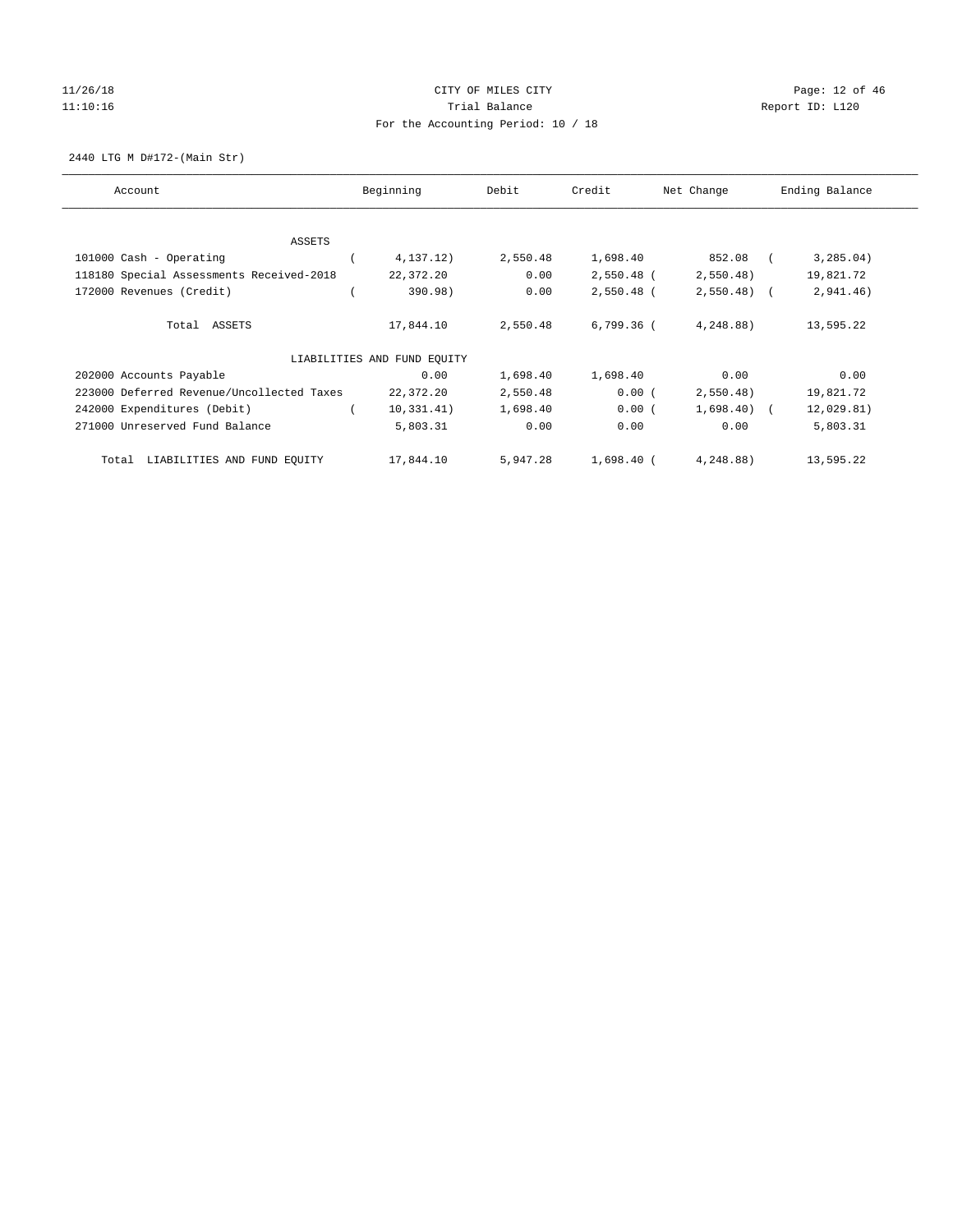# 11/26/18 Page: 13 of 46 11:10:16 Channel Report ID: L120 For the Accounting Period: 10 / 18

2450 LTG M D#195-(SG-Trico)

| Account                                   | Beginning                   | Debit    | Credit     | Net Change  | Ending Balance |
|-------------------------------------------|-----------------------------|----------|------------|-------------|----------------|
|                                           |                             |          |            |             |                |
| ASSETS                                    |                             |          |            |             |                |
| 101000 Cash - Operating                   | 1,576.90                    | 219.81   | 401.73 (   | 181.92)     | 1,394.98       |
| 118180 Special Assessments Received-2018  | 5,337.67                    | 0.00     | $219.81$ ( | 219.81)     | 5,117.86       |
| 172000 Revenues (Credit)                  | 11.54)                      | 0.00     | $219.81$ ( | $219.81)$ ( | 231.35)        |
| Total ASSETS                              | 6,903.03                    | 219.81   | $841.35$ ( | 621.54)     | 6,281.49       |
|                                           | LIABILITIES AND FUND EOUITY |          |            |             |                |
| 202000 Accounts Payable                   | 0.00                        | 401.73   | 401.73     | 0.00        | 0.00           |
| 223000 Deferred Revenue/Uncollected Taxes | 5,337.67                    | 219.81   | 0.00(      | 219.81)     | 5,117.86       |
| 242000 Expenditures (Debit)               | 2, 204.09                   | 401.73   | 0.00(      | 401.73) (   | 2,605.82)      |
| 271000 Unreserved Fund Balance            | 3,769.45                    | 0.00     | 0.00       | 0.00        | 3,769.45       |
| LIABILITIES AND FUND EQUITY<br>Total      | 6,903.03                    | 1,023.27 | $401.73$ ( | 621.54)     | 6,281.49       |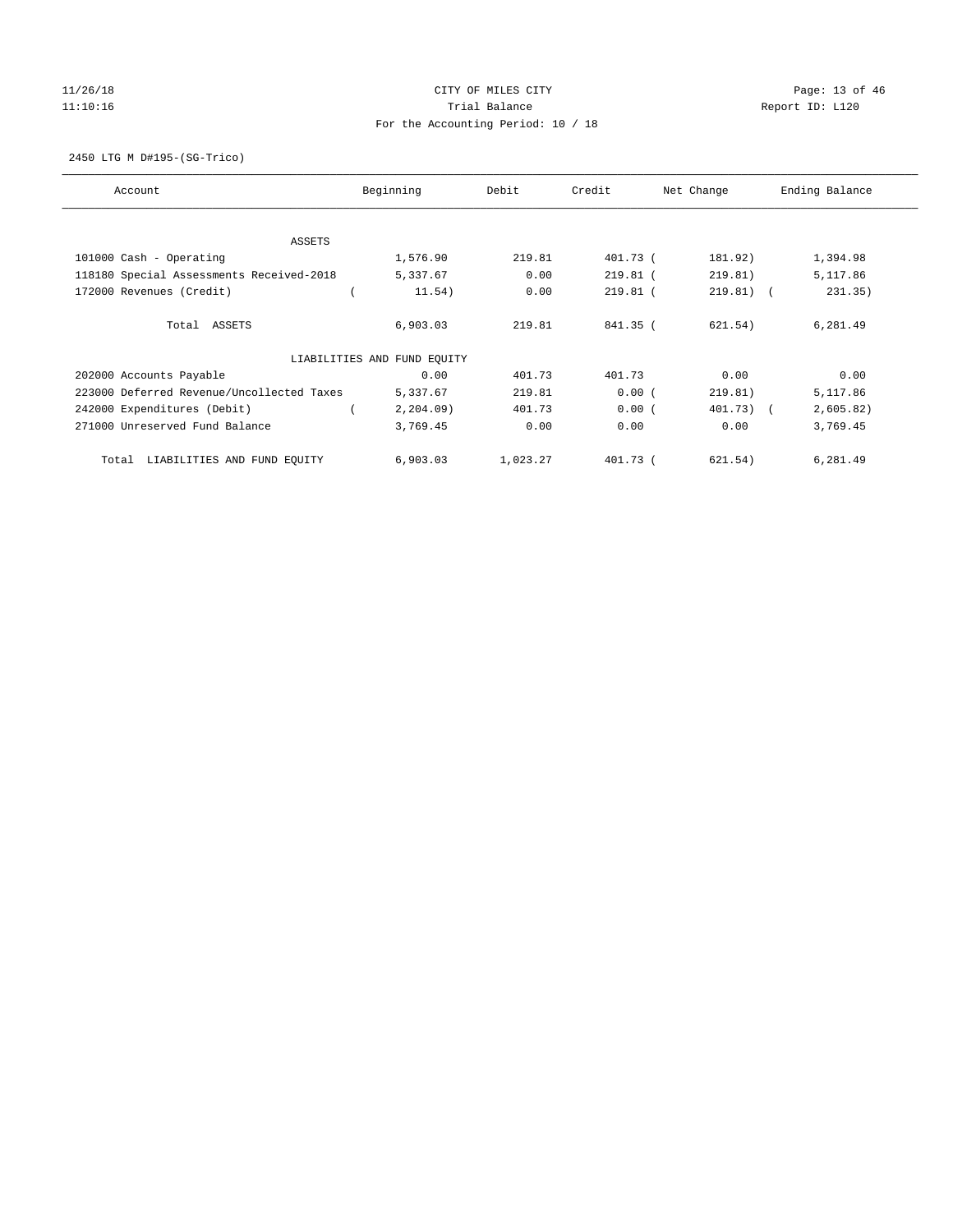# 11/26/18 Page: 14 of 46 11:10:16 Channel Report ID: L120 For the Accounting Period: 10 / 18

2470 LTG M D#202-(SG-MDU&NV)

| Account                                    | Beginning                   | Debit    | Credit     | Net Change   | Ending Balance |
|--------------------------------------------|-----------------------------|----------|------------|--------------|----------------|
| ASSETS                                     |                             |          |            |              |                |
| 101000 Cash - Operating                    | 1,921.91)                   | 530.47   | 567.96 (   | $37.49$ (    | 1,959.40)      |
| 118160 Special Assessments Receivables-201 | 87.52                       | 0.00     | 29.17(     | 29.17)       | 58.35          |
| 118170 Special Assessments Receivables-201 | 132.70                      | 0.00     | 79.62 (    | 79.62)       | 53.08          |
| 118180 Special Assessments Received-2018   | 8,621.63                    | 0.00     | $410.53$ ( | 410.53)      | 8,211.10       |
| 172000 Revenues (Credit)                   | 207.45)                     | 0.00     | 530.47 (   | $530.47$ ) ( | 737.92)        |
| Total ASSETS                               | 6,712.49                    | 530.47   | 1,617.75 ( | 1,087.28)    | 5,625.21       |
|                                            | LIABILITIES AND FUND EQUITY |          |            |              |                |
| 202000 Accounts Payable                    | 0.00                        | 567.96   | 567.96     | 0.00         | 0.00           |
| 223000 Deferred Revenue/Uncollected Taxes  | 8,841.85                    | 519.32   | 0.00(      | 519.32)      | 8,322.53       |
| 242000 Expenditures (Debit)                | 3,794.15)                   | 567.96   | 0.00(      | $567.96$ (   | 4,362.11)      |
| 271000 Unreserved Fund Balance             | 1,664.79                    | 0.00     | 0.00       | 0.00         | 1,664.79       |
| LIABILITIES AND FUND EQUITY<br>Total       | 6,712.49                    | 1,655.24 | 567.96 (   | 1,087.28)    | 5,625.21       |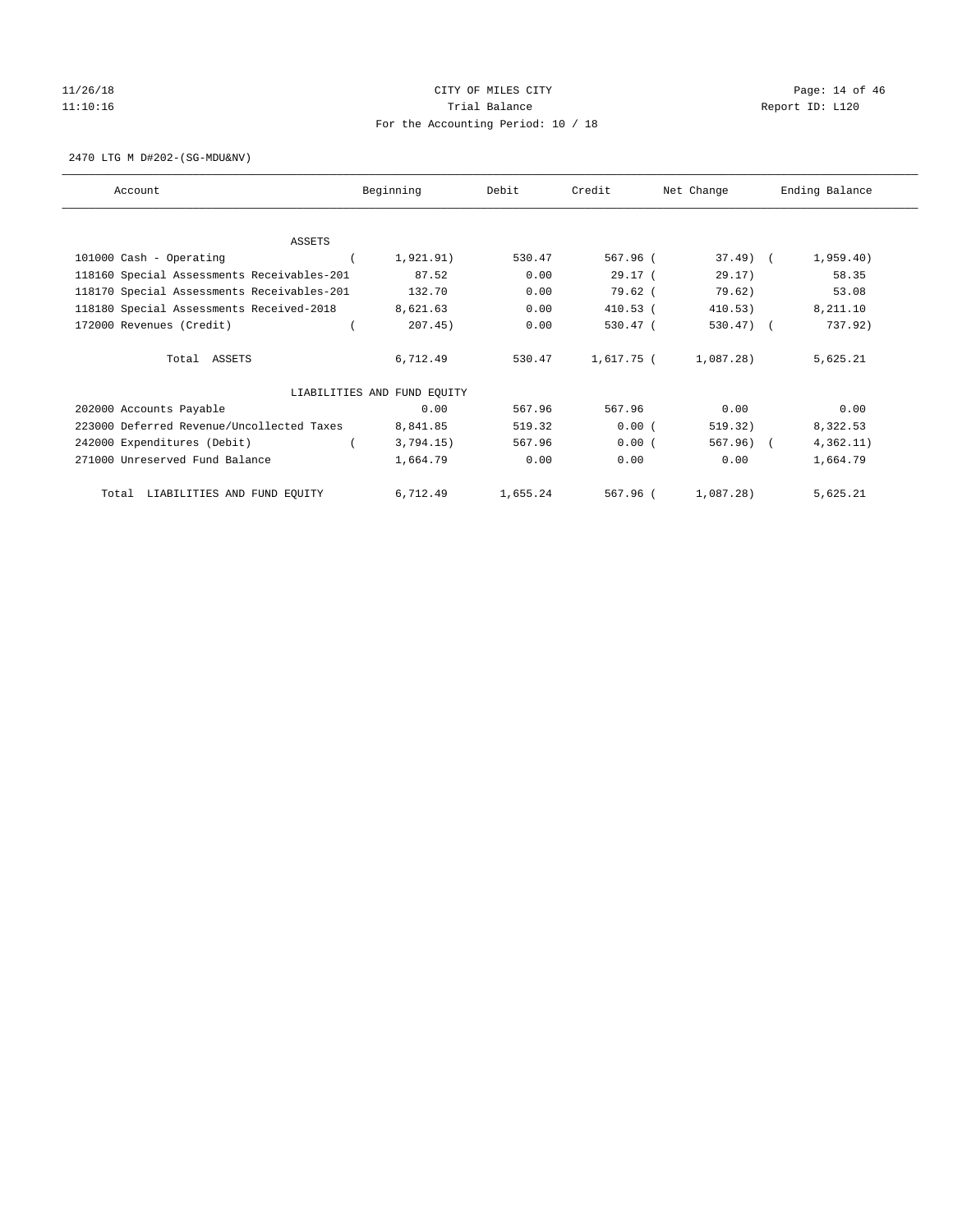# 11/26/18 Page: 15 of 46 11:10:16 Channel Report ID: L120 For the Accounting Period: 10 / 18

## 2480 LTG M M#173-(Milestown Estates)

| Account                                   | Beginning                   | Debit  | Credit     | Net Change  | Ending Balance |
|-------------------------------------------|-----------------------------|--------|------------|-------------|----------------|
|                                           |                             |        |            |             |                |
| ASSETS                                    |                             |        |            |             |                |
| 101000 Cash - Operating                   | 390.87                      | 161.62 | 115.30     | 46.32       | 437.19         |
| 118180 Special Assessments Received-2018  | 2,673.02                    | 0.00   | $161.62$ ( | 161.62)     | 2,511.40       |
| 172000 Revenues (Credit)                  | 28.19)                      | 0.00   | 161.62 (   | $161.62)$ ( | 189.81)        |
| Total ASSETS                              | 3,035.70                    | 161.62 | 438.54 (   | 276.92      | 2,758.78       |
|                                           | LIABILITIES AND FUND EQUITY |        |            |             |                |
| 202000 Accounts Payable                   | 0.00                        | 115.30 | 115.30     | 0.00        | 0.00           |
| 223000 Deferred Revenue/Uncollected Taxes | 2,673.02                    | 161.62 | 0.00(      | 161.62)     | 2,511.40       |
| 242000 Expenditures (Debit)               | 595.48)                     | 115.30 | 0.00(      | $115.30$ (  | 710.78)        |
| 271000 Unreserved Fund Balance            | 958.16                      | 0.00   | 0.00       | 0.00        | 958.16         |
| LIABILITIES AND FUND EQUITY<br>Total      | 3,035.70                    | 392.22 | $115.30$ ( | 276.92)     | 2,758.78       |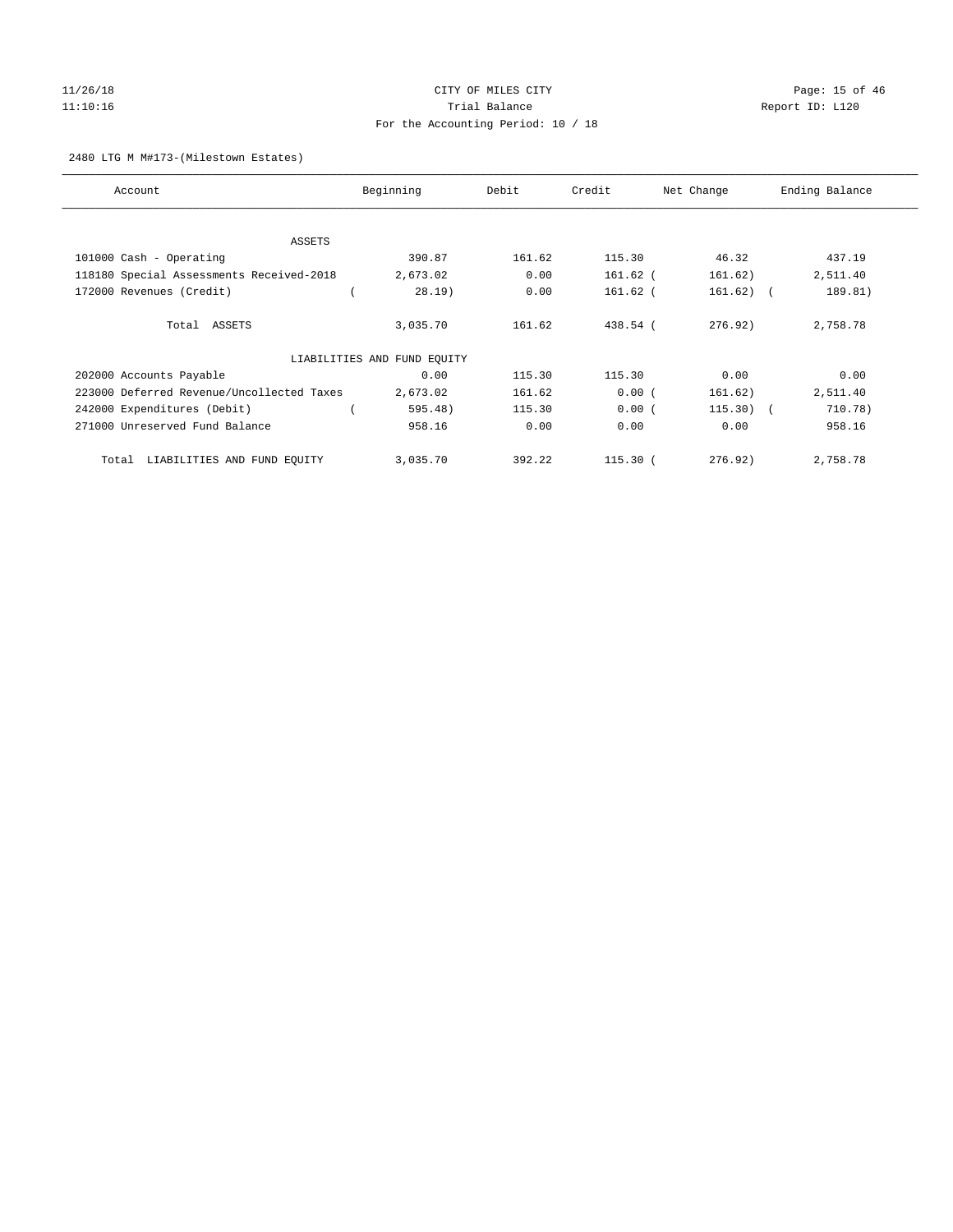# 11/26/18 Page: 16 of 46 11:10:16 Channel Report ID: L120 For the Accounting Period: 10 / 18

2510 STR MAINT DIST #204

| Account                                    | Beginning                   | Debit        | Credit       | Net Change      | Ending Balance |
|--------------------------------------------|-----------------------------|--------------|--------------|-----------------|----------------|
|                                            |                             |              |              |                 |                |
| ASSETS                                     |                             |              |              |                 |                |
| 101000 Cash - Operating                    | 522,095.19                  | 89,600.91    | 482,508.58 ( | 392,907.67)     | 129,187.52     |
| 118130 Special Assessments Receivable 2013 | 104.31                      | 0.00         | 0.00         | 0.00            | 104.31         |
| 118140 Special Assessments Receivables-201 | 31.99                       | 0.00         | 0.00         | 0.00            | 31.99          |
| 118150 Special Assessments Receivables-201 | 250.46                      | 0.00         | 0.00         | 0.00            | 250.46         |
| 118160 Special Assessments Receivables-201 | 2,770.36                    | 0.00         | $302.94$ (   | 302.94)         | 2,467.42       |
| 118170 Special Assessments Receivables-201 | 7,969.22                    | 0.00         | 1,602.74 (   | 1,602.74)       | 6,366.48       |
| 118180 Special Assessments Received-2018   | 1,570,747.74                | 0.00         | 87,422.19 (  | 87,422.19)      | 1,483,325.55   |
| 172000 Revenues (Credit)<br>$\sqrt{2}$     | 23, 316.55)                 | 0.00         | 89,506.74 (  | 89,506.74) (    | 112,823.29)    |
| Total ASSETS                               | 2,080,652.72                | 89,600.91    | 661,343.19 ( | 571,742.28)     | 1,508,910.44   |
|                                            | LIABILITIES AND FUND EQUITY |              |              |                 |                |
| 202000 Accounts Payable                    | 0.00                        | 439,718.30   | 439,718.30   | 0.00            | 0.00           |
| 223000 Deferred Revenue/Uncollected Taxes  | 1,581,874.09                | 89,327.87    | 0.00(        | 89,327.87)      | 1,492,546.22   |
| 242000 Expenditures (Debit)<br>$\left($    | 316,055.70)                 | 482,508.58   | 94.17 (      | 482, 414. 41) ( | 798,470.11)    |
| 271000 Unreserved Fund Balance             | 814,834.33                  | 0.00         | 0.00         | 0.00            | 814,834.33     |
| Total LIABILITIES AND FUND EQUITY          | 2,080,652.72                | 1,011,554.75 | 439,812.47 ( | 571,742.28)     | 1,508,910.44   |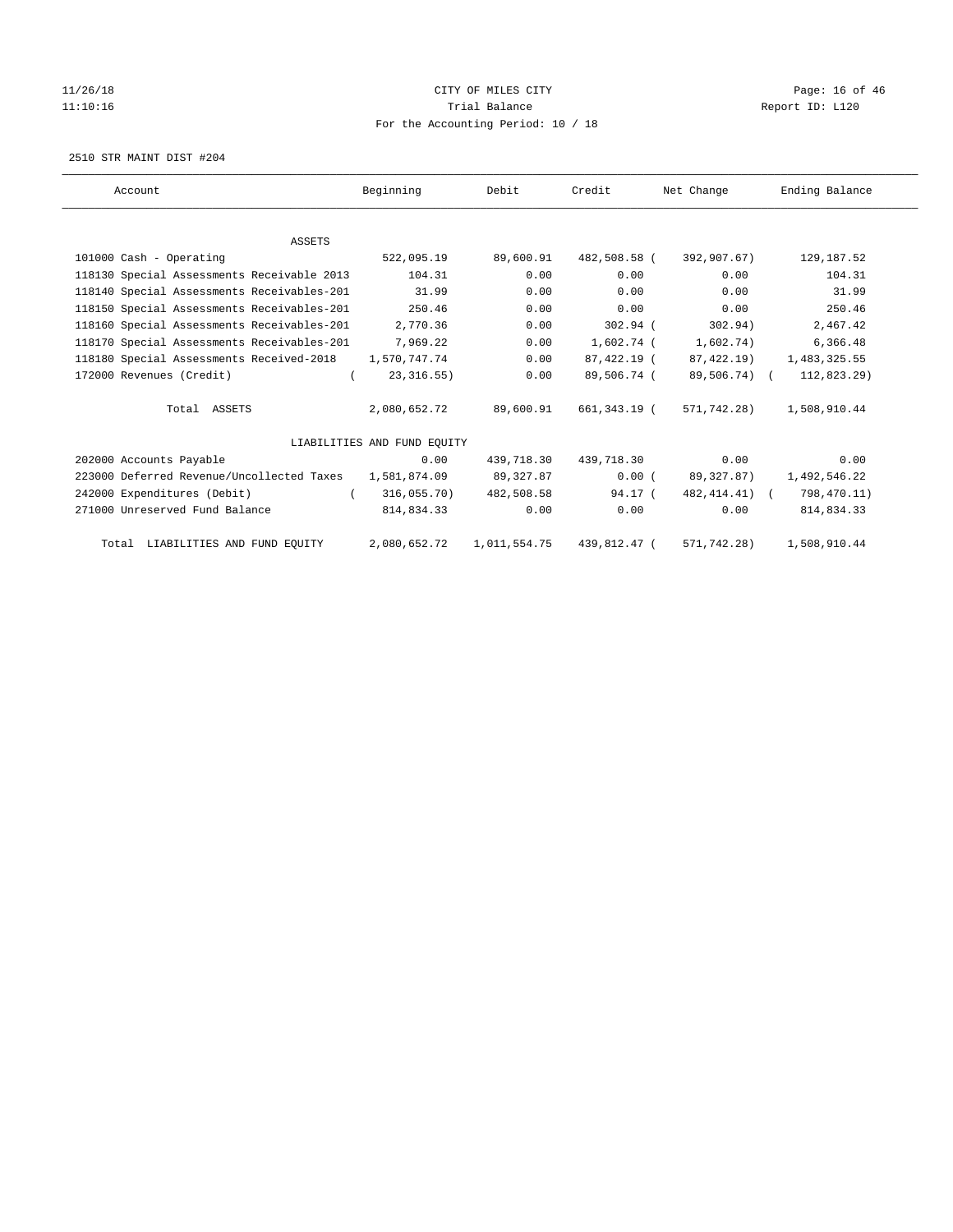# 11/26/18 Page: 17 of 46 11:10:16 Channel Report ID: L120 For the Accounting Period: 10 / 18

2520 STR MAINT DIST #205

| Account                                     | Beginning                   | Debit     | Credit       | Net Change    | Ending Balance |
|---------------------------------------------|-----------------------------|-----------|--------------|---------------|----------------|
|                                             |                             |           |              |               |                |
| ASSETS                                      |                             |           |              |               |                |
| 101000 Cash - Operating                     | 174,428.27                  | 18,717.27 | 16,345.24    | 2,372.03      | 176,800.30     |
| 118130 Special Assessments Receivable 2013( | $45.28$ )                   | 0.00      | 0.00         | 0.00          | 45.28          |
| 118140 Special Assessments Receivables-201  | 214.50                      | 0.00      | 0.00         | 0.00          | 214.50         |
| 118150 Special Assessments Receivables-201  | 210.08                      | 0.00      | 0.00         | 0.00          | 210.08         |
| 118160 Special Assessments Receivables-201  | 1,551.89                    | 0.00      | 0.00         | 0.00          | 1,551.89       |
| 118170 Special Assessments Receivables-201  | 4,417.68                    | 0.00      | $604.00$ (   | 604.00)       | 3,813.68       |
| 118180 Special Assessments Received-2018    | 255,572.03                  | 0.00      | 18,064.18 (  | 18,064.18)    | 237,507.85     |
| 172000 Revenues (Credit)<br>$\left($        | 7,138.61)                   | 0.00      | 18,717.27 (  | 18,717.27) (  | 25,855.88)     |
| Total ASSETS                                | 429,210.56                  | 18,717.27 | 53,730.69 (  | 35,013.42)    | 394, 197. 14   |
|                                             | LIABILITIES AND FUND EOUITY |           |              |               |                |
| 202000 Accounts Payable                     | 0.00                        | 3,082.03  | 3,082.03     | 0.00          | 0.00           |
| 223000 Deferred Revenue/Uncollected Taxes   | 261,920.74                  | 18,668.18 | 0.00(        | 18,668.18)    | 243, 252.56    |
| 242000 Expenditures (Debit)                 | 49,830.46)                  | 16,345.24 | 0.00(        | $16,345.24$ ( | 66,175.70)     |
| 271000 Unreserved Fund Balance              | 217,120.28                  | 0.00      | 0.00         | 0.00          | 217,120.28     |
| Total LIABILITIES AND FUND EQUITY           | 429,210.56                  | 38,095.45 | $3,082.03$ ( | 35,013.42)    | 394, 197. 14   |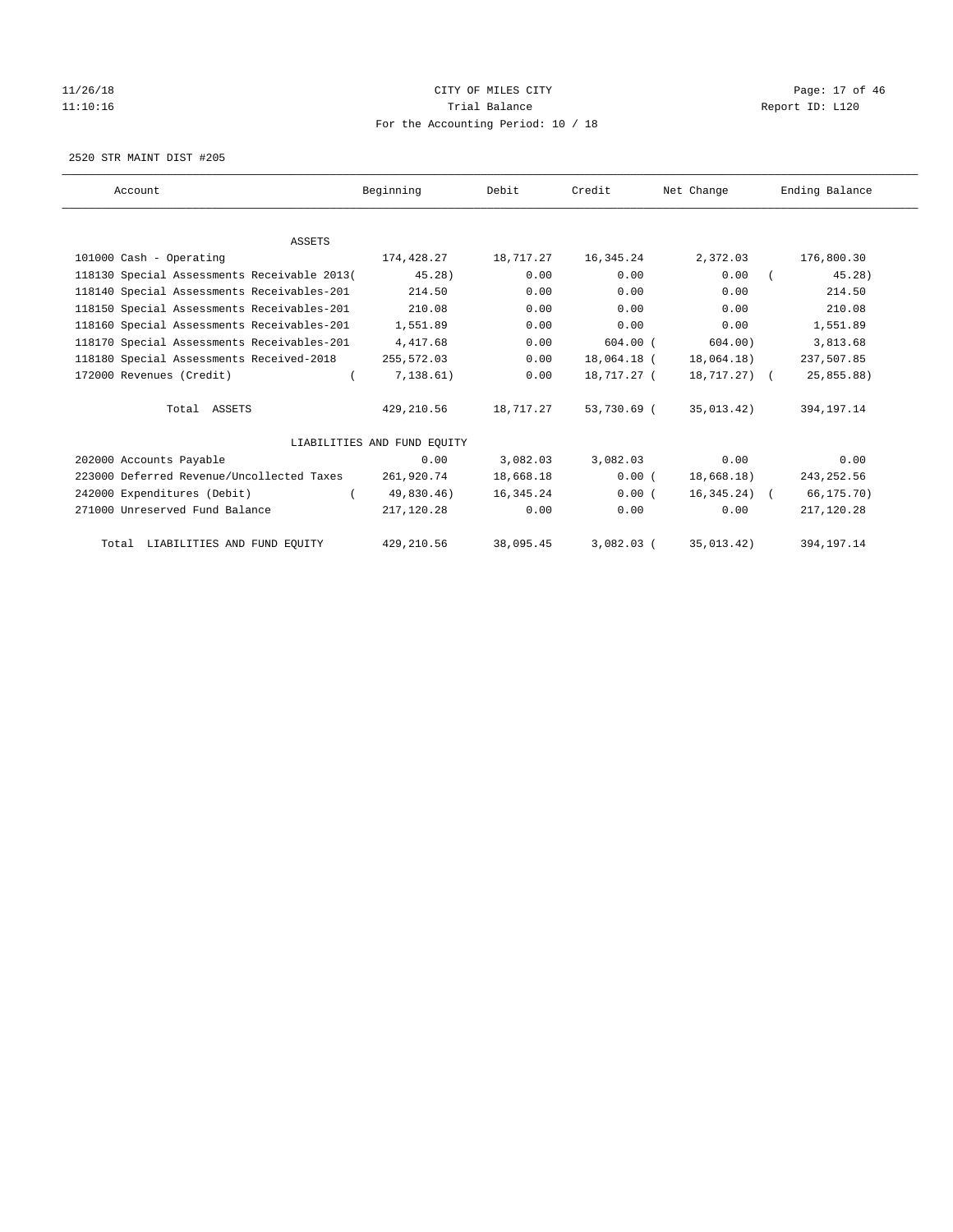# 11/26/18 Page: 18 of 46 11:10:16 Channel Report ID: L120 For the Accounting Period: 10 / 18

## 2540 STR MAINT DIST#207-(MILESTOWN ESTATES)

| Account                                   | Beginning                   | Debit  | Credit     | Net Change   | Ending Balance |
|-------------------------------------------|-----------------------------|--------|------------|--------------|----------------|
|                                           |                             |        |            |              |                |
| ASSETS                                    |                             |        |            |              |                |
| 101000 Cash - Operating                   | 3,358.10                    | 277.41 | 456.60 (   | 179.19)      | 3,178.91       |
| 118180 Special Assessments Received-2018  | 4,859.01                    | 0.00   | $277.41$ ( | 277.41)      | 4,581.60       |
| 172000 Revenues (Credit)                  | 153.07)                     | 0.00   | $277.41$ ( | $277.41$ ) ( | 430.48)        |
| Total ASSETS                              | 8,064.04                    | 277.41 | 1,011.42 ( | 734.01)      | 7,330.03       |
|                                           | LIABILITIES AND FUND EQUITY |        |            |              |                |
| 223000 Deferred Revenue/Uncollected Taxes | 4,859.01                    | 277.41 | 0.00(      | 277.41)      | 4,581.60       |
| 242000 Expenditures (Debit)               | 1,506.98)                   | 456.60 | 0.00(      | $456.60$ (   | 1,963.58)      |
| 271000 Unreserved Fund Balance            | 4,712.01                    | 0.00   | 0.00       | 0.00         | 4,712.01       |
| LIABILITIES AND FUND EQUITY<br>Total      | 8,064.04                    | 734.01 | 0.00(      | 734.01)      | 7,330.03       |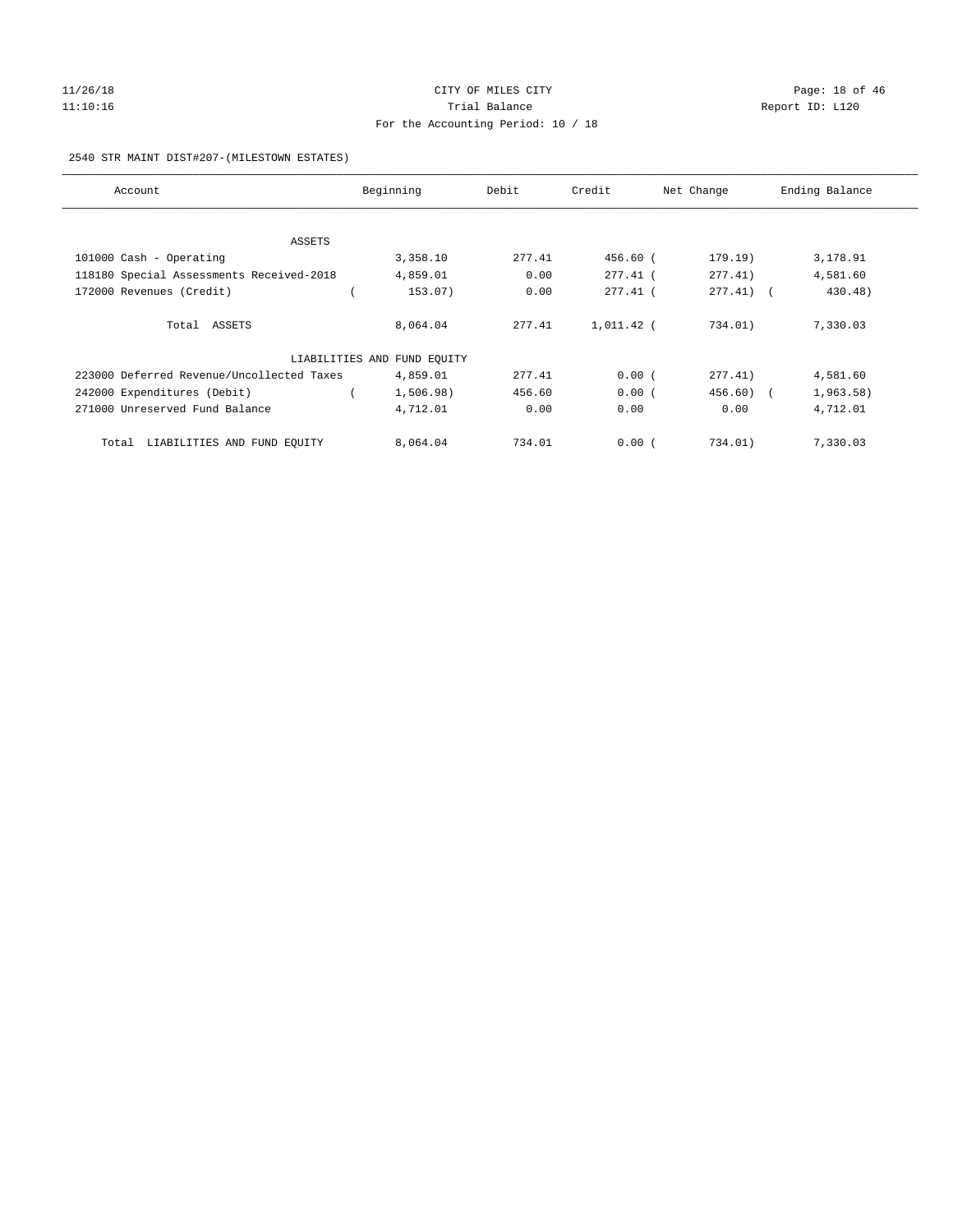|  | 11/26/18 |
|--|----------|
|  | 11:10:16 |

## CITY OF MILES CITY CITY CITY Page: 19 of 46 Partial Balance and Communications of the Report ID: L120 For the Accounting Period: 10 / 18

## 2701 Fire Grants

| Account                           | Beginning                   | Debit | Credit | Net Change | Ending Balance |
|-----------------------------------|-----------------------------|-------|--------|------------|----------------|
| ASSETS                            |                             |       |        |            |                |
| 101000 Cash - Operating           | 769.15                      | 0.00  | 0.00   | 0.00       | 769.15         |
| Total ASSETS                      | 769.15                      | 0.00  | 0.00   | 0.00       | 769.15         |
|                                   | LIABILITIES AND FUND EQUITY |       |        |            |                |
| 271000 Unreserved Fund Balance    | 769.15                      | 0.00  | 0.00   | 0.00       | 769.15         |
| Total LIABILITIES AND FUND EQUITY | 769.15                      | 0.00  | 0.00   | 0.00       | 769.15         |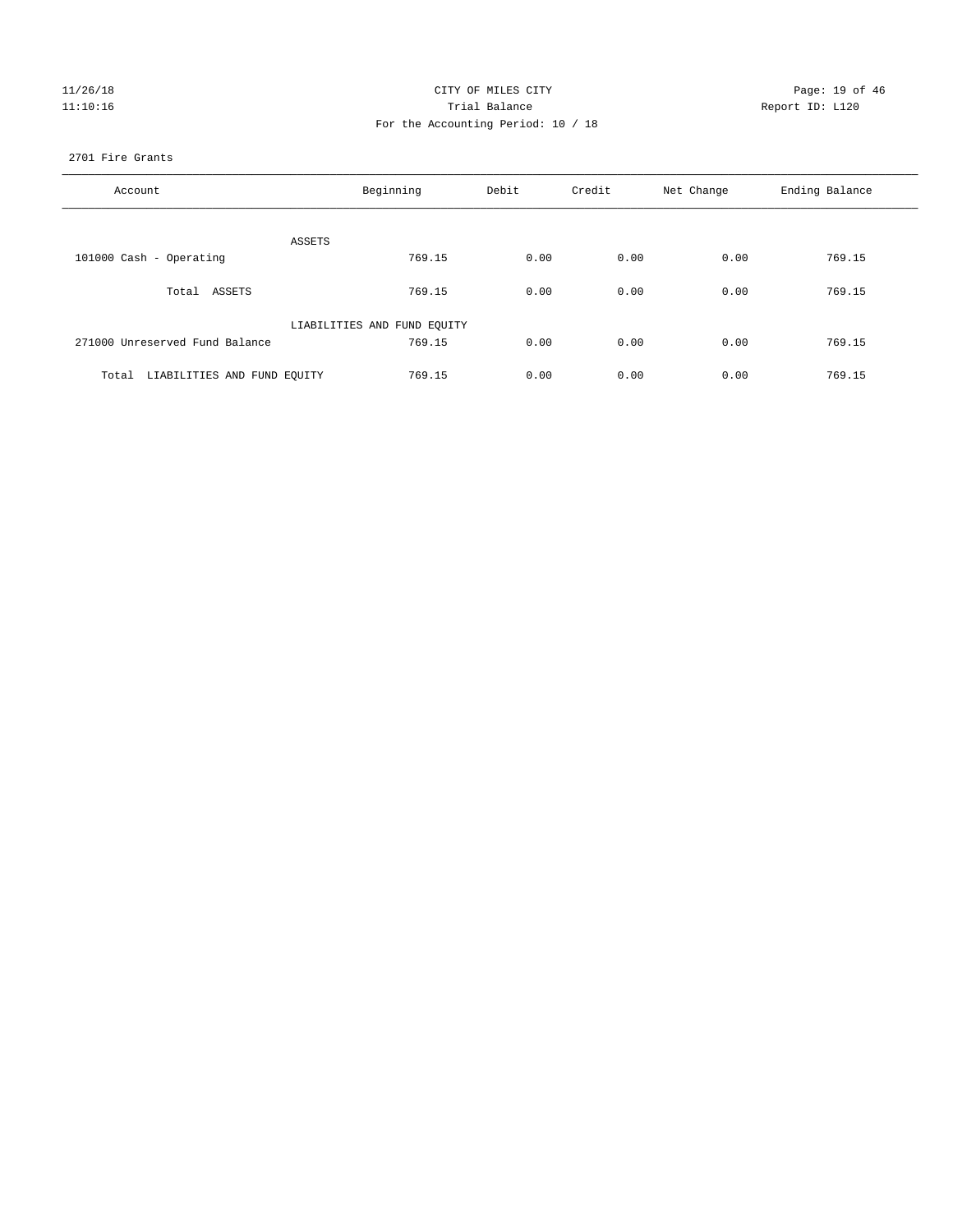## 11/26/18 Page: 20 of 46 11:10:16 Trial Balance Report ID: L120 For the Accounting Period: 10 / 18

## 2820 GAS TAX

| Account                              | Beginning                   | Debit     | Credit      | Net Change    | Ending Balance |
|--------------------------------------|-----------------------------|-----------|-------------|---------------|----------------|
|                                      |                             |           |             |               |                |
| ASSETS<br>101000 Cash - Operating    | 43,019.17                   | 14,552.93 | 641.66      | 13,911.27     | 56,930.44      |
|                                      |                             |           |             |               |                |
| 172000 Revenues (Credit)             | 43,658.79)                  | 0.00      | 14,552.93 ( | $14,552.93$ ( | 58, 211.72)    |
| Total ASSETS                         | 639.62)                     | 14,552.93 | 15,194.59 ( | $641.66$ ) (  | 1,281.28)      |
|                                      | LIABILITIES AND FUND EQUITY |           |             |               |                |
| 242000 Expenditures (Debit)          | 641.66)                     | 641.66    | 0.00(       | 641.66) (     | 1,283.32)      |
| 271000 Unreserved Fund Balance       | 2.04                        | 0.00      | 0.00        | 0.00          | 2.04           |
| LIABILITIES AND FUND EQUITY<br>Total | 639.62)                     | 641.66    | 0.00(       | 641.66)       | 1,281.28)      |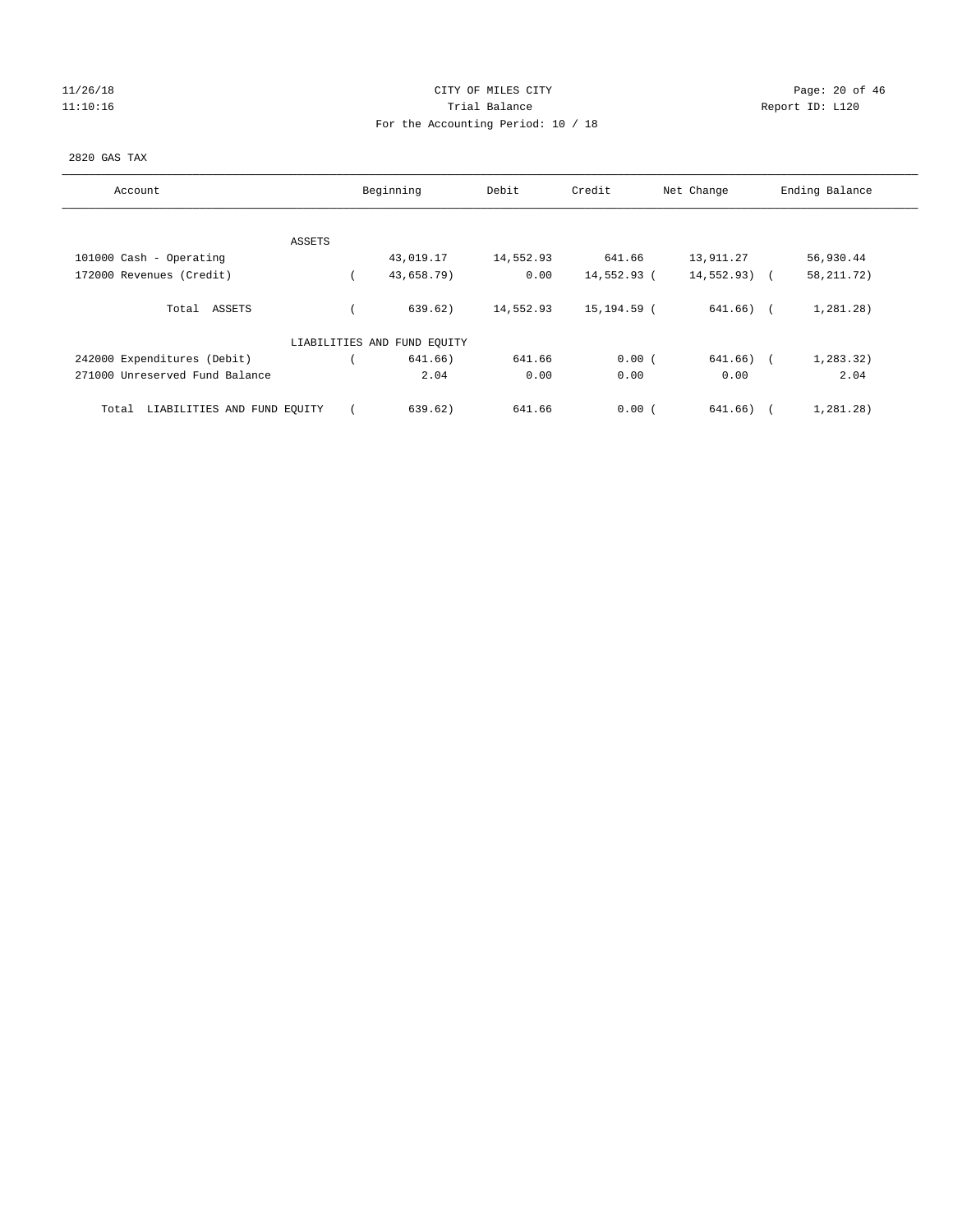## 11/26/18 Page: 21 of 46 11:10:16 Channel Report ID: L120 For the Accounting Period: 10 / 18

## 2821 HB473- Fuel Tax

| Account                           | Beginning                               | Debit | Credit | Net Change | Ending Balance |
|-----------------------------------|-----------------------------------------|-------|--------|------------|----------------|
| ASSETS                            |                                         |       |        |            |                |
| 102131 Restricted Cash- HB473     | 3,290.79                                | 0.00  | 0.00   | 0.00       | 3,290.79       |
| Total ASSETS                      | 3,290.79                                | 0.00  | 0.00   | 0.00       | 3,290.79       |
| 271000 Unreserved Fund Balance    | LIABILITIES AND FUND EQUITY<br>3,290.79 | 0.00  | 0.00   | 0.00       | 3,290.79       |
| Total LIABILITIES AND FUND EQUITY | 3,290.79                                | 0.00  | 0.00   | 0.00       | 3,290.79       |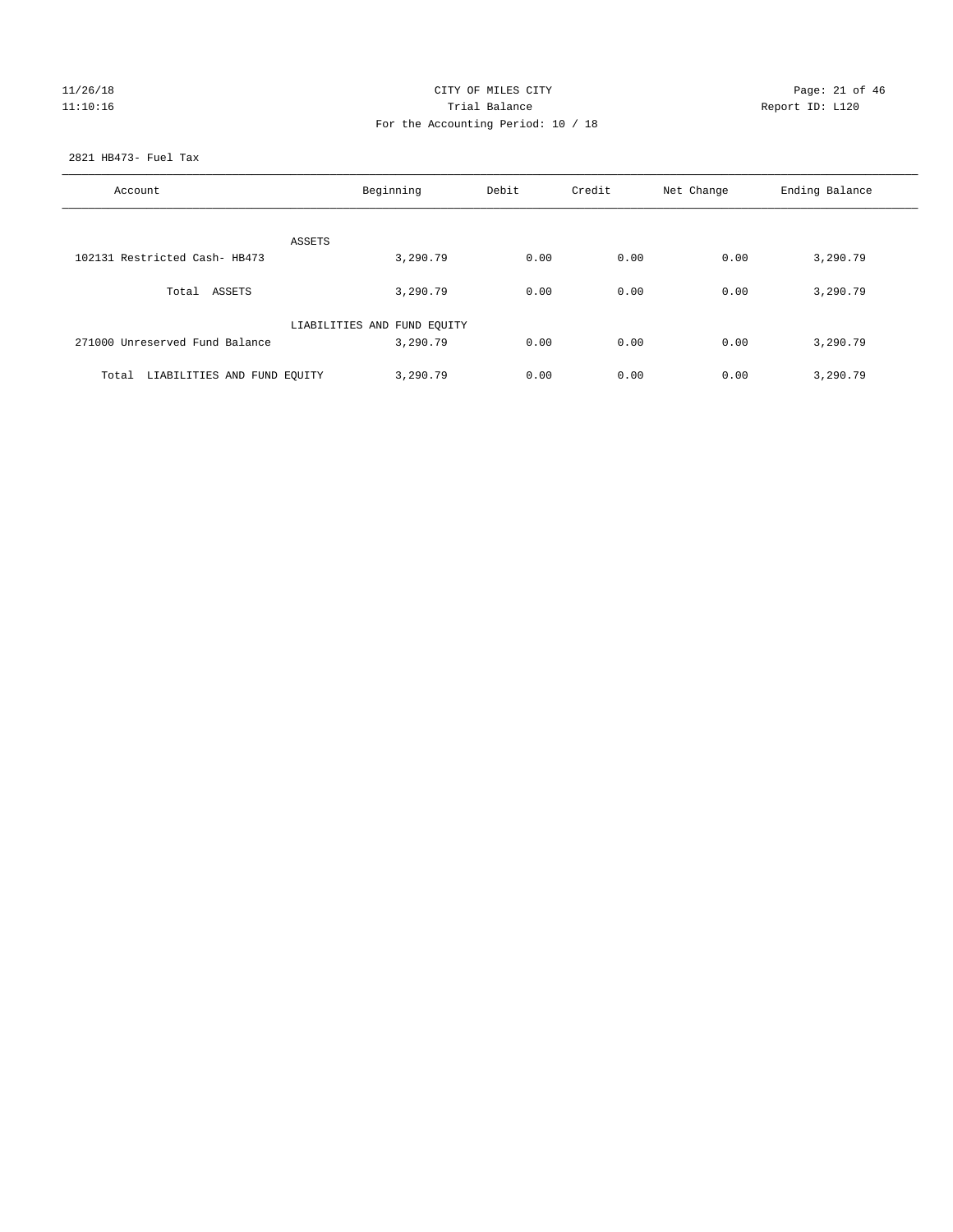## 11/26/18 Page: 22 of 46 11:10:16 Channel Report ID: L120 For the Accounting Period: 10 / 18

#### 2850 911 EMERGENCY

| Account                              | Beginning |                             | Debit    | Credit<br>Net Change |          | Ending Balance |  |
|--------------------------------------|-----------|-----------------------------|----------|----------------------|----------|----------------|--|
|                                      |           |                             |          |                      |          |                |  |
| <b>ASSETS</b>                        |           |                             |          |                      |          |                |  |
| 101000 Cash - Operating              |           | 314, 279.33                 | 0.00     | $3,089.20$ (         | 3,089.20 | 311,190.13     |  |
| 101200 Enhanced 911 Cash             |           | 60.23                       | 0.00     | 0.00                 | 0.00     | 60.23          |  |
| 172000 Revenues (Credit)             |           | 72,652.76)                  | 0.00     | 0.00                 | 0.00     | 72,652.76)     |  |
|                                      |           |                             |          |                      |          |                |  |
| Total ASSETS                         |           | 241,686.80                  | 0.00     | $3,089.20$ (         | 3,089.20 | 238,597.60     |  |
|                                      |           | LIABILITIES AND FUND EQUITY |          |                      |          |                |  |
|                                      |           |                             |          |                      |          |                |  |
| 202000 Accounts Payable              |           | 0.00                        | 3,089.20 | 3,089.20             | 0.00     | 0.00           |  |
| 242000 Expenditures (Debit)          |           | 48,815.40)                  | 3,089.20 | 0.00(                | 3,089.20 | 51,904.60)     |  |
| 271000 Unreserved Fund Balance       |           | 290,502.20                  | 0.00     | 0.00                 | 0.00     | 290,502.20     |  |
|                                      |           |                             |          |                      |          |                |  |
| LIABILITIES AND FUND EQUITY<br>Total |           | 241,686.80                  | 6,178.40 | $3,089.20$ (         | 3,089.20 | 238,597.60     |  |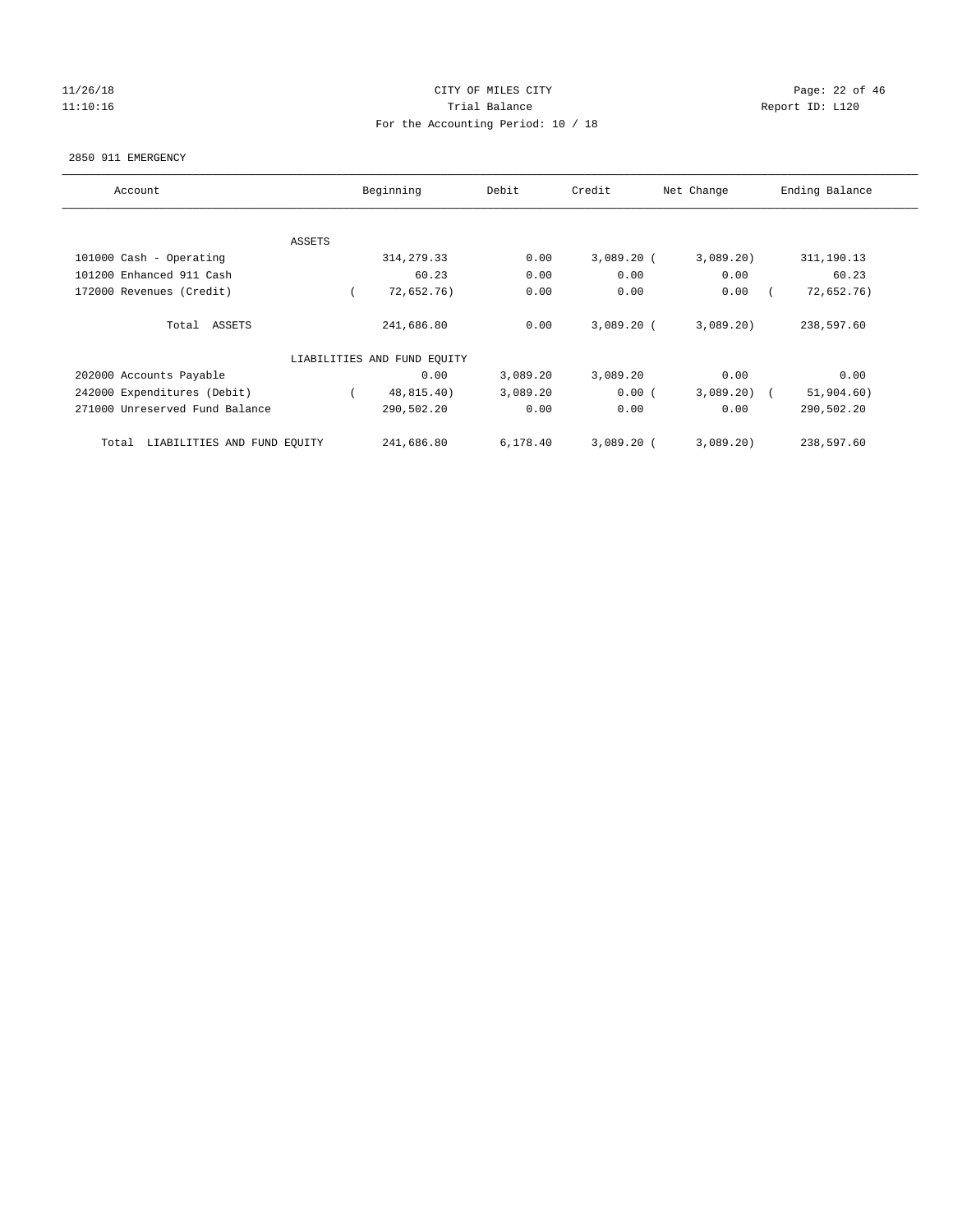# 11/26/18 Page: 23 of 46 11:10:16 Channel Report ID: L120 For the Accounting Period: 10 / 18

#### 2880 LIBRARY GRANTS

| Account                                | Beginning                   |           | Debit    | Credit       | Net Change   | Ending Balance |
|----------------------------------------|-----------------------------|-----------|----------|--------------|--------------|----------------|
|                                        |                             |           |          |              |              |                |
| ASSETS                                 |                             |           |          |              |              |                |
| 101000 Cash - Operating                |                             | 1,483.00) | 0.00     | 0.00         | 0.00         | 1,483.00)      |
| 101003 Cash - per capita               |                             | 15,434.42 | 450.00   | 0.00         | 450.00       | 15,884.42      |
| 101020 Cash - Partners Program         |                             | 35,619.20 | 0.00     | $204.00$ (   | 204.00       | 35, 415.20     |
| 101030 Cash - Sagebrush Fed/Base Grant |                             | 13,060.40 | 4,610.08 | 0.00         | 4,610.08     | 17,670.48      |
| 172000 Revenues (Credit)               |                             | 0.00      | 0.00     | $4,610.08$ ( | $4,610.08$ ( | 4,610.08)      |
| Total ASSETS                           |                             | 62,631.02 | 5,060.08 | 4,814.08     | 246.00       | 62,877.02      |
|                                        | LIABILITIES AND FUND EQUITY |           |          |              |              |                |
| 202000 Accounts Payable                |                             | 0.00      | 204.00   | 204.00       | 0.00         | 0.00           |
| 242000 Expenditures (Debit)            |                             | 2,548.00  | 204.00   | 450.00       | 246.00       | 2,302.00       |
| 271000 Unreserved Fund Balance         |                             | 65,179.02 | 0.00     | 0.00         | 0.00         | 65,179.02      |
| LIABILITIES AND FUND EQUITY<br>Total   |                             | 62,631.02 | 408.00   | 654.00       | 246.00       | 62,877.02      |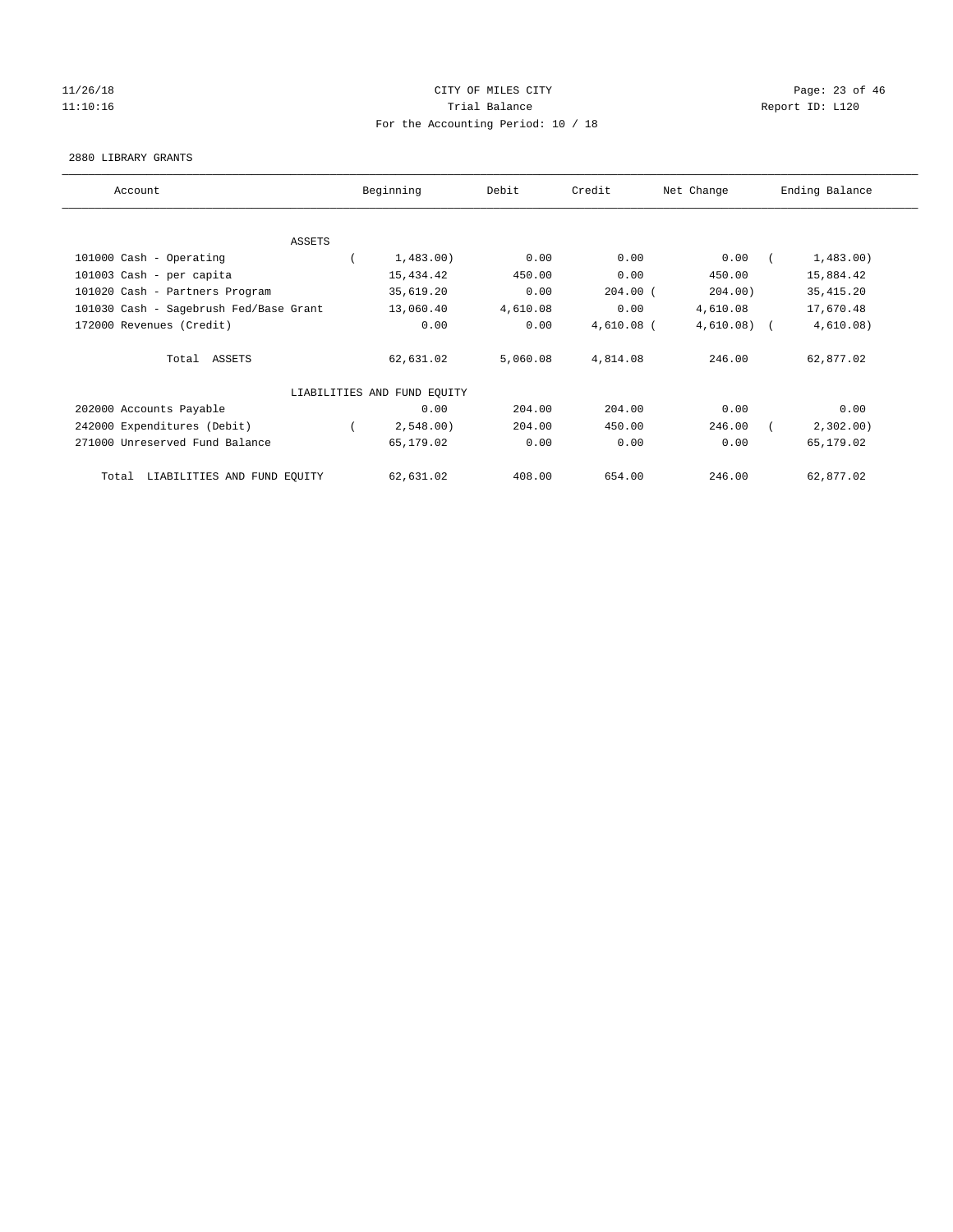## 11/26/18 Page: 24 of 46 11:10:16 Trial Balance Report ID: L120 For the Accounting Period: 10 / 18

## 2935 Historic Preservation

| Account                              |        | Beginning                   | Debit  | Credit     | Net Change  | Ending Balance |
|--------------------------------------|--------|-----------------------------|--------|------------|-------------|----------------|
|                                      |        |                             |        |            |             |                |
|                                      | ASSETS |                             |        |            |             |                |
| 101000 Cash - Operating              |        | 9,227.09                    | 0.00   | $146.41$ ( | 146.41)     | 9,080.68       |
|                                      |        |                             |        |            |             |                |
| Total ASSETS                         |        | 9,227.09                    | 0.00   | $146.41$ ( | 146.41)     | 9,080.68       |
|                                      |        |                             |        |            |             |                |
|                                      |        | LIABILITIES AND FUND EQUITY |        |            |             |                |
| 202000 Accounts Payable              |        | 0.00                        | 13.25  | 13.25      | 0.00        | 0.00           |
| 242000 Expenditures (Debit)          |        | 581.95)                     | 146.41 | 0.00(      | $146.41)$ ( | 728.36)        |
| 271000 Unreserved Fund Balance       |        | 9,809.04                    | 0.00   | 0.00       | 0.00        | 9,809.04       |
|                                      |        |                             |        |            |             |                |
| LIABILITIES AND FUND EQUITY<br>Total |        | 9,227.09                    | 159.66 | $13.25$ (  | 146.41)     | 9,080.68       |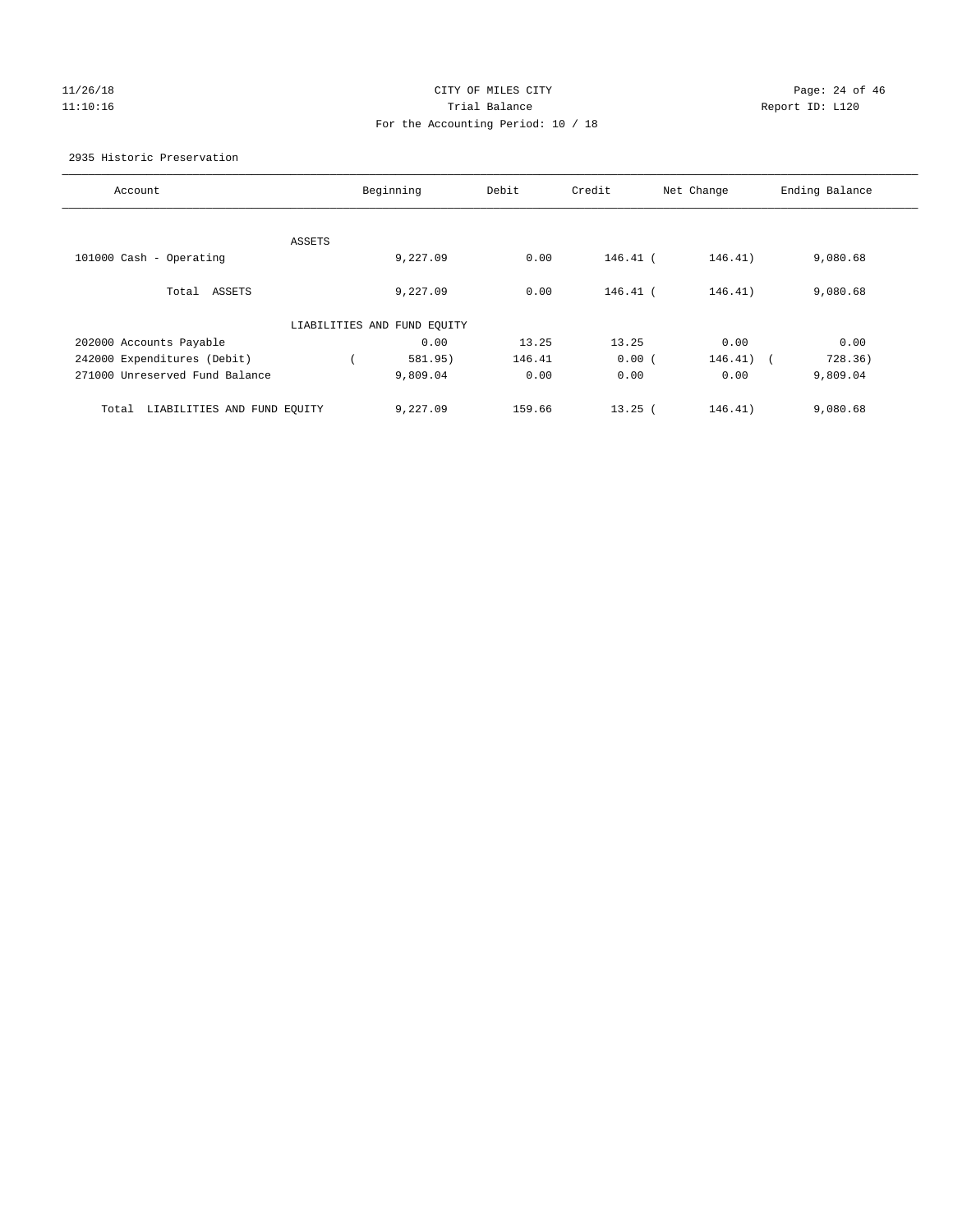## 11/26/18 Page: 25 of 46 11:10:16 Trial Balance Report ID: L120 For the Accounting Period: 10 / 18

## 2985 RETIRED SENIOR VOLUNTEER PROG (RSVP)

| Account                                    | Beginning                   | Debit    | Credit       | Net Change   | Ending Balance |
|--------------------------------------------|-----------------------------|----------|--------------|--------------|----------------|
|                                            |                             |          |              |              |                |
| ASSETS                                     |                             |          |              |              |                |
| 101000 Cash - Operating                    | 5,624.17)                   | 5,379.40 | 7,248.43 (   | $1,869.03$ ( | 7,493.20)      |
| 101004 RSVP Non-Federal Cash Operating-Cus | 9,821.01                    | 56.00    | 183.72 (     | 127.72)      | 9,693.29       |
| 101008 RSVP- Custer Excess                 | 9,066.69                    | 0.00     | $130.12$ (   | 130.12)      | 8,936.57       |
| 103100 Petty Cash-                         | 200.00                      | 0.00     | 0.00         | 0.00         | 200.00         |
| 172000 Revenues (Credit)                   | 18,295.77)                  | 0.00     | $5,435.40$ ( | $5,435.40$ ( | 23,731.17)     |
| Total ASSETS                               | 4,832.24)                   | 5,435.40 | 12,997.67 (  | $7,562.27$ ( | 12, 394.51)    |
|                                            | LIABILITIES AND FUND EQUITY |          |              |              |                |
| 202000 Accounts Payable                    | 0.00                        | 1,913.46 | 1,913.46     | 0.00         | 0.00           |
| 242000 Expenditures (Debit)                | 23,003.63)                  | 7,632.97 | 70.70(       | $7,562.27$ ( | 30, 565.90)    |
| 271000 Unreserved Fund Balance             | 18, 171.39                  | 0.00     | 0.00         | 0.00         | 18,171.39      |
| LIABILITIES AND FUND EQUITY<br>Total       | 4,832.24)                   | 9,546.43 | 1,984.16 (   | 7,562.27)    | 12, 394.51)    |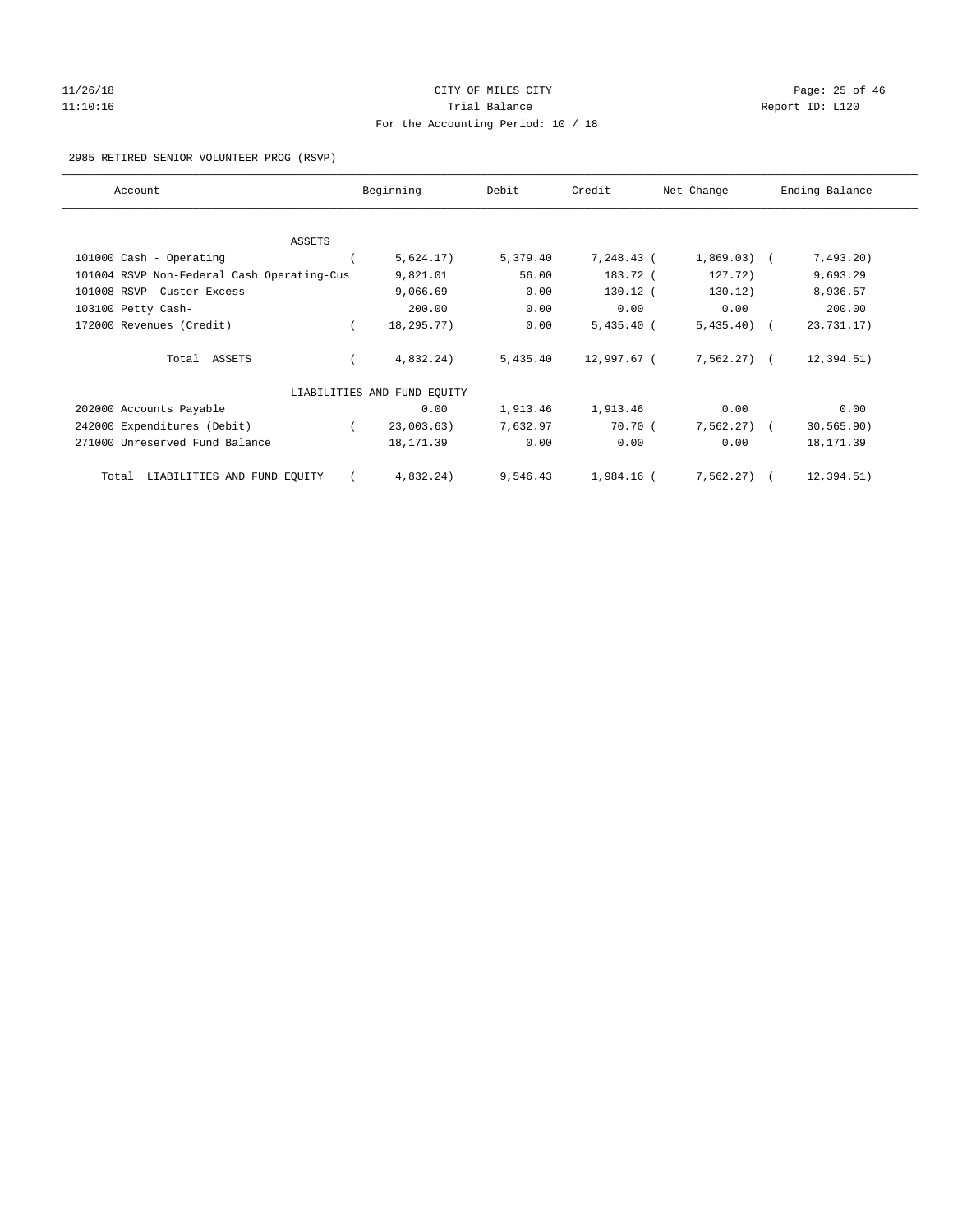3300 Judgement & Losses-Power Settlement

| Account                                     | Beginning                   | Debit | Credit | Net Change | Ending Balance      |
|---------------------------------------------|-----------------------------|-------|--------|------------|---------------------|
| ASSETS                                      |                             |       |        |            |                     |
| 115208 Taxes Receivable - Personal 2008     | 0.47)                       | 0.00  | 0.00   | 0.00       | 0.47)<br>$\sqrt{2}$ |
| Total ASSETS                                | 0.47)                       | 0.00  | 0.00   | 0.00       | 0.47)<br>$\sim$     |
|                                             | LIABILITIES AND FUND EQUITY |       |        |            |                     |
| 223200 Deferred Revenue - Pers Prop Taxes ( | 0.47)                       | 0.00  | 0.00   | 0.00       | 0.47)<br>$\sqrt{2}$ |
| LIABILITIES AND FUND EQUITY<br>Total        | 0.47)                       | 0.00  | 0.00   | 0.00       | 0.47)               |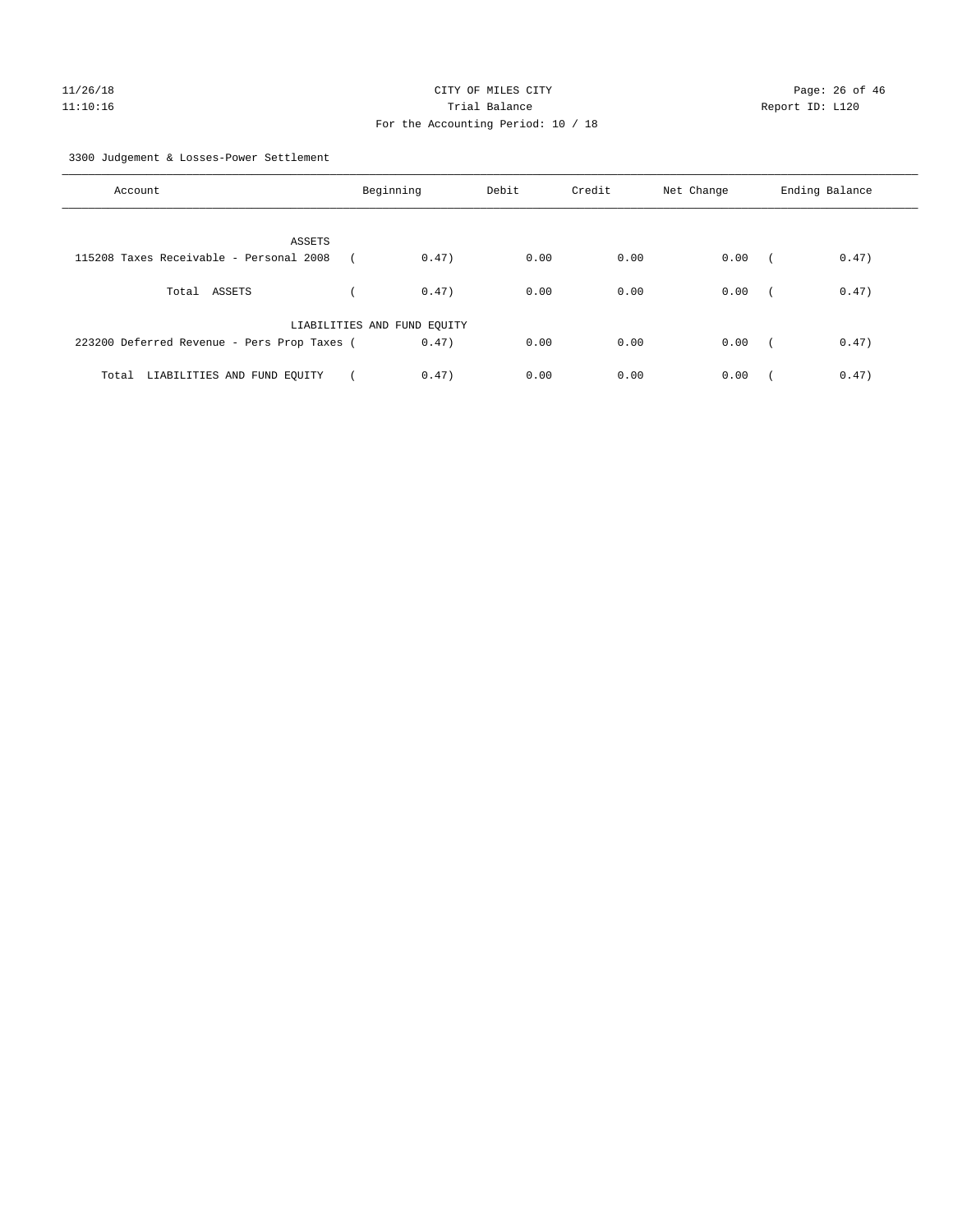## $CITY$  OF MILES  $CITY$  and the contract of  $P46$ 11:10:16 Trial Balance Report ID: L120 For the Accounting Period: 10 / 18

3400 SID REVOLVING FUND

| Account                              | Beginning                   | Debit | Credit | Net Change | Ending Balance |
|--------------------------------------|-----------------------------|-------|--------|------------|----------------|
| ASSETS                               |                             |       |        |            |                |
| 101000 Cash - Operating              | 2,985.00                    | 0.00  | 0.00   | 0.00       | 2,985.00       |
| ASSETS<br>Total                      | 2,985,00                    | 0.00  | 0.00   | 0.00       | 2,985.00       |
|                                      | LIABILITIES AND FUND EQUITY |       |        |            |                |
| 271000 Unreserved Fund Balance       | 2,985,00                    | 0.00  | 0.00   | 0.00       | 2,985.00       |
| Total<br>LIABILITIES AND FUND EQUITY | 2,985.00                    | 0.00  | 0.00   | 0.00       | 2,985.00       |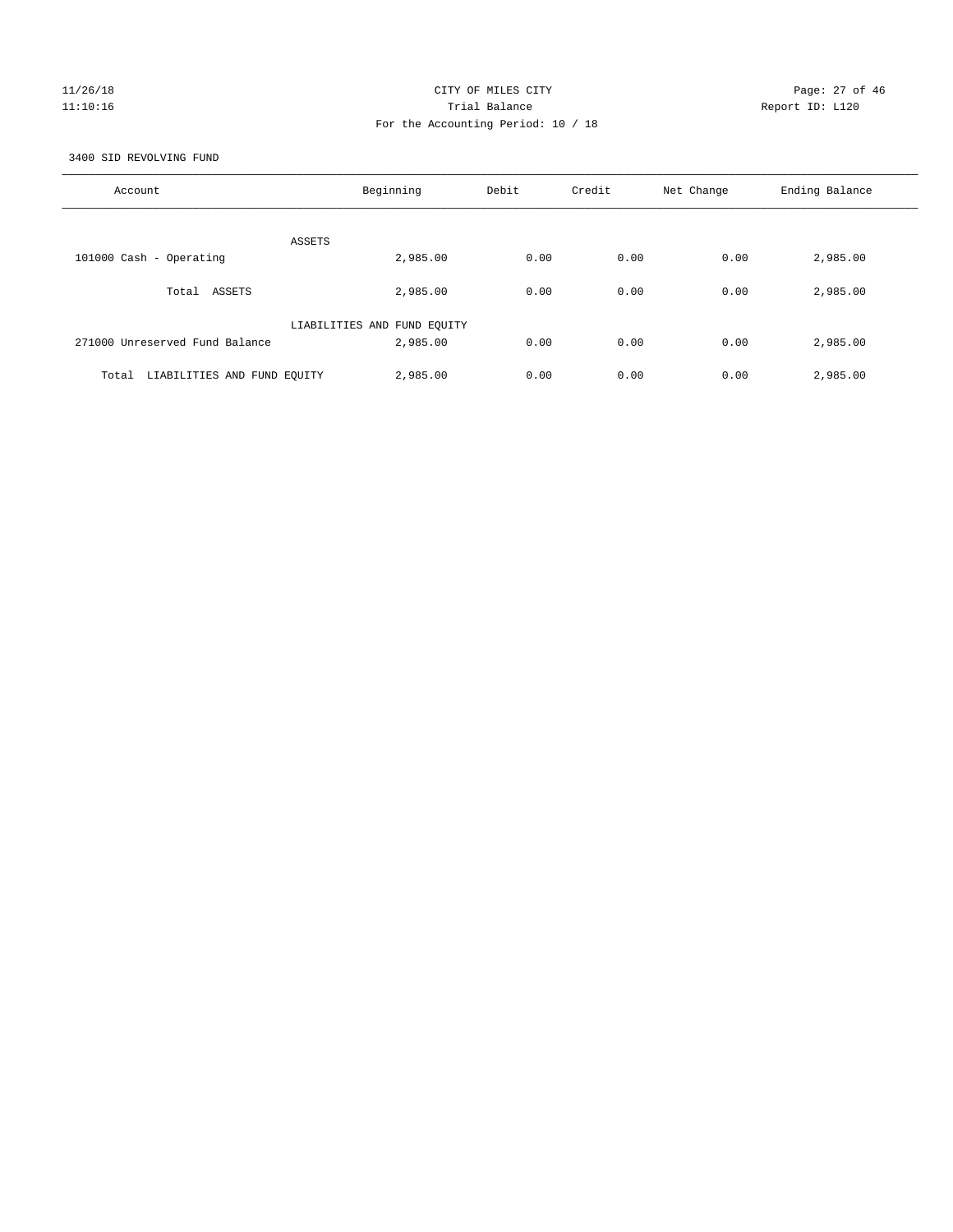# 11/26/18 Page: 28 of 46 11:10:16 Channel Report ID: L120 For the Accounting Period: 10 / 18

## 3670 SID 211

| Account                                    | Beginning                   | Debit  | Credit   | Net Change   | Ending Balance |
|--------------------------------------------|-----------------------------|--------|----------|--------------|----------------|
|                                            |                             |        |          |              |                |
| ASSETS                                     |                             |        |          |              |                |
| 101000 Cash - Operating                    | 10,187.16                   | 373.26 | 0.00     | 373.26       | 10,560.42      |
| 118000 Special Assessments Receivable 2000 | 2,551.35                    | 0.00   | 0.00     | 0.00         | 2,551.35       |
| 118150 Special Assessments Receivables-201 | 1,224.81                    | 0.00   | 0.00     | 0.00         | 1,224.81       |
| 118180 Special Assessments Received-2018   | 3,790.06                    | 0.00   | 373.26 ( | 373.26)      | 3,416.80       |
| 119000 Special Assmt Recbl - Deferred      | 37,169.39                   | 0.00   | 0.00     | 0.00         | 37,169.39      |
| 172000 Revenues (Credit)                   | 0.00                        | 0.00   | 373.26 ( | $373.26$ ) ( | 373.26)        |
| Total ASSETS                               | 54,922.77                   | 373.26 | 746.52 ( | 373.26       | 54,549.51      |
|                                            | LIABILITIES AND FUND EQUITY |        |          |              |                |
| 223000 Deferred Revenue/Uncollected Taxes  | 44,735.61                   | 373.26 | 0.00(    | 373.26)      | 44, 362. 35    |
| 242000 Expenditures (Debit)                | 2,663.96)                   | 0.00   | 0.00     | 0.00         | 2,663.96)      |
| 271000 Unreserved Fund Balance             | 12,851.12                   | 0.00   | 0.00     | 0.00         | 12,851.12      |
| Total LIABILITIES AND FUND EQUITY          | 54,922.77                   | 373.26 | 0.00(    | 373.26)      | 54, 549.51     |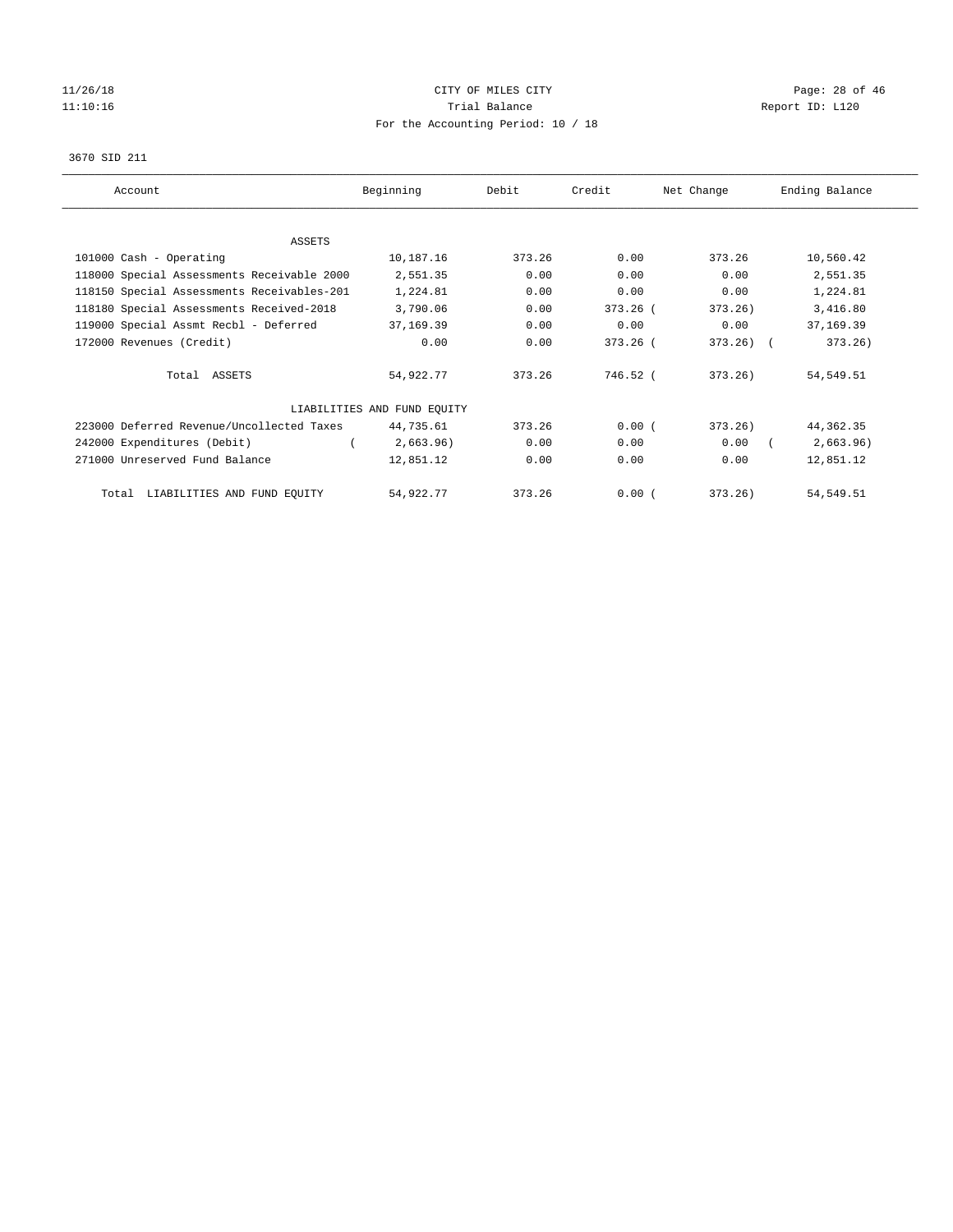# 11/26/18 Page: 29 of 46 11:10:16 Trial Balance Report ID: L120 For the Accounting Period: 10 / 18

## 4000 General Fund Capitol Improvement Fund

| Account                              |        | Beginning                   | Debit    | Credit   | Net Change | Ending Balance |
|--------------------------------------|--------|-----------------------------|----------|----------|------------|----------------|
|                                      |        |                             |          |          |            |                |
|                                      | ASSETS |                             |          |          |            |                |
| 101000 Cash - Operating              |        | 87, 452.11                  | 1,273.55 | 0.00     | 1,273.55   | 88,725.66      |
| 172000 Revenues (Credit)             |        | 510.08)                     | 0.00     | 0.00     | 0.00       | 510.08)        |
| Total ASSETS                         |        | 86,942.03                   | 1,273.55 | 0.00     | 1,273.55   | 88, 215.58     |
|                                      |        | LIABILITIES AND FUND EQUITY |          |          |            |                |
| 242000 Expenditures (Debit)          |        | 7,973.55)                   | 0.00     | 1,273.55 | 1,273.55   | 6,700.00)      |
| 271000 Unreserved Fund Balance       |        | 94, 915.58                  | 0.00     | 0.00     | 0.00       | 94, 915.58     |
| LIABILITIES AND FUND EQUITY<br>Total |        | 86,942.03                   | 0.00     | 1,273.55 | 1,273.55   | 88,215.58      |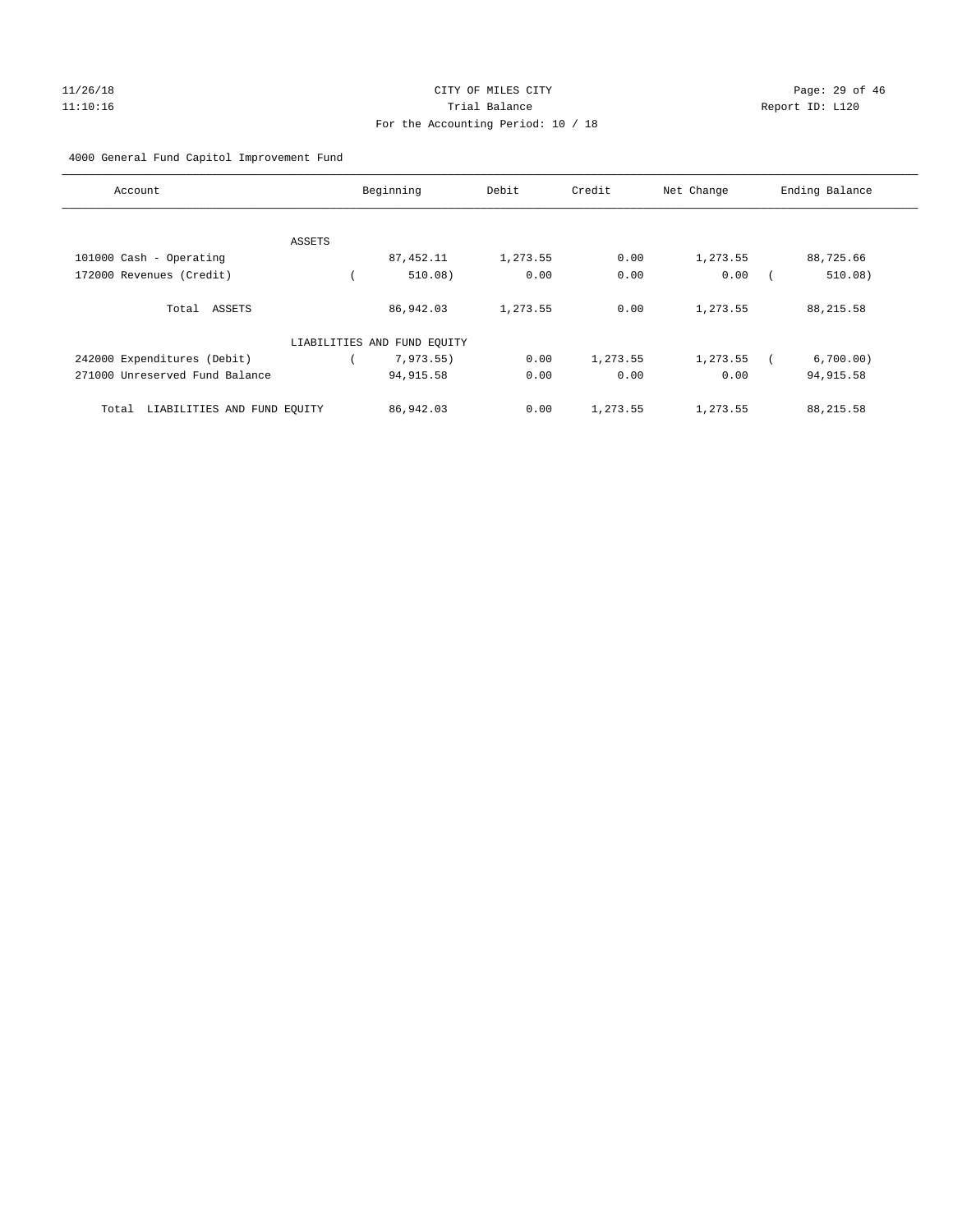# $CITY$  OF MILES  $CITY$  and the contract of  $P46$ 11:10:16 Trial Balance Report ID: L120 For the Accounting Period: 10 / 18

4050 Ambulance Capital Improvement Fund

| Account                              | Beginning                   | Debit | Credit | Net Change | Ending Balance |
|--------------------------------------|-----------------------------|-------|--------|------------|----------------|
| ASSETS                               |                             |       |        |            |                |
| 101000 Cash - Operating              | 13,779.06                   | 0.00  | 0.00   | 0.00       | 13,779.06      |
| ASSETS<br>Total                      | 13,779.06                   | 0.00  | 0.00   | 0.00       | 13,779.06      |
|                                      | LIABILITIES AND FUND EQUITY |       |        |            |                |
| 271000 Unreserved Fund Balance       | 13,779.06                   | 0.00  | 0.00   | 0.00       | 13,779.06      |
| LIABILITIES AND FUND EQUITY<br>Total | 13,779.06                   | 0.00  | 0.00   | 0.00       | 13,779.06      |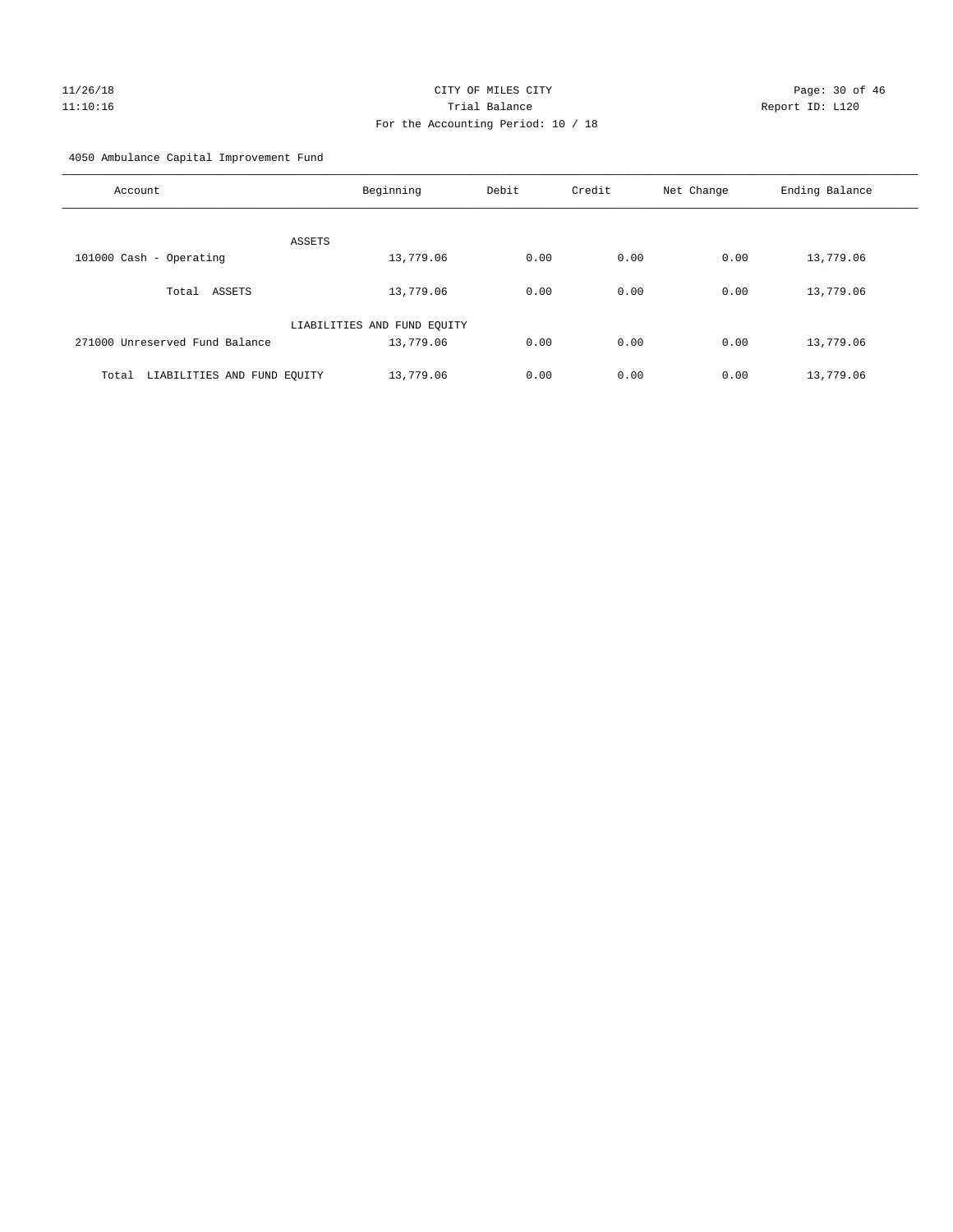## 11/26/18 Page: 31 of 46 11:10:16 Trial Balance Report ID: L120 For the Accounting Period: 10 / 18

4060 CAPITAL IMPROV-PUBLIC WORKS

| Account                              |        | Beginning                   | Debit    | Credit     | Net Change | Ending Balance |
|--------------------------------------|--------|-----------------------------|----------|------------|------------|----------------|
|                                      |        |                             |          |            |            |                |
|                                      | ASSETS |                             |          |            |            |                |
| 101000 Cash - Operating              |        | 384, 219.64                 | 650.00   | 0.00       | 650.00     | 384,869.64     |
| 122000 Accounts Receivable           |        | 0.00                        | 650.00   | 650.00     | 0.00       | 0.00           |
| 172000 Revenues (Credit)             |        | 4,274.55)                   | 0.00     | $650.00$ ( | 650.00)    | 4,924.55)      |
| Total ASSETS                         |        | 379,945.09                  | 1,300.00 | 1,300.00   | 0.00       | 379,945.09     |
|                                      |        | LIABILITIES AND FUND EQUITY |          |            |            |                |
| 242000 Expenditures (Debit)          |        | 21,000.00)                  | 0.00     | 0.00       | 0.00       | 21,000.00)     |
| 271000 Unreserved Fund Balance       |        | 400,945.09                  | 0.00     | 0.00       | 0.00       | 400,945.09     |
| LIABILITIES AND FUND EQUITY<br>Total |        | 379,945.09                  | 0.00     | 0.00       | 0.00       | 379,945.09     |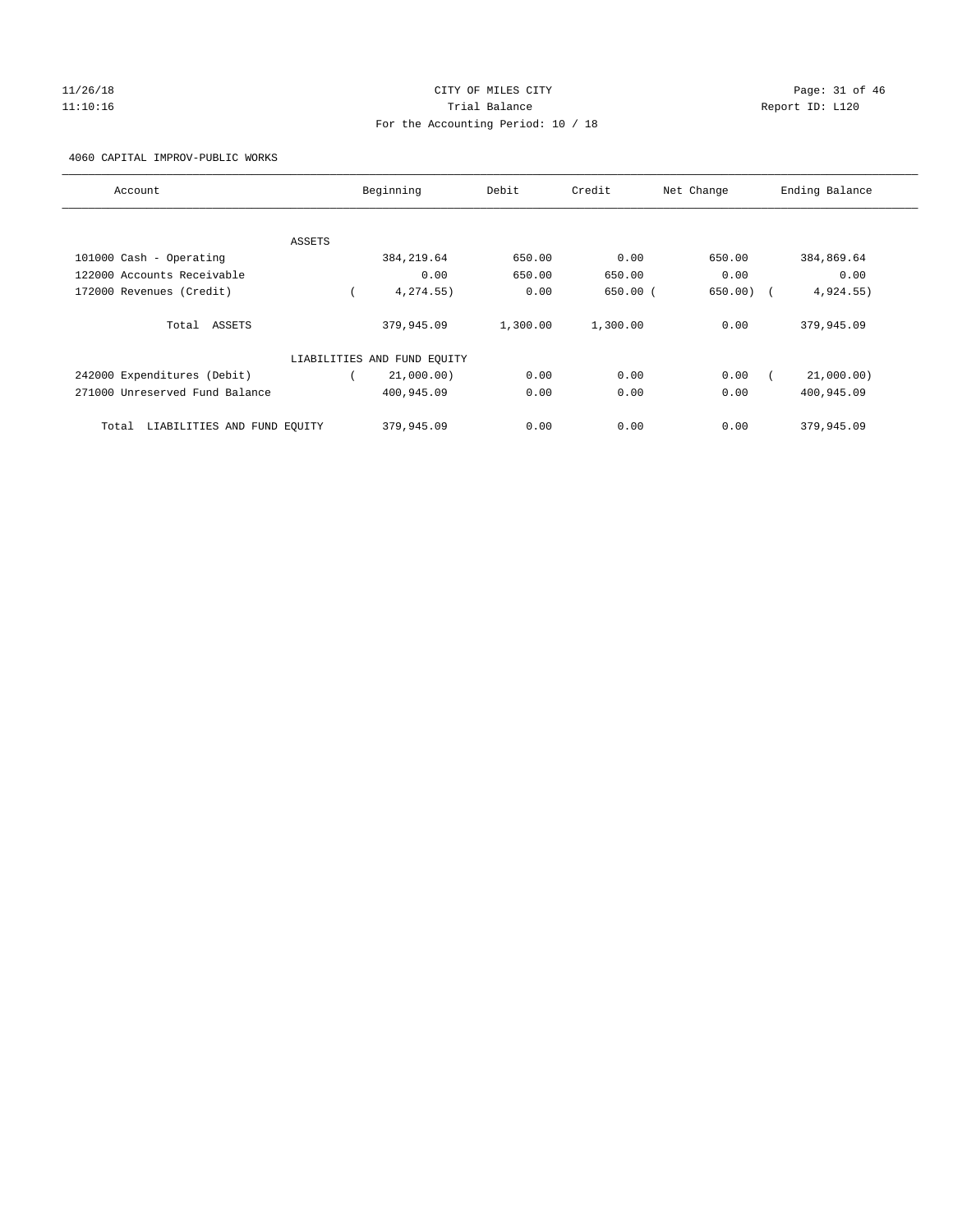# $CITY$  OF MILES  $CITY$  and the contract of  $P_0$  and  $CITY$  and  $P_1$  and  $P_2$  and  $P_3$  of  $46$ 11:10:16 Trial Balance Report ID: L120 For the Accounting Period: 10 / 18

#### 5210 WATER UTILITY

| Account                                                   | Beginning                   | Debit       | Credit       | Net Change    | Ending Balance             |
|-----------------------------------------------------------|-----------------------------|-------------|--------------|---------------|----------------------------|
|                                                           |                             |             |              |               |                            |
| ASSETS<br>101000 Cash - Operating                         |                             |             |              |               | 3, 177, 493.33             |
|                                                           | 3,408,010.48                | 233, 244.82 | 463,761.97 ( | 230, 517. 15) |                            |
| 101010 Deposit Cash                                       | 98,500.00                   | 2,650.00    | $3,150.00$ ( | 500.00)       | 98,000.00                  |
| 102240 Cash - Replacement & Depreciation                  | 1,489,589.35                | 0.00        | 0.00         | 0.00          | 1,489,589.35               |
| 102250 Cash - System Devlopment Fees                      | 308,804.92                  | 0.00        | 0.00         | 0.00          | 308,804.92                 |
| 102270 Cash - Curb Stop Replacement Fee                   | 331, 314.66                 | 3,697.94    | 244.33       | 3,453.61      | 334,768.27                 |
| 102312 RevBnd/CurYearDebt-DNRC/CarbonTank                 | 34,689.69                   | 11,563.23   | 0.00         | 11,563.23     | 46, 252.92                 |
| 102313 RevBnd/CurYearDebt-DNRC/NE WtrLine                 | 35,269.68                   | 11,756.56   | 0.00         | 11,756.56     | 47,026.24                  |
| 102315 RevBnd/CurYearDebt-ARRA/NE Water Li                | 4,609.05                    | 1,536.35    | 0.00         | 1,536.35      | 6, 145.40                  |
| 102322 RevBnd/Reserve-DNRC/CarbonTank                     | 153,009.00                  | 0.00        | 0.00         | 0.00          | 153,009.00                 |
| 102323 RevBnd/Reserve-DNRC/NE WtrLine                     | 128,653.00                  | 0.00        | 0.00         | 0.00          | 128,653.00                 |
| 102325 RevBnd/Reserve-ARRA B-NE Waterline                 | 18,245.00                   | 0.00        | 0.00         | 0.00          | 18,245.00                  |
| 103000 Petty Cash                                         | 330.00                      | 0.00        | 0.00         | 0.00          | 330.00                     |
| 122000 Accounts Receivable                                | 256,750.19                  | 200, 207.18 | 237,038.39 ( | 36,831.21)    | 219,918.98                 |
| 122020 Accounts Receivable-\$2.00 State Ass               | 0.00                        | 0.00        | $2.00$ (     | 2.00)         | $\sqrt{2}$<br>2.00)        |
| 162000 Deferred outflows-GASB68                           | 159,755.00                  | 0.00        | 0.00         | 0.00          | 159,755.00                 |
| 172000 Revenues (Credit)<br>$\left($                      | 657,630.32)                 | 1,817.93    | 193,515.35 ( | 191,697.42)   | 849, 327. 74)              |
| 181000 Land                                               | 41,844.00                   | 0.00        | 0.00         | 0.00          | 41,844.00                  |
| 182000 Buildings                                          | 22,997.00                   | 0.00        | 0.00         | 0.00          | 22,997.00                  |
| 182100 Allowance for Depr - Buildings (Cre(               | 22,997.00)                  | 0.00        | 0.00         | 0.00          | 22,997.00)                 |
| 186000 Machinery and Equipment                            | 453,741.42                  | 0.00        | 0.00         | 0.00          | 453,741.42                 |
| 186100 Allowance for Depr - Machinery & Eq(               | 311, 381.00)                | 0.00        | 0.00         | 0.00          | 311,381.00)                |
| 188000 Const. Work in Progress-NE Wtr Line                | 40,080.74                   | 0.00        | 0.00         | 0.00          | 40,080.74                  |
| 189100 Source of Supply                                   | 3, 448, 234.49              | 0.00        | 0.00         | 0.00          | 3, 448, 234.49             |
| 189110 Allowance for Depreciation - Source(               | 706, 399.00)                | 0.00        | 0.00         | 0.00          | 706,399.00)<br>$\left($    |
| 189300 Treatment Plant                                    | 3,740,287.07                | 0.00        | 0.00         | 0.00          | 3,740,287.07               |
| 189310 Allowance for Depr - Treatment Plan(               | 2,009,989.00)               | 0.00        | 0.00         | 0.00          | 2,009,989.00<br>$\sqrt{2}$ |
| 189400 Transmission & Distribution                        | 13, 418, 565.26             | 0.00        | 0.00         | 0.00          | 13, 418, 565.26            |
| 189410 Allowance for Depr - Trans & Distri( 4,233,563.00) |                             | 0.00        | 0.00         | 0.00          | 4, 233, 563.00)            |
| Total ASSETS                                              | 19,651,320.68               | 466, 474.01 | 897,712.04 ( | 431,238.03)   | 19,220,082.65              |
|                                                           | LIABILITIES AND FUND EQUITY |             |              |               |                            |
| 202000 Accounts Payable                                   | 0.00                        | 365,125.02  | 365,125.02   | 0.00          | 0.00                       |
| 214000 Deposits Payable                                   | 98,500.00                   | 3,150.00    | $2,650.00$ ( | 500.00)       | 98,000.00                  |
| 214010 Refunds Payable<br>$\left($                        | 237.02)                     | 585.09      | $515.84$ (   | 69.25)        | 306.27)                    |
| 223899 Deferred inflows-GASB 68                           | 5,550.00                    | 0.00        | 0.00         | 0.00          | 5,550.00                   |
| 231000 BONDS PAYABLE                                      | 4,326,000.00                | 0.00        | 0.00         | 0.00          | 4,326,000.00               |
| 237000 Net Pension liability-GASB 68                      | 679,857.00                  | 0.00        | 0.00         | 0.00          | 679,857.00                 |
| 238000 Other Post Employment Benefits                     | 11,236.00                   | 0.00        | 0.00         | 0.00          | 11,236.00                  |
| 239000 Compensated Absences Payable                       | 86,077.00                   | 0.00        | 0.00         | 0.00          | 86,077.00                  |
| 242000 Expenditures (Debit)                               | 700,692.89)                 | 431,843.78  | 1,175.00 (   | 430,668.78)   | 1,131,361.67)              |
| 250300 Reserve Revenue Bond - Current Debt                | 323, 303.85                 | 0.00        | 0.00         | 0.00          | 323, 303.85                |
| 250500 Reserve - System Dev Fees                          | 171,098.25                  | 0.00        | 0.00         | 0.00          | 171,098.25                 |
| 250600 Reserve for Replacement & Depreciat                | 1,351,889.30                | 0.00        | 0.00         | 0.00          | 1,351,889.30               |
| 271000 Unreserved Fund Balance                            | 479,092.93)                 | 0.00        | 0.00         | 0.00          | 479,092.93)                |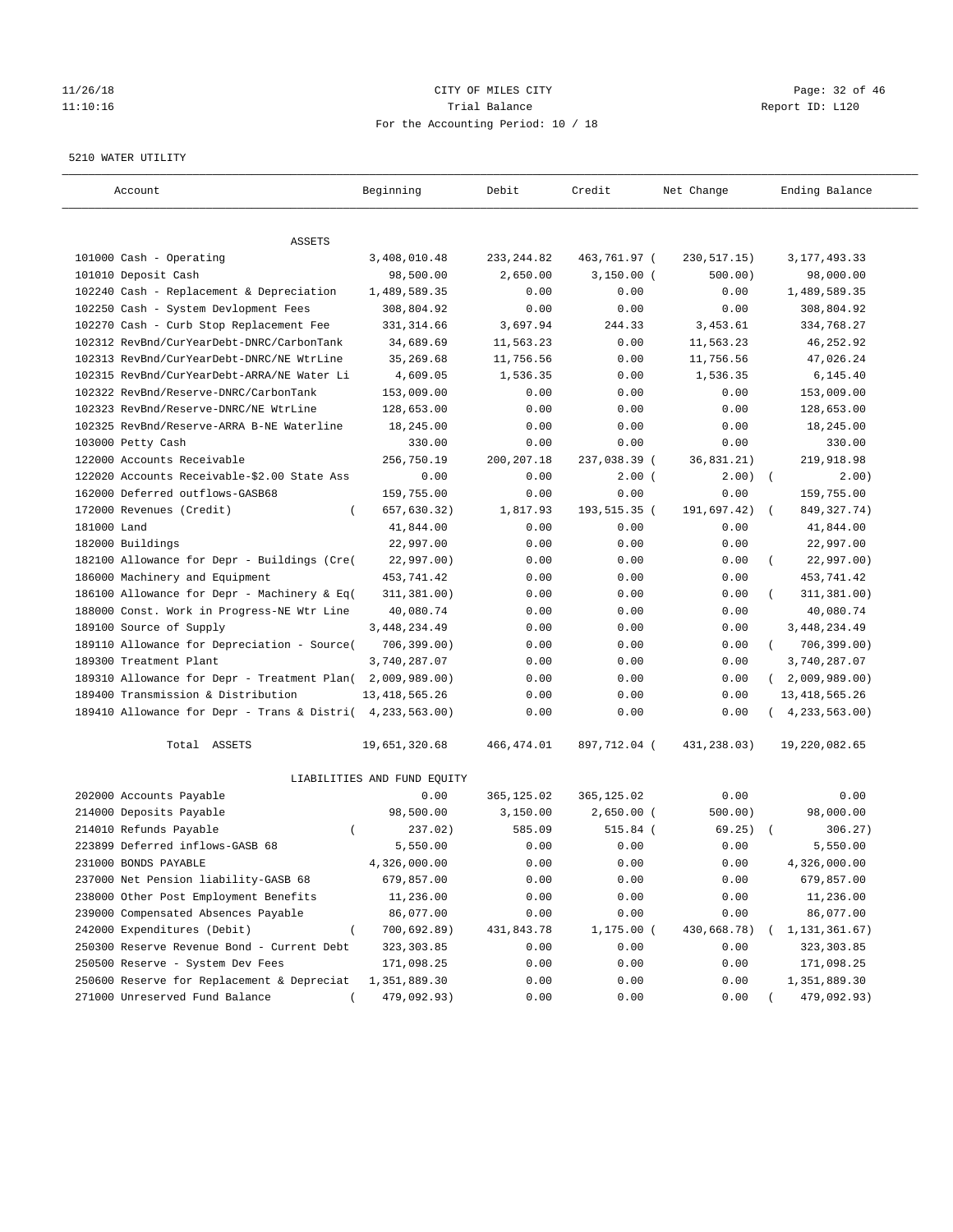# 11/26/18 Page: 33 of 46 11:10:16 Trial Balance Report ID: L120 For the Accounting Period: 10 / 18

## 5210 WATER UTILITY

| Account                              | Beginning     | Debit      | Credit     | Net Change  | Ending Balance |
|--------------------------------------|---------------|------------|------------|-------------|----------------|
| 272000 Unreserved Retained Earnings  | 13,777,832.12 | 0.00       | 0.00       | 0.00        | 13,777,832.12  |
| LIABILITIES AND FUND EQUITY<br>Total | 19,651,320.68 | 800,703.89 | 369,465.86 | 431,238.03) | 19,220,082.65  |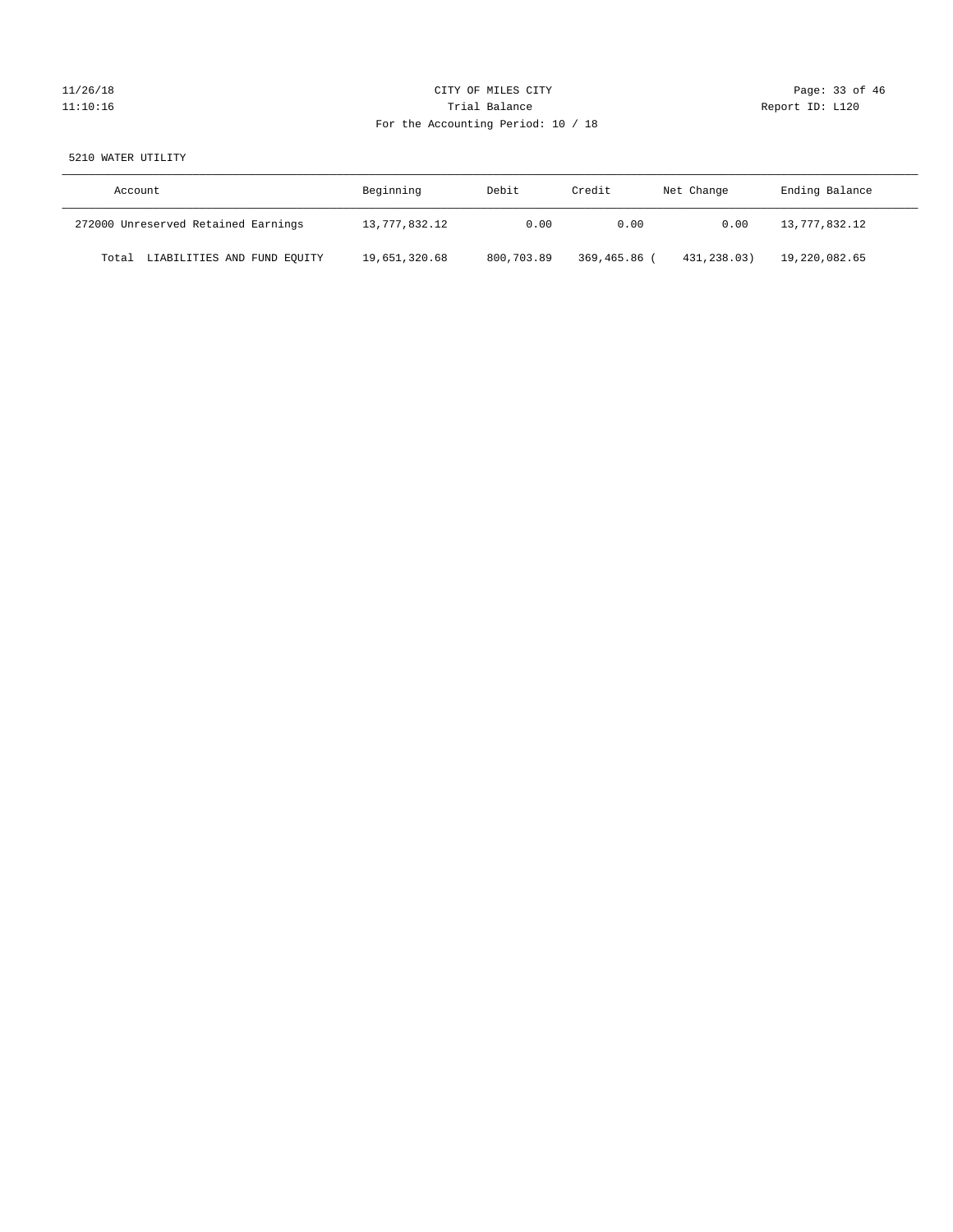# 11/26/18 Page: 34 of 46 11:10:16 Trial Balance Report ID: L120 For the Accounting Period: 10 / 18

#### 5310 SEWER UTILITY

| Account                                                   | Beginning                   | Debit      | Credit       | Net Change   | Ending Balance   |
|-----------------------------------------------------------|-----------------------------|------------|--------------|--------------|------------------|
| <b>ASSETS</b>                                             |                             |            |              |              |                  |
| 101000 Cash - Operating                                   | 2,201,652.52                | 172,404.03 | 97,951.40    | 74,452.63    | 2, 276, 105.15   |
| 102240 Cash - Replacement & Depreciation                  | 195,098.39                  | 0.00       | 0.00         | 0.00         | 195,098.39       |
| 102250 Cash - System Devlopment Fees                      | 148,200.91                  | 0.00       | 0.00         | 0.00         | 148,200.91       |
| 102279 WWtr Treatment Plant-Phase II Const(               | 45,001.30)                  | 0.00       | 0.00         | 0.00         | 45,001.30)       |
| 102280 WWtr Treatment Plant-Phase I Constr                | 738,063.46                  | 0.00       | 0.00         | 0.00         | 738,063.46       |
| 102316 RevBnd/CurYearDebt-Phase 1 Haynes L                | 25, 228.74                  | 8,409.58   | 0.00         | 8,409.58     | 33,638.32        |
| 102317 RevBnd/CurYearDebt-WWTP Phase II                   | 29,369.14                   | 16,738.54  | 0.00         | 16,738.54    | 46,107.68        |
| 102390 REV BOND/RESERVE-Sewer Phase 1                     | 101,735.00                  | 0.00       | 0.00         | 0.00         | 101,735.00       |
| 102396 REV BOND/RESERVE-SEWER PHASE II                    | 201,275.00                  | 0.00       | 0.00         | 0.00         | 201,275.00       |
| 122000 Accounts Receivable                                | 199,456.50                  | 173,653.69 | 170,545.51   | 3,108.18     | 202,564.68       |
| 132000 Due From Government (Short Term)                   | 50,000.00                   | 0.00       | 0.00         | 0.00         | 50,000.00        |
| 162000 Deferred outflows-GASB68                           | 129,910.00                  | 0.00       | 0.00         | 0.00         | 129,910.00       |
| 172000 Revenues (Credit)<br>$\left($                      | 519,044.17)                 | 530.20     | 174,693.84 ( | 174, 163.64) | 693,207.81)      |
| 181000 Land                                               | 2.00                        | 0.00       | 0.00         | 0.00         | 2.00             |
| 186000 Machinery and Equipment                            | 743,665.77                  | 0.00       | 0.00         | 0.00         | 743,665.77       |
| 186100 Allowance for Depr - Machinery & Eq(               | 496,574.00)                 | 0.00       | 0.00         | 0.00         | 496,574.00)      |
| 188000 Const. Work in Progress-NE Wtr Line                | 6,515,320.37                | 0.00       | 0.00         | 0.00         | 6,515,320.37     |
| 189300 Treatment Plant                                    | 4,648,138.96                | 0.00       | 0.00         | 0.00         | 4,648,138.96     |
| 189310 Allowance for Depr - Treatment Plan(               | 1,480,815.00)               | 0.00       | 0.00         | 0.00         | (1, 480, 815.00) |
| 189400 Transmission & Distribution                        | 4,028,819.40                | 0.00       | 0.00         | 0.00         | 4,028,819.40     |
| 189410 Allowance for Depr - Trans & Distri( 1,598,105.00) |                             | 0.00       | 0.00         | 0.00         | (1,598,105.00)   |
| Total ASSETS                                              | 15,816,396.69               | 371,736.04 | 443,190.75 ( | 71,454.71)   | 15,744,941.98    |
|                                                           | LIABILITIES AND FUND EQUITY |            |              |              |                  |
| 202000 Accounts Payable                                   | 60,876.86                   | 18,259.67  | 18,259.67    | 0.00         | 60,876.86        |
| 223899 Deferred inflows-GASB 68                           | 4,513.00                    | 0.00       | 0.00         | 0.00         | 4,513.00         |
| 231300 Bonds Pay 1979 Issue                               | 1,147,000.00                | 0.00       | 0.00         | 0.00         | 1,147,000.00     |
| 231301 WWTP #2 Bonds Pay                                  | 5,227,962.00                | 0.00       | 0.00         | 0.00         | 5,227,962.00     |
| 237000 Net Pension liability-GASB 68                      | 552,851.00                  | 0.00       | 0.00         | 0.00         | 552,851.00       |
| 238000 Other Post Employment Benefits                     | 9,136.00                    | 0.00       | 0.00         | 0.00         | 9,136.00         |
| 239000 Compensated Absences Payable                       | 65,465.00                   | 0.00       | 0.00         | 0.00         | 65,465.00        |
| 242000 Expenditures (Debit)<br>$\left($                   | 603,081.18)                 | 72,629.71  | $1,175.00$ ( | 71,454.71)   | 674,535.89)      |
| 250500 Reserve - System Dev Fees                          | 82,925.91                   | 0.00       | 0.00         | 0.00         | 82,925.91        |
| 250600 Reserve for Replacement & Depreciat                | 1,666,491.83                | 0.00       | 0.00         | 0.00         | 1,666,491.83     |
| 271000 Unreserved Fund Balance                            | 362,628.93)                 | 0.00       | 0.00         | 0.00         | 362,628.93)      |
| 272000 Unreserved Retained Earnings                       | 7,964,885.20                | 0.00       | 0.00         | 0.00         | 7,964,885.20     |
| LIABILITIES AND FUND EOUITY<br>Total                      | 15,816,396.69               | 90,889.38  | 19,434.67 (  | 71, 454. 71) | 15,744,941.98    |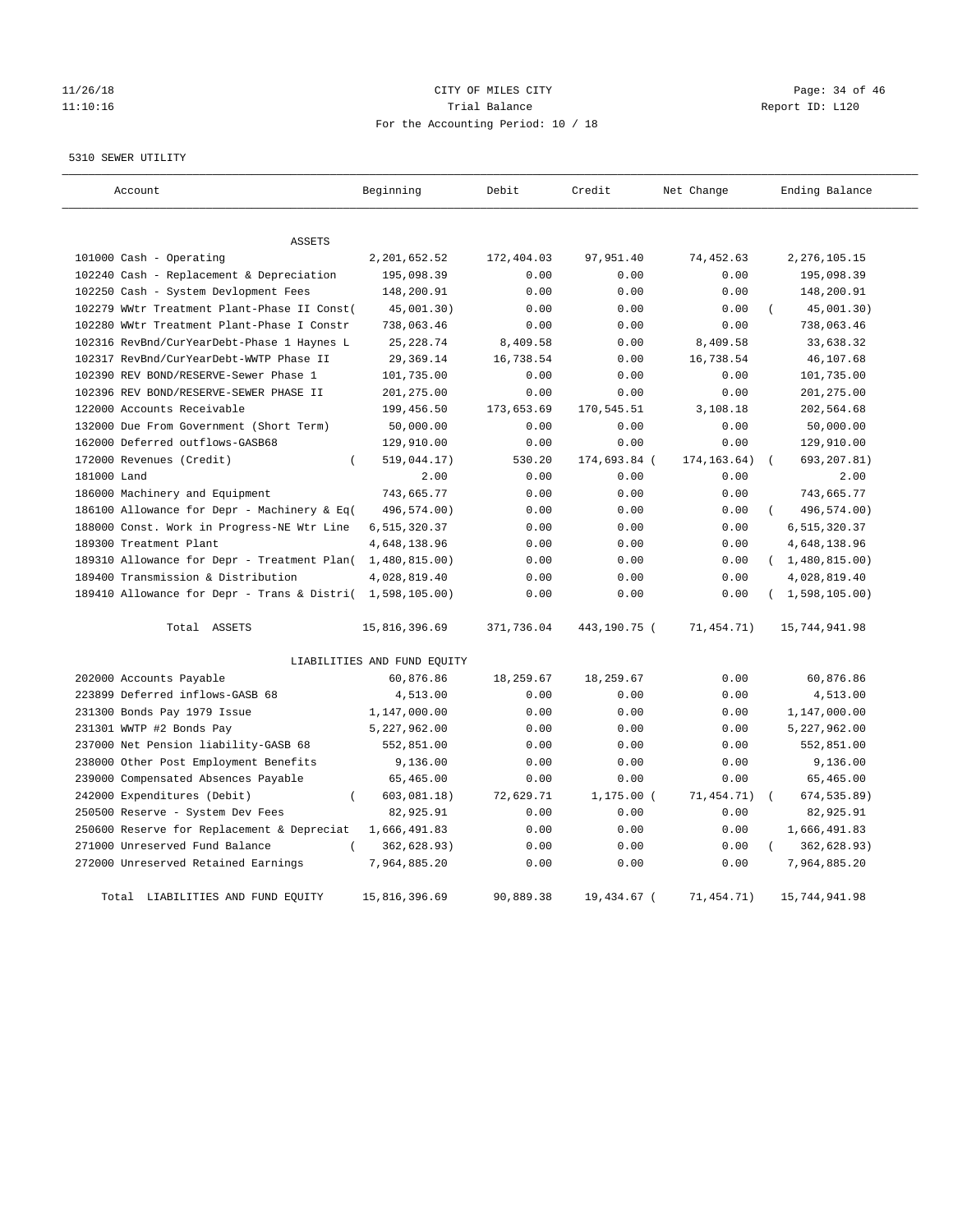## 11/26/18 Page: 35 of 46 11:10:16 Trial Balance Report ID: L120 For the Accounting Period: 10 / 18

#### 5510 AMBULANCE FUND

| Account                                           | Beginning                   | Debit      | Credit        | Net Change   | Ending Balance             |
|---------------------------------------------------|-----------------------------|------------|---------------|--------------|----------------------------|
| <b>ASSETS</b>                                     |                             |            |               |              |                            |
| 101000 Cash - Operating<br>$\left($               | 274,621.56)                 | 43,923.52  | 47,549.57 (   | 3,626.05)    | $\sqrt{2}$<br>278, 247.61) |
| 113211 Taxes Receivable - Real 2011               | 19.68                       | 0.00       | 0.00          | 0.00         | 19.68                      |
| 113213 Tax Receivables Real-2013                  | 0.46                        | 0.00       | 0.00          | 0.00         | 0.46                       |
| 113214 Taxes Receivable- Real 2014                | 0.97                        | 0.00       | 0.00          | 0.00         | 0.97                       |
| 113215 Tax Receivables Real-2015                  | 2.09                        | 0.00       | 0.00          | 0.00         | 2.09                       |
| 113216 Tax Receivables real-2016                  | 23.91                       | 0.00       | $0.23$ (      | 0.23)        | 23.68                      |
| 113217 Tax receivables real-2017                  | 56.83                       | 0.00       | 6.25(         | 6.25)        | 50.58                      |
| 113218 Tax Receivables real-2018                  | 0.00                        | 0.00       | 431.60 (      | 431.60)      | 431.60)                    |
| 115208 Taxes Receivable - Personal 2008           | 0.01                        | 0.00       | 0.00          | 0.00         | 0.01                       |
| 115214 Taxes Receivable Personal 2014<br>$\left($ | 0.01)                       | 0.00       | 0.00          | 0.00         | 0.01)                      |
| 115215 Taxes Receivable Personal-2015<br>$\left($ | 0.01)                       | 0.00       | 0.00          | 0.00         | 0.01)                      |
| 115216 Tax receivable personal-2016               | 0.02                        | 0.00       | 0.00          | 0.00         | 0.02                       |
| 115217 Tax receivable personal-2017               | 0.75                        | 0.00       | $0.04$ (      | 0.04)        | 0.71                       |
| 115218 Tax Receivable Personal-2018               | 13.63                       | 0.00       | $0.18$ (      | 0.18)        | 13.45                      |
| 122000 Accounts Receivable                        | 326, 244.57                 | 105,520.95 | 73,453.07     | 32,067.88    | 358, 312.45                |
| 122100 Acct Receivable                            | 118,467.20)                 | 0.00       | 0.00          | 0.00         | 118,467.20)                |
| 132000 Due From Government (Short Term)           | 50,000.00                   | 0.00       | $50,000.00$ ( | 50,000.00)   | 0.00                       |
| 162000 Deferred outflows-GASB68                   | 46,329.00                   | 0.00       | 0.00          | 0.00         | 46,329.00                  |
| 172000 Revenues (Credit)<br>$\left($              | 549,865.19)                 | 51,638.98  | 106,191.51 (  | 54, 552. 53) | 604, 417.72)               |
| 186000 Machinery and Equipment                    | 536, 326.11                 | 0.00       | 0.00          | 0.00         | 536, 326.11                |
| 186100 Allowance for Depr - Machinery & Eq(       | 281,708.00)                 | 0.00       | 0.00          | 0.00         | 281,708.00)                |
| Total ASSETS<br>$\left($                          | 265, 643.94)                | 201,083.45 | 277,632.45 (  | 76, 549.00)  | 342, 192.94)<br>$\sqrt{2}$ |
|                                                   | LIABILITIES AND FUND EQUITY |            |               |              |                            |
| 202000 Accounts Payable                           | 0.00                        | 13,926.47  | 13,926.47     | 0.00         | 0.00                       |
| 223100 Deferred Revenue - Real Prop Taxes (       | 95.78)                      | 438.08     | 0.00(         | 438.08)      | 533.86)                    |
| 223200 Deferred Revenue - Pers Prop Taxes (       | 8.35)                       | 0.22       | 0.00(         | 0.22)        | 8.57)                      |
| 223899 Deferred inflows-GASB 68                   | 9,402.00                    | 0.00       | 0.00          | 0.00         | 9,402.00                   |
| 235000 CONTRACTS/NOTES/LOANS PAYABLE<br>$\left($  | 0.01)                       | 0.00       | 0.00          | 0.00         | 0.01)<br>$\left($          |
| 237000 Net Pension liability-GASB 68              | 132,750.00                  | 0.00       | 0.00          | 0.00         | 132,750.00                 |
| 238000 Other Post Employment Benefits             | 4,975.00                    | 0.00       | 0.00          | 0.00         | 4,975.00                   |
| 239000 Compensated Absences Payable               | 33,890.00                   | 0.00       | 0.00          | 0.00         | 33,890.00                  |
| 242000 Expenditures (Debit)<br>$\left($           | 487, 181.40)                | 76,110.70  | 0.00(         | 76,110.70)   | 563, 292.10)               |
| 271000 Unreserved Fund Balance<br>$\left($        | 121, 630.00)                | 0.00       | 0.00          | 0.00         | 121, 630.00)               |
| 272000 Unreserved Retained Earnings               | 162,254.60                  | 0.00       | 0.00          | 0.00         | 162,254.60                 |
| Total LIABILITIES AND FUND EQUITY<br>$\left($     | 265,643.94)                 | 90, 475.47 | 13,926.47 (   | 76, 549.00)  | 342, 192.94)               |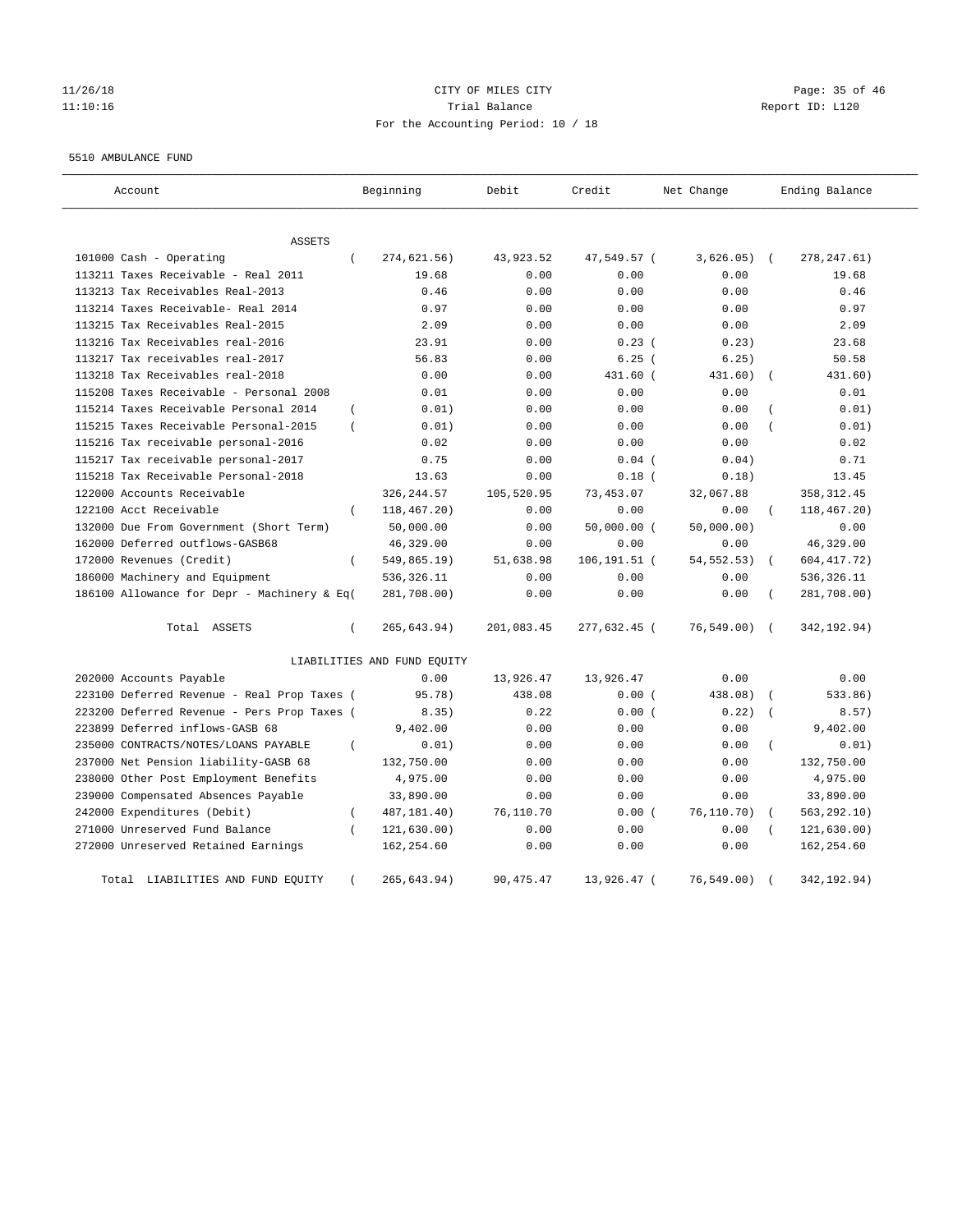## 11/26/18 Page: 36 of 46 11:10:16 Trial Balance Report ID: L120 For the Accounting Period: 10 / 18

#### 5610 AIRPORT OPERATING

| Account                                                   | Beginning                             | Debit                           | Credit       | Net Change | Ending Balance           |
|-----------------------------------------------------------|---------------------------------------|---------------------------------|--------------|------------|--------------------------|
|                                                           |                                       |                                 |              |            |                          |
| ASSETS<br>101000 Cash - Operating                         | 195,732.21                            | 75,014.20                       | 90,727.99 (  | 15,713.79) | 180,018.42               |
| 102117 Airport Improvement                                | 78,270.56                             | 12,400.00                       | 1,249.99     | 11,150.01  | 89,420.57                |
| 102230 Cash - Surplus/Credit Card Acct                    | 100.66                                | 20,999.94                       | 21,001.63 (  | 1.69)      | 98.97                    |
| 103000 Petty Cash                                         | 100.00                                | 0.00                            | 0.00         | 0.00       | 100.00                   |
| 113211 Taxes Receivable - Real 2011                       | 11.57                                 | 0.00                            | 0.00         | 0.00       | 11.57                    |
| 113213 Tax Receivables Real-2013                          | 0.65                                  | 0.00                            | 0.00         | 0.00       | 0.65                     |
| 113214 Taxes Receivable- Real 2014                        | 1.48                                  | 0.00                            | 0.00         | 0.00       | 1.48                     |
| 113215 Tax Receivables Real-2015                          | 3.17                                  | 0.00                            | 0.00         | 0.00       | 3.17                     |
| 113216 Tax Receivables real-2016                          | 35.82                                 | 0.00                            | $0.34$ (     | 0.34)      | 35.48                    |
| 113217 Tax receivables real-2017                          | 85.23                                 | 0.00                            | 9.36(        | 9.36)      | 75.87                    |
| 113218 Tax Receivables real-2018                          | 0.00                                  | 0.00                            | 647.45 (     | 647.45)    | 647.45)                  |
| 115208 Taxes Receivable - Personal 2008                   | 0.02                                  | 0.00                            | 0.00         | 0.00       | 0.02                     |
| 115215 Taxes Receivable Personal-2015                     | 0.01                                  | 0.00                            | 0.00         | 0.00       | 0.01                     |
| 115216 Tax receivable personal-2016                       | 0.06                                  | 0.00                            | 0.00         | 0.00       | 0.06                     |
| 115217 Tax receivable personal-2017                       | 1.15                                  | 0.00                            | $0.06$ (     | 0.06)      | 1.09                     |
| 115218 Tax Receivable Personal-2018                       | 20.43                                 | 0.00                            | $0.27$ (     | 0.27)      | 20.16                    |
| 141000 Prepaid Expense                                    | 4,875.00                              | 0.00                            | 0.00         | 0.00       | 4,875.00                 |
| 162000 Deferred outflows-GASB68                           |                                       | 0.00                            | 0.00         | 0.00       | 37,393.00                |
| 172000 Revenues (Credit)                                  | 37,393.00<br>200, 261.33)<br>$\left($ | 1,475.00                        | 75,237.51 (  | 73,762.51) |                          |
| 181000 Land                                               | 19,983.00                             | 0.00                            | 0.00         | 0.00       | 274,023.84)<br>19,983.00 |
| 182000 Buildings                                          | 677,537.00                            | 0.00                            | 0.00         | 0.00       | 677,537.00               |
| 182100 Allowance for Depr - Buildings (Cre(               | 379, 313.00)                          | 0.00                            | 0.00         | 0.00       | 379, 313.00)             |
| 184000 Improvements Other Than Buildings                  | 13,017,833.11                         | 0.00                            | 0.00         | 0.00       | 13,017,833.11            |
| 184100 Allowance for Depr - Imp Other Than( 3,106,030.00) |                                       | 0.00                            | 0.00         | 0.00       | (3, 106, 030.00)         |
| 186000 Machinery and Equipment                            | 933,402.58                            | 0.00                            | 0.00         | 0.00       | 933,402.58               |
| 186100 Allowance for Depr - Machinery & Eq(               | 467, 311.00)                          | 0.00                            | 0.00         | 0.00       | 467, 311.00)             |
|                                                           |                                       |                                 |              |            |                          |
| Total ASSETS                                              | 10,812,471.38                         | 109,889.14                      | 188,874.60 ( | 78,985.46) | 10,733,485.92            |
|                                                           | LIABILITIES AND FUND EQUITY           |                                 |              |            |                          |
| 202000 Accounts Payable                                   | 0.00                                  | 64,499.04                       | 64,499.04    | 0.00       | 0.00                     |
| 223100 Deferred Revenue - Real Prop Taxes (               | 143.67)                               | 657.15                          | 0.00(        | 657.15) (  | 800.82)                  |
| 223200 Deferred Revenue - Pers Prop Taxes (               | 12.52)                                | 0.33                            | 0.00(        | 0.33)      | 12.85)                   |
| 223899 Deferred inflows-GASB 68                           | 1,299.00                              | 0.00                            | 0.00         | 0.00       | 1,299.00                 |
| 235160 LTrm Pay/MT Aeronautics (2)                        | 118,671.00                            | 0.00                            | 0.00         | 0.00       | 118,671.00               |
| 237000 Net Pension liability-GASB 68                      | 159,131.00                            | 0.00                            | 0.00         | 0.00       | 159,131.00               |
| 238000 Other Post Employment Benefits                     | 2,789.00                              | 0.00                            | 0.00         | 0.00       | 2,789.00                 |
| 239000 Compensated Absences Payable                       | 14,188.00                             | ${\bf 0}$ . ${\bf 0}$ ${\bf 0}$ | 0.00         | 0.00       | 14,188.00                |
| 242000 Expenditures (Debit)                               | $\overline{(\ }$<br>125,086.51)       | 79,577.98                       | $1,250.00$ ( | 78,327.98) | 203,414.49)              |
| 250600 Reserve for Replacement & Depreciat                | 18,913.67                             | 0.00                            | 0.00         | 0.00       | 18,913.67                |
| 271000 Unreserved Fund Balance                            | 80,253.00)                            | 0.00                            | 0.00         | 0.00       | 80,253.00)               |
| 272000 Unreserved Retained Earnings                       | 10,702,975.41                         | 0.00                            | 0.00         | 0.00       | 10,702,975.41            |
| Total LIABILITIES AND FUND EQUITY                         | 10,812,471.38                         | 144,734.50                      | 65,749.04 (  | 78,985.46) | 10,733,485.92            |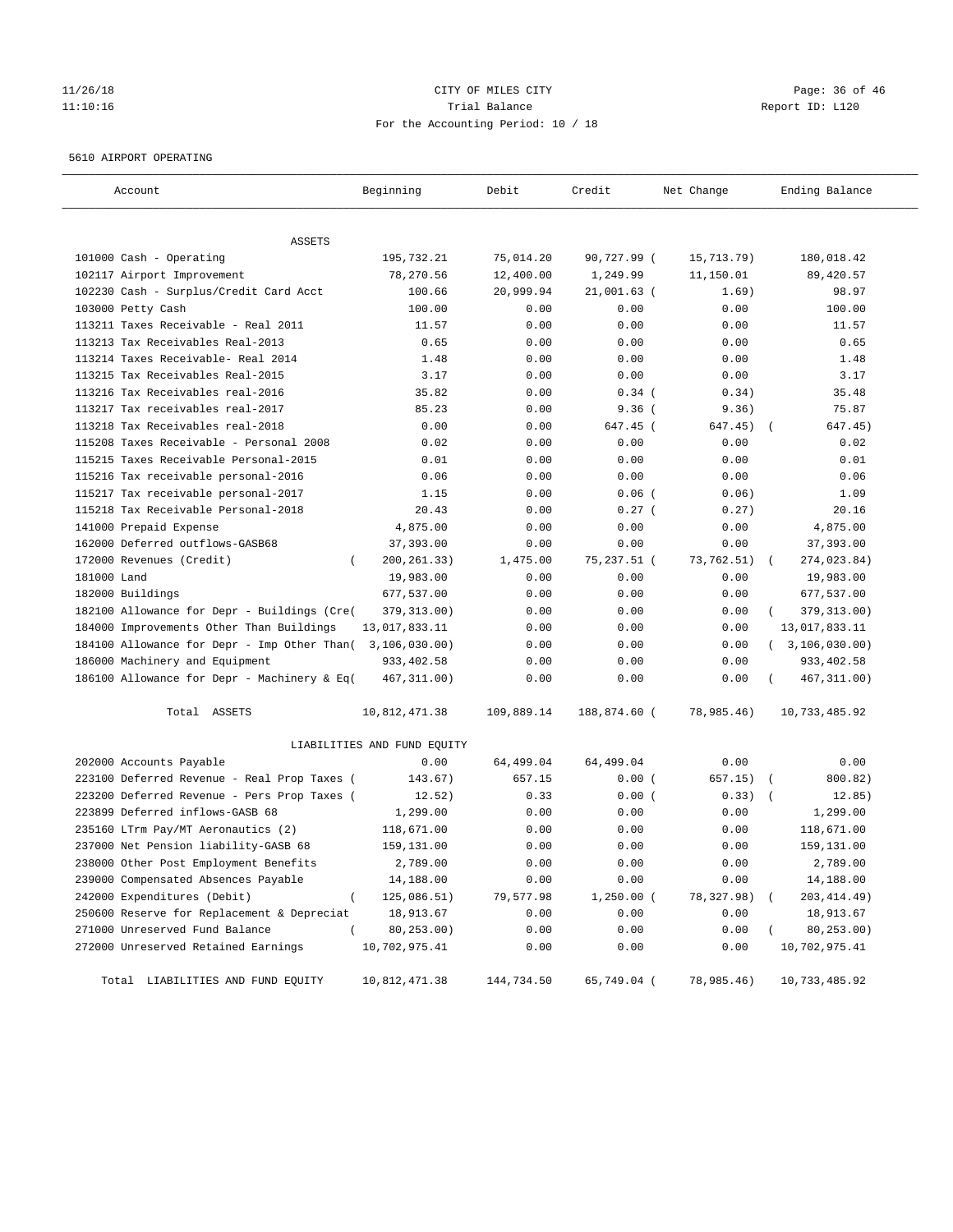## 11/26/18 Page: 37 of 46 11:10:16 Channel Report ID: L120 For the Accounting Period: 10 / 18

#### 6040 PUBLIC WORKS

| Account                              | Beginning                   | Debit     | Credit       | Net Change    | Ending Balance |
|--------------------------------------|-----------------------------|-----------|--------------|---------------|----------------|
|                                      |                             |           |              |               |                |
| <b>ASSETS</b>                        |                             |           |              |               |                |
| 101000 Cash - Operating              | 1,356.13)                   | 4,000.00  | 13,335.80 (  | $9,335.80$ (  | 10,691.93)     |
| 172000 Revenues (Credit)             | 36,029.24)                  | 0.00      | $4,000.00$ ( | $4,000.00)$ ( | 40,029.24)     |
| Total ASSETS                         | 37, 385. 37)                | 4,000.00  | 17,335.80 (  | $13,335.80$ ( | 50, 721.17)    |
|                                      | LIABILITIES AND FUND EQUITY |           |              |               |                |
| 202000 Accounts Payable              | 0.00                        | 1,025.85  | 1,025.85     | 0.00          | 0.00           |
| 239000 Compensated Absences Payable  | 11,990.00                   | 0.00      | 0.00         | 0.00          | 11,990.00      |
| 242000 Expenditures (Debit)          | 42,653.39)                  | 13,335.80 | 0.00(        | 13,335.80)    | 55,989.19      |
| 271000 Unreserved Fund Balance       | 103, 457.43)                | 0.00      | 0.00         | 0.00          | 103, 457.43)   |
| 272000 Unreserved Retained Earnings  | 96,735.45                   | 0.00      | 0.00         | 0.00          | 96,735.45      |
| LIABILITIES AND FUND EQUITY<br>Total | 37,385.37)                  | 14,361.65 | $1,025.85$ ( | 13,335.80)    | 50, 721.17)    |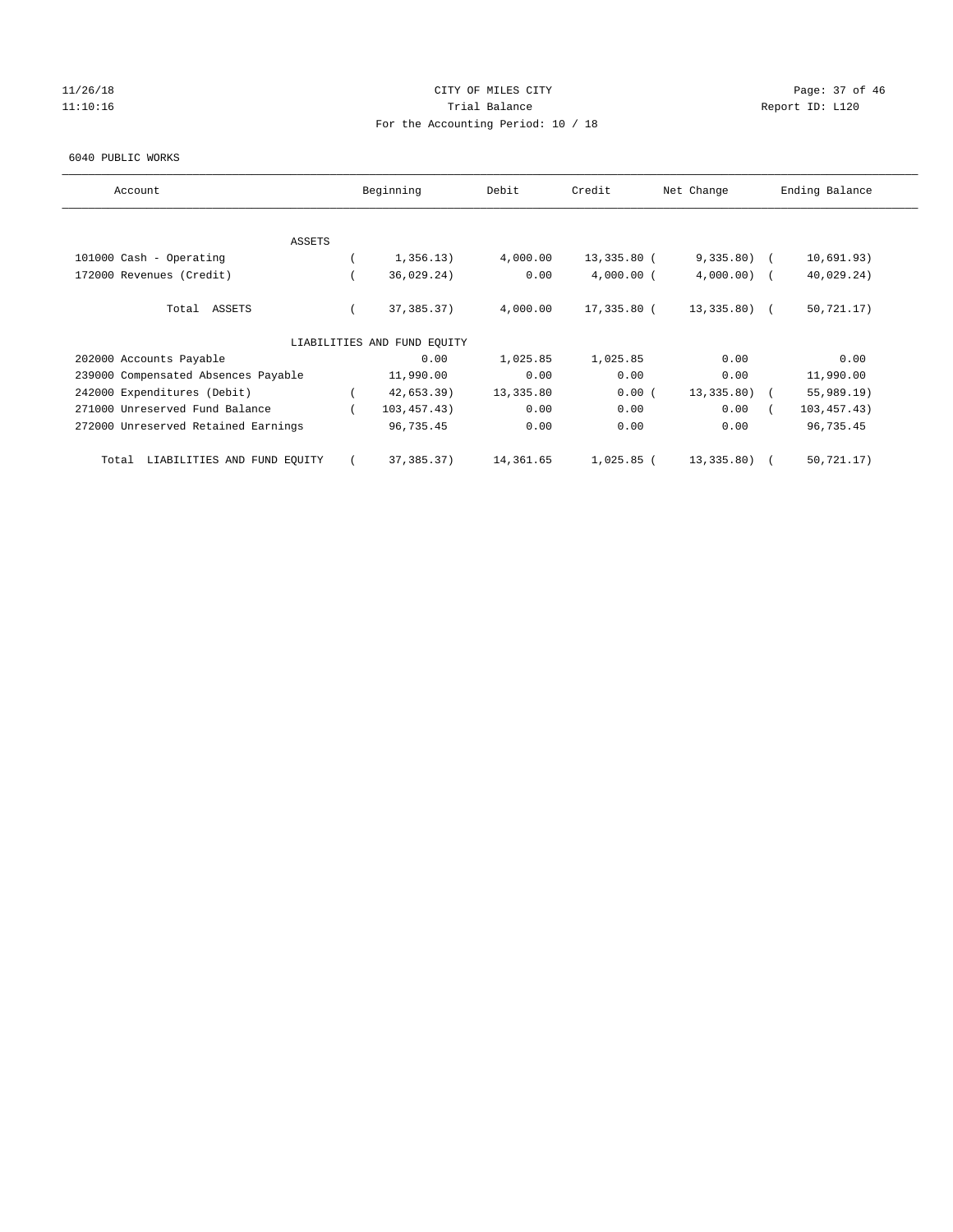## 11/26/18 Page: 38 of 46 11:10:16 Trial Balance Report ID: L120 For the Accounting Period: 10 / 18

# 7370 TBID

| Account                              | Beginning                   | Debit      | Credit   | Net Change | Ending Balance |
|--------------------------------------|-----------------------------|------------|----------|------------|----------------|
|                                      |                             |            |          |            |                |
|                                      | ASSETS                      |            |          |            |                |
| 101000 Cash - Operating              | 0.00                        | 3,126.00   | 3,126.00 | 0.00       | 0.00           |
| Total ASSETS                         | 0.00                        | 3,126.00   | 3,126.00 | 0.00       | 0.00           |
|                                      | LIABILITIES AND FUND EQUITY |            |          |            |                |
| 202000 Accounts Payable              | 0.00                        | 3,126.00   | 3,126.00 | 0.00       | 0.00           |
| 212500 Due to Others                 | 0.00                        | 3,126.00   | 3,126.00 | 0.00       | 0.00           |
| LIABILITIES AND FUND EQUITY<br>Total | 0.00                        | 6, 252, 00 | 6,252.00 | 0.00       | 0.00           |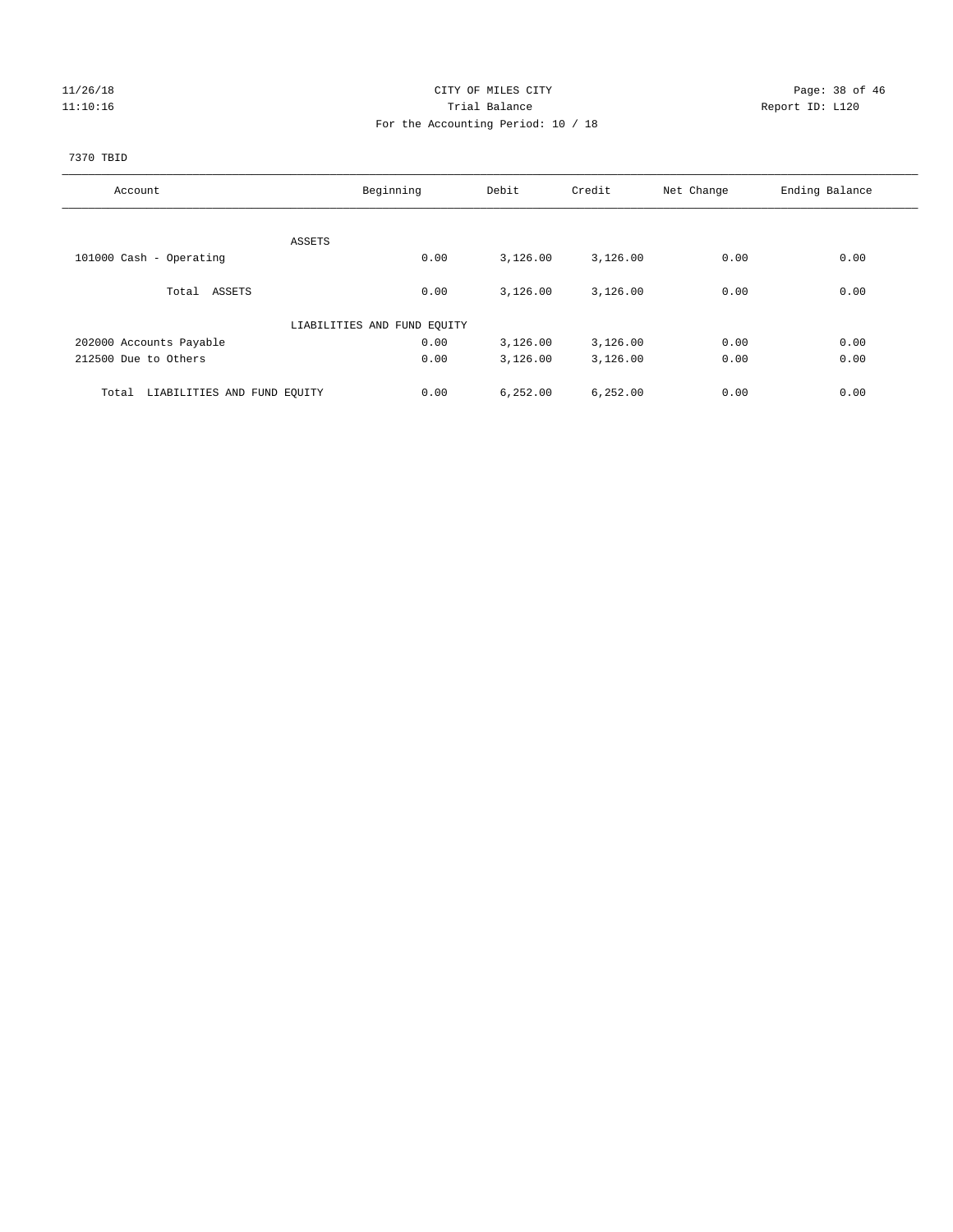# 11/26/18 Page: 39 of 46 11:10:16 Trial Balance Report ID: L120 For the Accounting Period: 10 / 18

7467 Law Enforcement Academy Surcharge

| Account                                   | Beginning                   | Debit  | Credit | Net Change | Ending Balance |
|-------------------------------------------|-----------------------------|--------|--------|------------|----------------|
| ASSETS                                    |                             |        |        |            |                |
| 101000 Cash - Operating                   | 0.00                        | 365.00 | 0.00   | 365.00     | 365.00         |
| ASSETS<br>Total                           | 0.00                        | 365.00 | 0.00   | 365.00     | 365.00         |
|                                           | LIABILITIES AND FUND EQUITY |        |        |            |                |
| 212200 Due to Federal, Soc Sec & Medicare | 0.00                        | 0.00   | 365.00 | 365.00     | 365.00         |
| LIABILITIES AND FUND EQUITY<br>Total      | 0.00                        | 0.00   | 365.00 | 365.00     | 365.00         |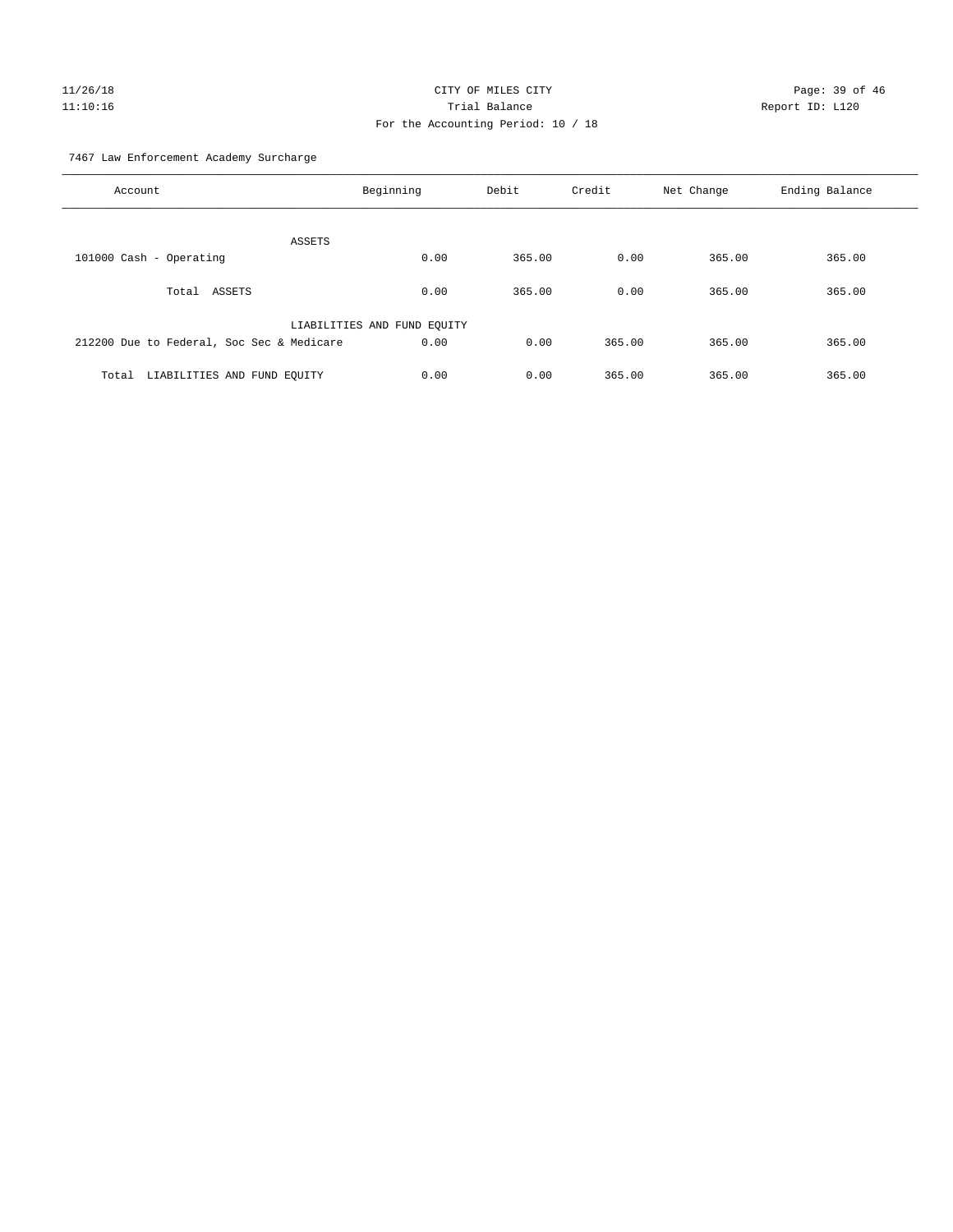7471 CIVIL LEGAL ASSIST/VICTIM DOM VIOLENCE PROG

| Account                              | Beginning                   | Debit  | Credit | Net Change | Ending Balance |
|--------------------------------------|-----------------------------|--------|--------|------------|----------------|
| <b>ASSETS</b>                        |                             |        |        |            |                |
| 101000 Cash - Operating              | 0.00                        | 807.00 | 0.00   | 807.00     | 807.00         |
| ASSETS<br>Total                      | 0.00                        | 807.00 | 0.00   | 807.00     | 807.00         |
|                                      | LIABILITIES AND FUND EQUITY |        |        |            |                |
| 212500 Due to Others                 | 0.00                        | 0.00   | 807.00 | 807.00     | 807.00         |
| LIABILITIES AND FUND EQUITY<br>Total | 0.00                        | 0.00   | 807.00 | 807.00     | 807.00         |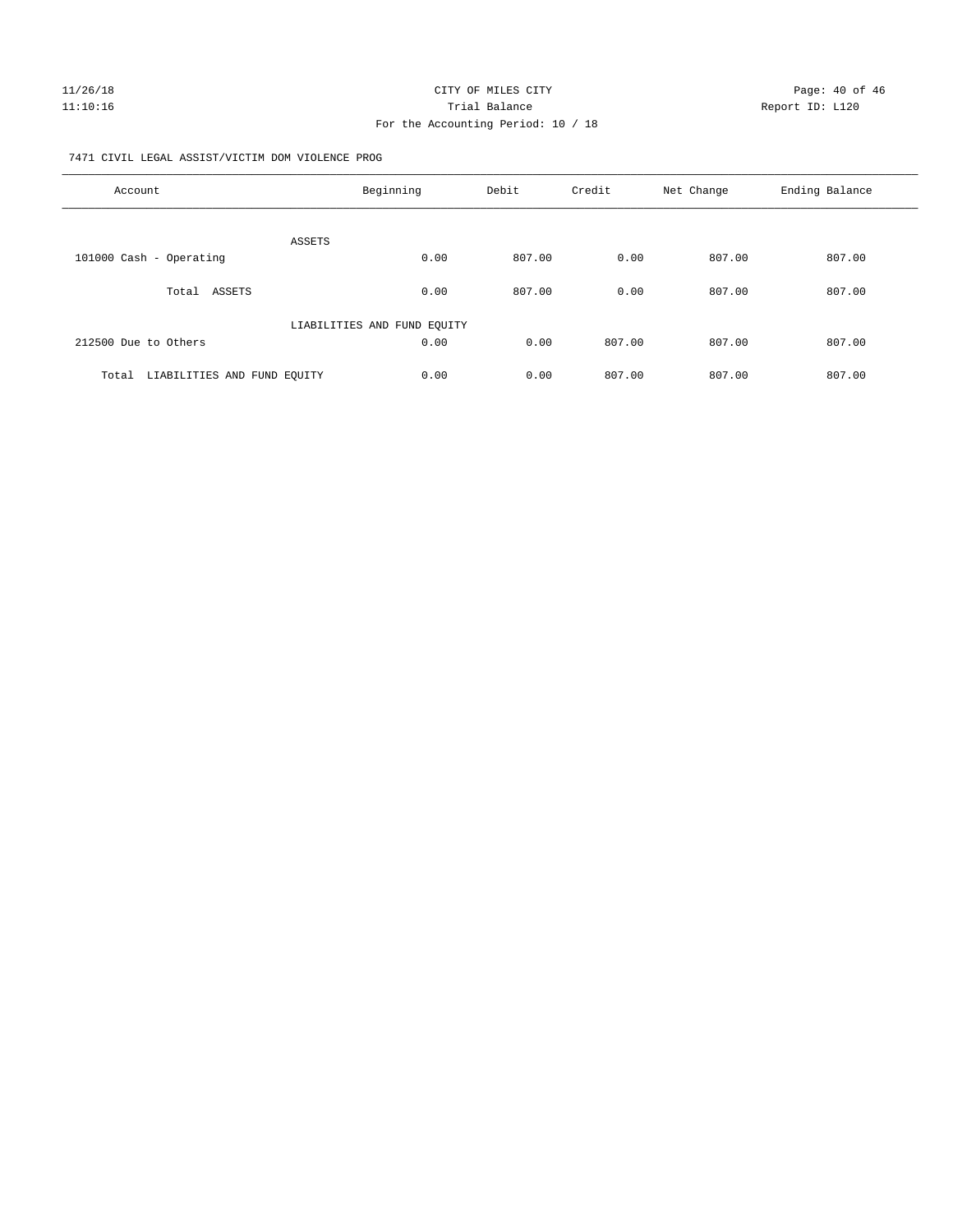## 11/26/18 Page: 41 of 46 11:10:16 Trial Balance Report ID: L120 For the Accounting Period: 10 / 18

#### 7910 PAYROLL FUND

| Account                                   | Beginning                   | Debit       | Credit       | Net Change | Ending Balance |
|-------------------------------------------|-----------------------------|-------------|--------------|------------|----------------|
|                                           |                             |             |              |            |                |
| ASSETS                                    |                             |             |              |            |                |
| 101000 Cash - Operating                   | 141,782.47                  | 504,710.19  | 548,535.51 ( | 43,825.32) | 97,957.15      |
|                                           |                             |             |              |            |                |
| Total ASSETS                              | 141,782.47                  | 504,710.19  | 548,535.51 ( | 43,825.32) | 97,957.15      |
|                                           |                             |             |              |            |                |
|                                           | LIABILITIES AND FUND EQUITY |             |              |            |                |
| 201000 Warrants Payable                   | 141,307.19                  | 148, 173.68 | 87,760.89 (  | 60,412.79) | 80,894.40      |
| 212200 Due to Federal, Soc Sec & Medicare | 0.00                        | 65,926.76   | 65,926.76    | 0.00       | 0.00           |
| 212202 Due to State Unemployment          | 0.00                        | 0.00        | 1,276.29     | 1,276.29   | 1,276.29       |
| 212203 Due to Worker's Compensation       | 0.00                        | 0.00        | 16,058.10    | 16,058.10  | 16,058.10      |
| 212204 Due to State Income Tax            | 0.00                        | 15,968.00   | 15,968.00    | 0.00       | 0.00           |
| 212205 Due to MPORS-GABA                  | 0.00                        | 14,462.07   | 14,462.07    | 0.00       | 0.00           |
| 212207 Due to AFLAC, AFLAC PRETAX         | 0.00                        | 453.34      | 453.34       | 0.00       | 0.00           |
| 212208 Due to Health Ins, Dental, Vision  | 184.54)<br>$\sqrt{2}$       | 67,545.45   | 67,545.45    | 0.00       | 184.54)        |
| 212209 Due to PERS Retirement             | 0.04)                       | 34,893.07   | 34,893.07    | 0.00       | 0.04)          |
| 212210 Due to FURS-GABA Retirement        | 659.86                      | 15,655.70   | 14,908.78 (  | 746.92)    | 87.06)         |
| 212211 Employee direct deposit issue      | 0.00                        | 25.00       | 25.00        | 0.00       | 0.00           |
| Total LIABILITIES AND FUND EQUITY         | 141,782.47                  | 363,103.07  | 319,277.75 ( | 43,825.32) | 97, 957, 15    |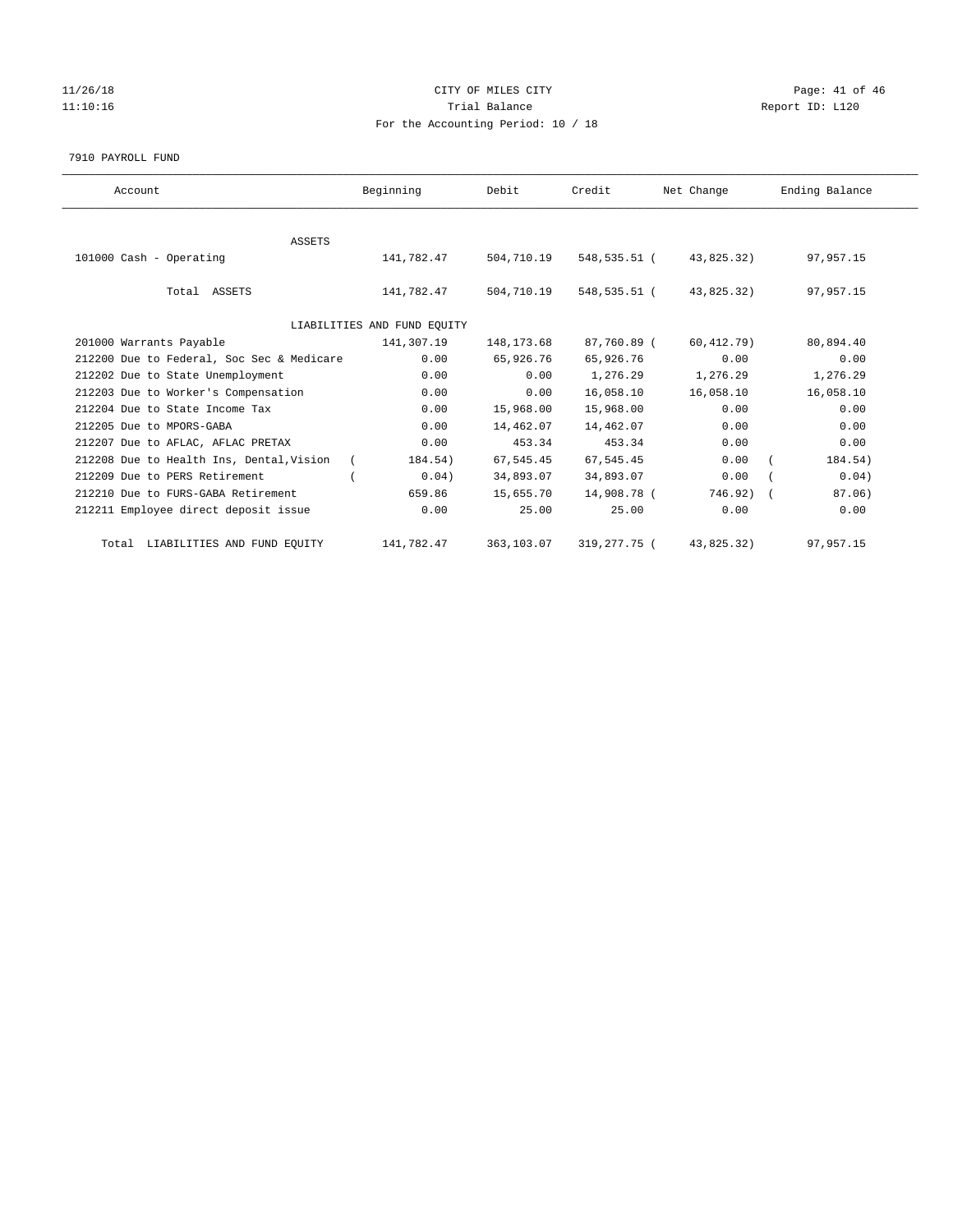## 11/26/18 Page: 42 of 46 11:10:16 Trial Balance Report ID: L120 For the Accounting Period: 10 / 18

#### 7930 CLAIMS FUND

| Account                              | Beginning                   | Debit | Credit                      | Net Change  | Ending Balance |
|--------------------------------------|-----------------------------|-------|-----------------------------|-------------|----------------|
| ASSETS                               |                             |       |                             |             |                |
| 101000 Cash - Operating              | 471,603.10                  |       | 1,006,022.32 1,230,888.06 ( | 224,865.74) | 246,737.36     |
| Total ASSETS                         | 471,603.10                  |       | 1,006,022.32 1,230,888.06 ( | 224,865,74) | 246,737.36     |
|                                      | LIABILITIES AND FUND EQUITY |       |                             |             |                |
| 201000 Warrants Payable              | 471,603.10                  |       | 1,230,888.06 1,006,022.32 ( | 224,865.74) | 246,737.36     |
| LIABILITIES AND FUND EQUITY<br>Total | 471,603.10                  |       | 1,230,888.06 1,006,022.32 ( | 224,865.74) | 246, 737, 36   |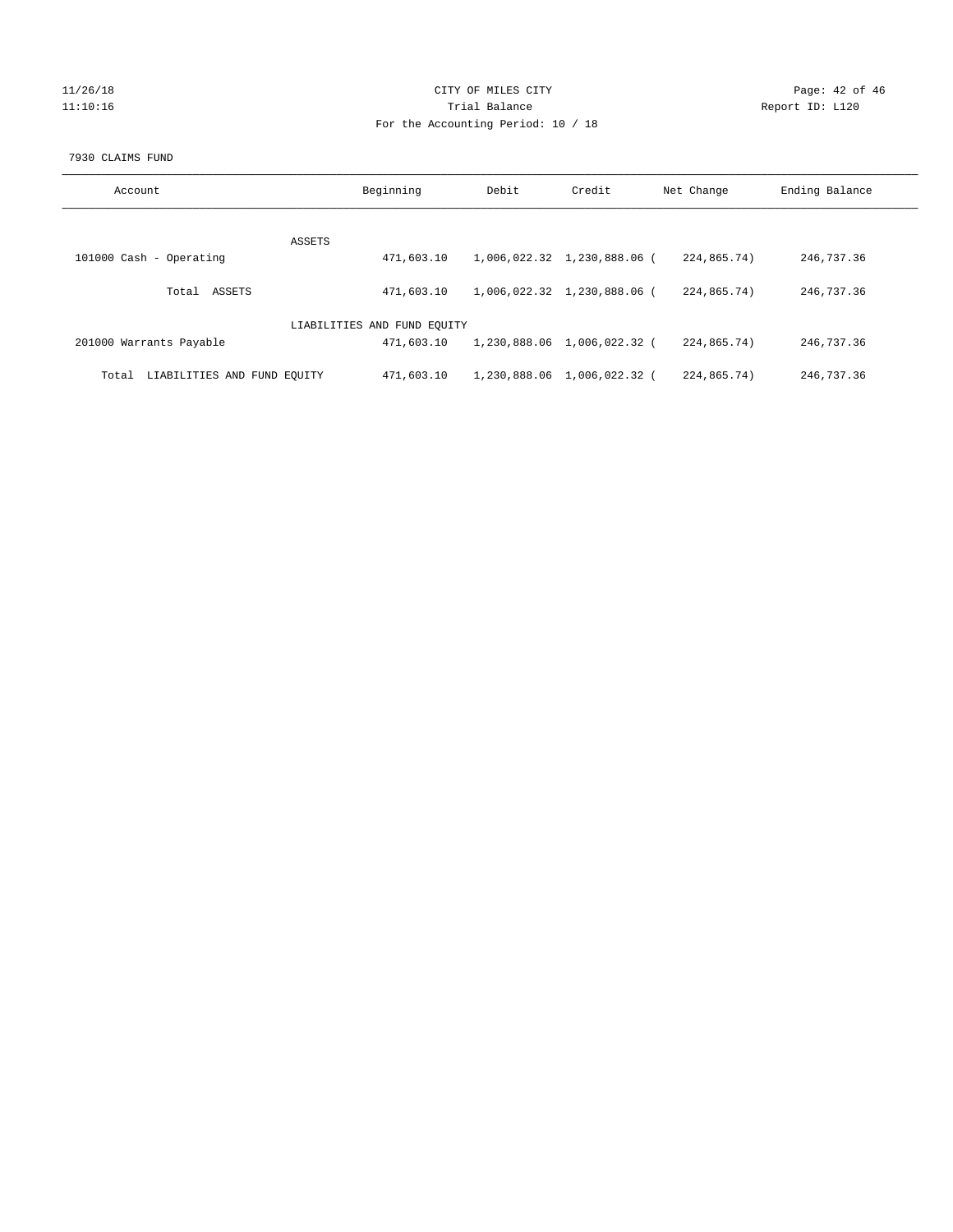## 11/26/18 Page: 43 of 46 11:10:16 Trial Balance Report ID: L120 For the Accounting Period: 10 / 18

7980 CUSTER CO WATER & SEWER DISTRICT

| Account                                 | Beginning                   | Debit     | Credit     | Net Change | Ending Balance |
|-----------------------------------------|-----------------------------|-----------|------------|------------|----------------|
|                                         |                             |           |            |            |                |
|                                         | ASSETS                      |           |            |            |                |
| 101000 Cash - Operating                 | 0.00                        | 14,678.69 | 14,678.69  | 0.00       | 0.00           |
| 122000 Accounts Receivable              | 15,899.09                   | 14,810.66 | 14,708.68  | 101.98     | 16,001.07      |
| Total ASSETS                            | 15,899.09                   | 29,489.35 | 29,387.37  | 101.98     | 16,001.07      |
|                                         | LIABILITIES AND FUND EQUITY |           |            |            |                |
| 202000 Accounts Payable                 | 0.00                        | 14,648.70 | 14,648.70  | 0.00       | 0.00           |
| 211020 Due to Custer Water & Sewer Dist | 15,899.09                   | 14,678.69 | 14,780.67  | 101.98     | 16,001.07      |
| LIABILITIES AND FUND EQUITY<br>Total    | 15,899.09                   | 29,327.39 | 29, 429.37 | 101.98     | 16,001.07      |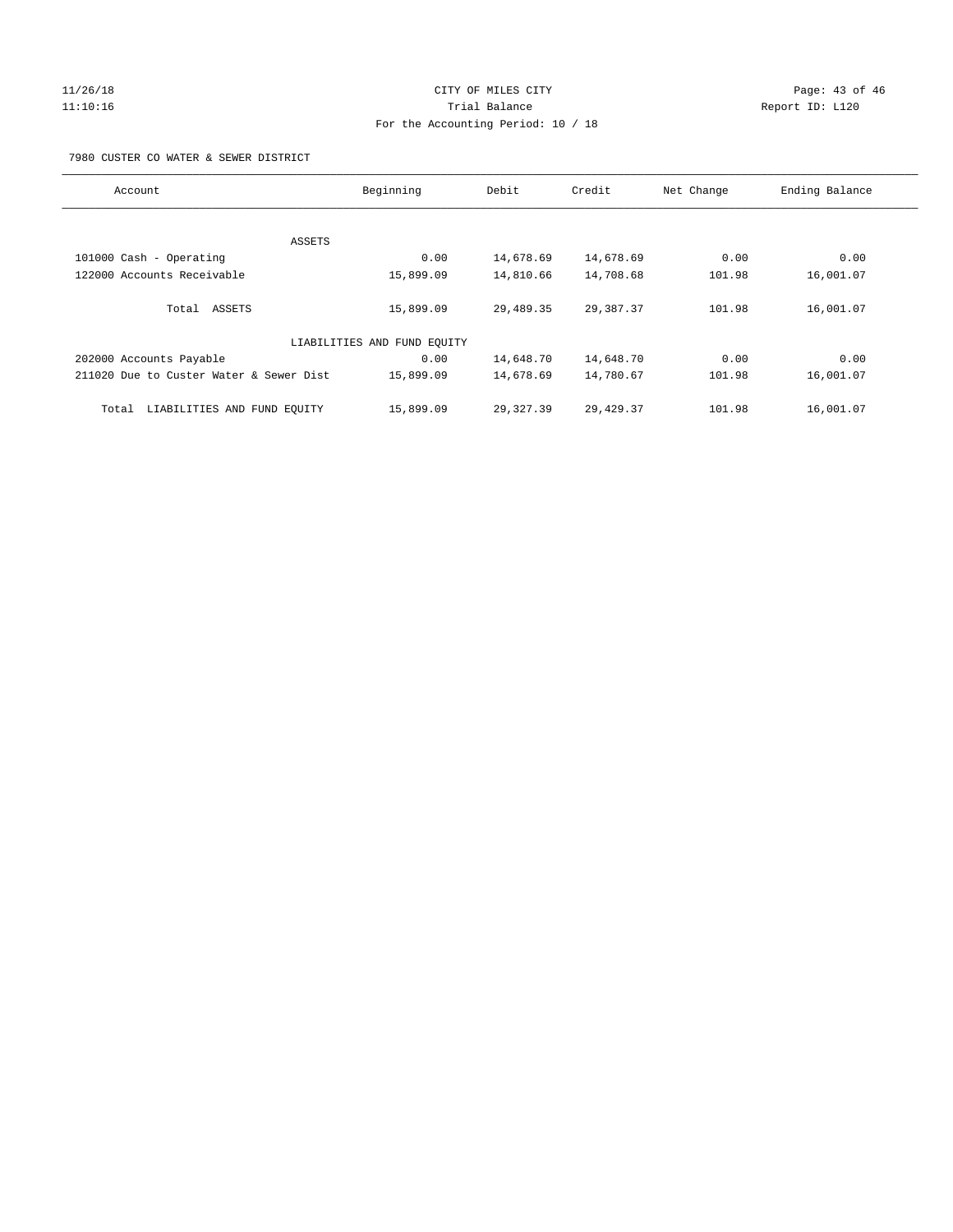## 11/26/18 Page: 44 of 46 11:10:16 Trial Balance Report ID: L120 For the Accounting Period: 10 / 18

7981 Interest Clearing

| Account                              | Beginning                   | Debit     | Credit    | Net Change | Ending Balance |
|--------------------------------------|-----------------------------|-----------|-----------|------------|----------------|
|                                      | <b>ASSETS</b>               |           |           |            |                |
| 101000 Cash - Operating              | 0.00                        | 22,787.19 | 0.00      | 22,787.19  | 22,787.19      |
| Total ASSETS                         | 0.00                        | 22,787.19 | 0.00      | 22,787.19  | 22,787.19      |
|                                      | LIABILITIES AND FUND EQUITY |           |           |            |                |
| 212500 Due to Others                 | 0.00                        | 0.00      | 22,787.19 | 22,787.19  | 22,787.19      |
| LIABILITIES AND FUND EQUITY<br>Total | 0.00                        | 0.00      | 22,787.19 | 22,787.19  | 22,787.19      |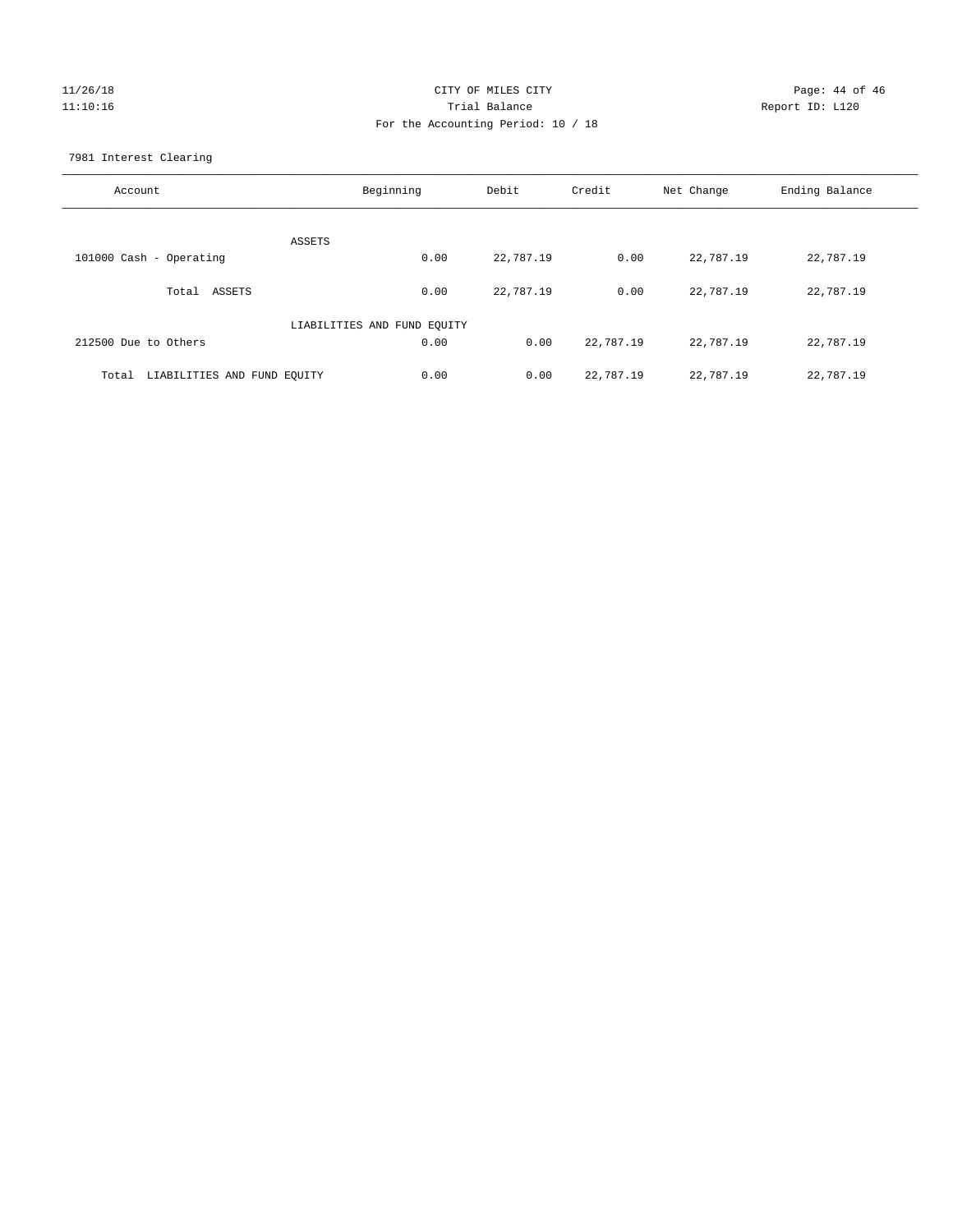## 11/26/18 Page: 45 of 46 11:10:16 Trial Balance Report ID: L120 For the Accounting Period: 10 / 18

## 9000 GENERAL FIXED ASSETS GROUP OF ACCOUNTS FUND

| Account                                                    | Beginning                   | Debit | Credit | Net Change | Ending Balance  |
|------------------------------------------------------------|-----------------------------|-------|--------|------------|-----------------|
| ASSETS                                                     |                             |       |        |            |                 |
| 181000 Land                                                | 526,599.00                  | 0.00  | 0.00   | 0.00       | 526,599.00      |
| 182000 Buildings                                           | 1,986,836.00                | 0.00  | 0.00   | 0.00       | 1,986,836.00    |
| 182100 Allowance for Depr - Buildings (Cre(                | 684,991.00)                 | 0.00  | 0.00   | 0.00       | 684,991.00)     |
| 186000 Machinery and Equipment                             | 3,038,732.00                | 0.00  | 0.00   | 0.00       | 3,038,732.00    |
| 186100 Allowance for Depr - Machinery & Eq(                | 1,463,750.00                | 0.00  | 0.00   | 0.00       | 1,463,750.00    |
| 187000 Infrastructure                                      | 33,670,108.00               | 0.00  | 0.00   | 0.00       | 33,670,108.00   |
| 187100 Allowance For Depreciation - Infras( 16,321,771.00) |                             | 0.00  | 0.00   | 0.00       | 16,321,771.00)  |
| Total ASSETS                                               | 20, 751, 763.00             | 0.00  | 0.00   | 0.00       | 20, 751, 763.00 |
|                                                            | LIABILITIES AND FUND EQUITY |       |        |            |                 |
| 280000 INVESTMENT IN GENERAL FIXED ASSETS                  | 20, 751, 763.00             | 0.00  | 0.00   | 0.00       | 20, 751, 763.00 |
| LIABILITIES AND FUND EQUITY<br>Total                       | 20, 751, 763.00             | 0.00  | 0.00   | 0.00       | 20, 751, 763.00 |